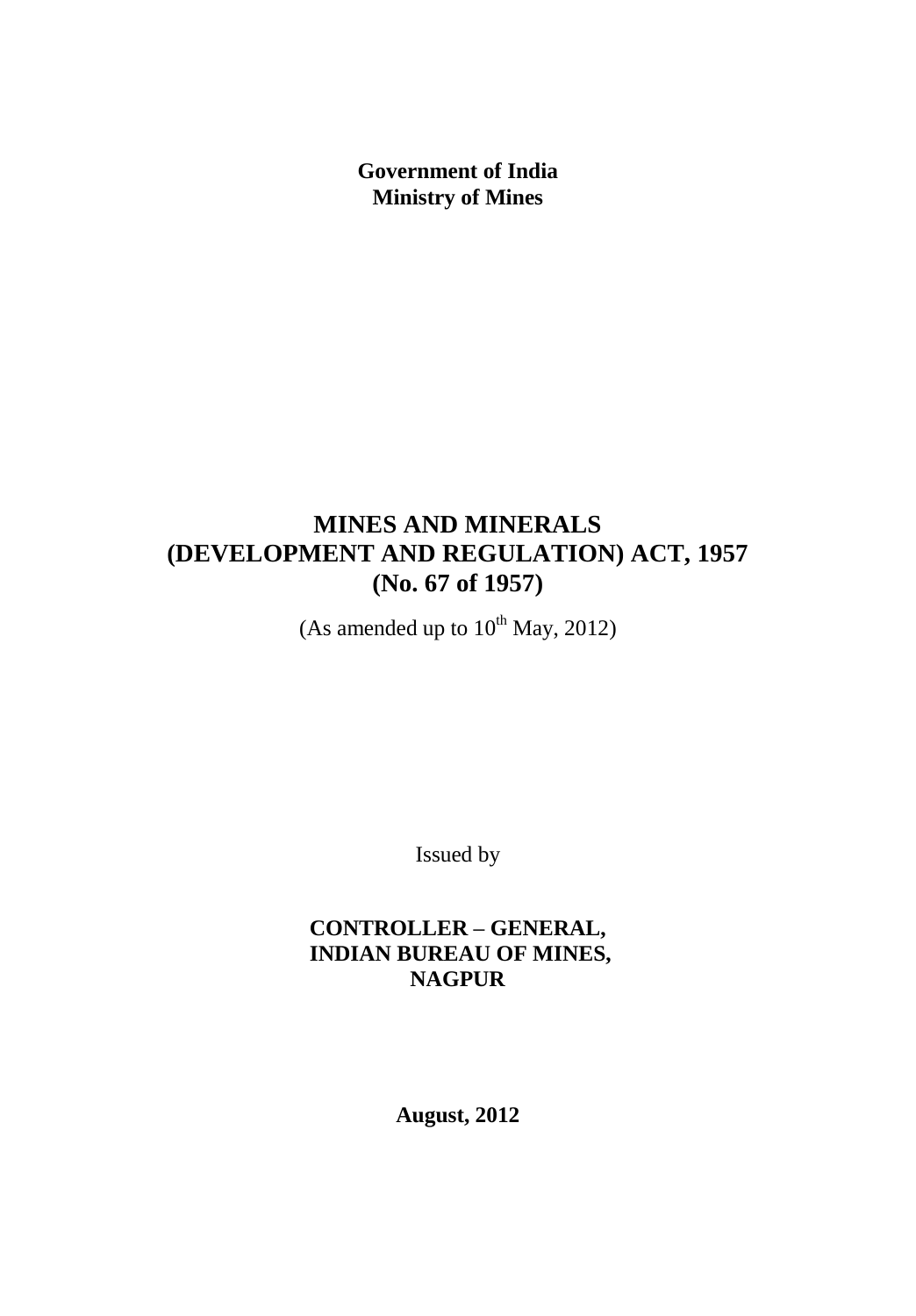## **LIST OF AMENDING ACTS**

- 1. The Mines and Minerals (Regulation and Development) Amendment Act, 1958 (15 of 1958)
- 2. The Repealing and Amending Act, 1960 (58 of 1960)
- 3. The Mines and Minerals (Regulation and Development) Amendment Act, 1972 (56 of 1972)
- 4. The Repealing and Amending Act, 1978 (38 of 1978)
- 5. The Mines and Minerals (Regulation and Development) Amendment Act, 1986 (37 of 1986)
- 6. The Mines and Minerals (Regulation and Development) Amendment Act, 1994 (25 of 1994)
- 7. The Mines and Minerals (Regulation and Development) Amendment Act, 1999 (38 of 1999)
- 8. The Mines and Minerals (Regulation and Development) Amendment Act, 2010 (34 of 2010)

\*\*\*\*\*\*\*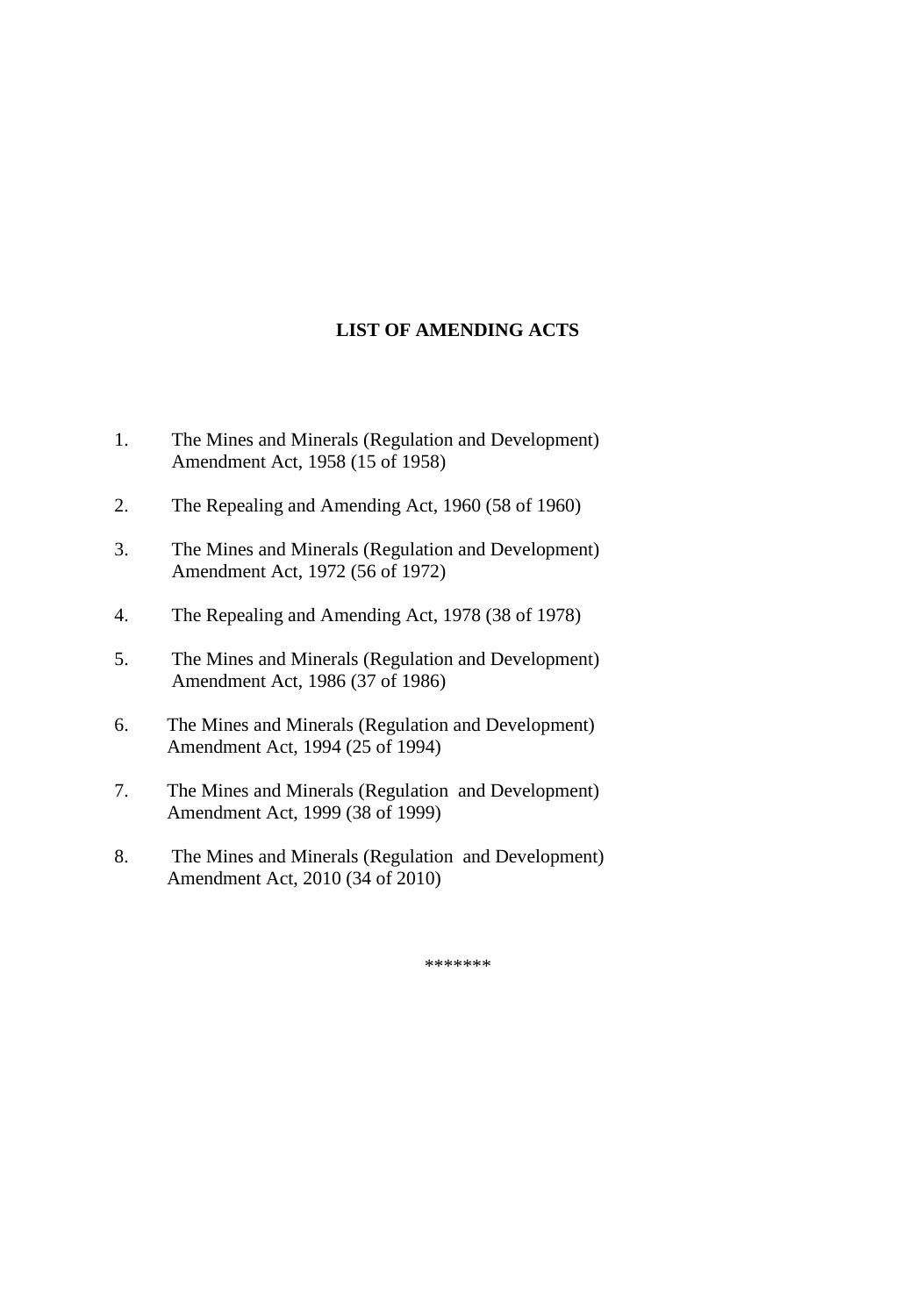# **THE MINES AND MINERALS (DEVELOPMENT AND REGULATION) ACT, 1957**

## **ARRANGEMENT OF SECTIONS**

## **PRELIMINARY**

|     | <b>SECTIONS</b>                                                                        | <b>PAGE</b>    |
|-----|----------------------------------------------------------------------------------------|----------------|
| 1.  | Short title, extent and commencement                                                   | 1              |
| 2.  | Declaration as to the expediency of Union control                                      |                |
| 3.  | Definitions                                                                            |                |
|     | <b>GENERAL RESTRICTIONS ON UNDERTAKING PROSPECTING AND MINING</b><br><b>OPERATIONS</b> |                |
| 4.  | Prospecting or mining operations to be under licence or lease                          | $\overline{2}$ |
| 4A. | Termination of prospecting licences or mining leases                                   | 3              |
| 5.  | Restrictions on the grant of prospecting licences or mining leases                     | 5              |
| 6.  | Maximum area for which a prospecting licence or mining lease may be granted            | 6              |
| 7.  | Periods for which prospecting licences may be granted or renewed                       | 7              |
| 8.  | Periods for which mining leases may be granted or renewed                              | 7              |
| 9.  | Royalties in respect of mining leases                                                  | 8              |

9A. Dead rent to be paid by the lessee 8

(ii)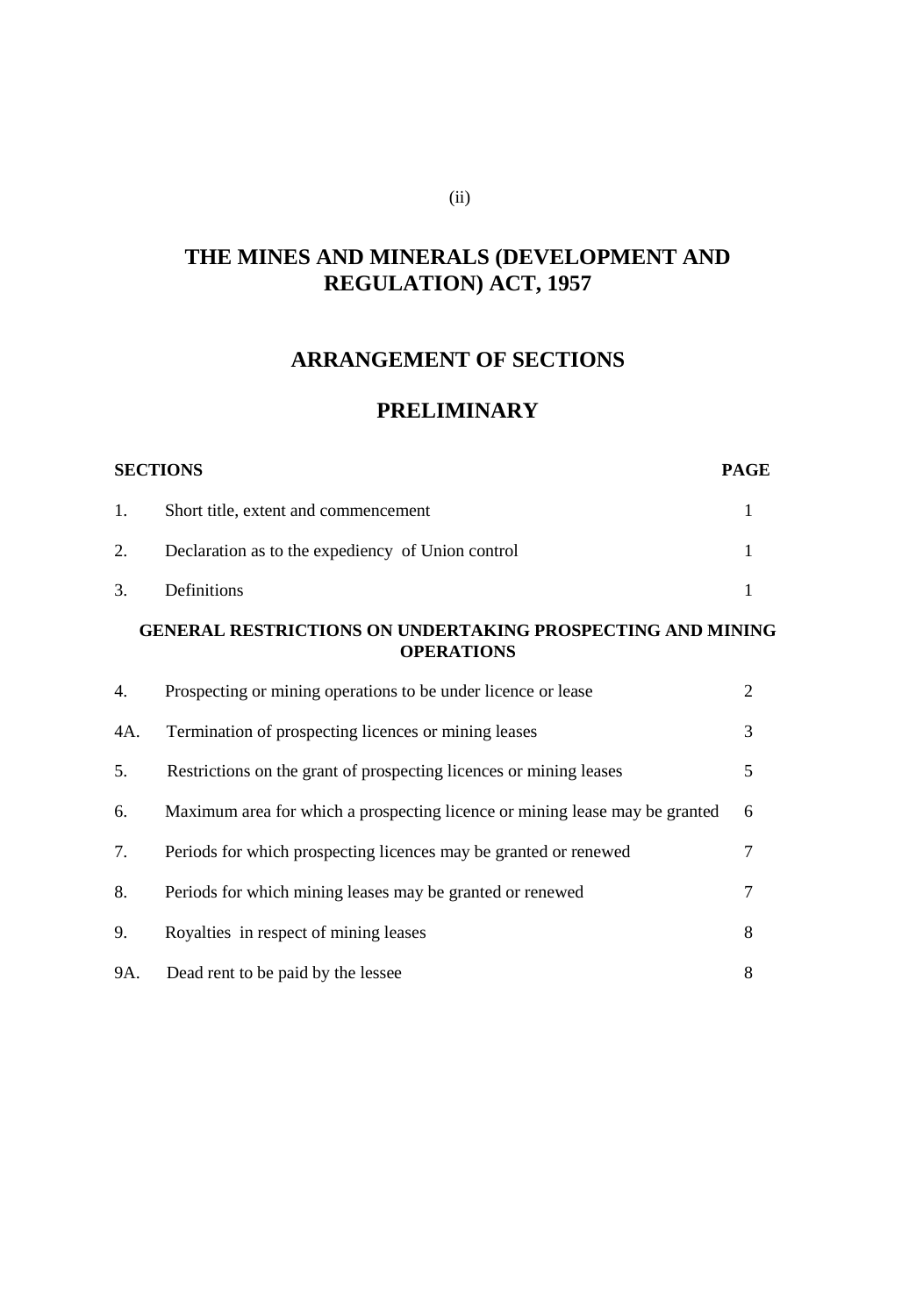#### **PROCEDURE FOR OBTAINING PROSPECTING LICENCES OR MINING LEASES IN RESPECT OF LAND IN WHICH THE MINERALS VEST IN THE GOVERNMENT**

| 10.  | Application for prospecting licences or mining leases                                                                                                                  | 9  |
|------|------------------------------------------------------------------------------------------------------------------------------------------------------------------------|----|
| 11.  | Preferential right of certain persons                                                                                                                                  | 9  |
| 11A. | Granting of reconnaissance permit, prospecting licence or mining lease in<br>respect of coal or lignite.                                                               | 11 |
| 12.  | Registers of reconnaissance permits, prospecting licences and mining leases                                                                                            | 12 |
|      | RULES FOR REGULATING THE GRANT OF RECONNAISSANCE PERMITS,<br>PROSPECTING LICENCES AND MINING LEASES                                                                    |    |
| 13.  | Power of Central Government to make rules in respect of minerals                                                                                                       | 13 |
| 13A. | Power of Central Government to make rules for the grant of prospecting licences 15<br>or mining leases in respect of territorial waters or continental shelf of India. |    |
| 14.  | Sections 5 to 13 not to apply to minor minerals                                                                                                                        | 16 |
|      |                                                                                                                                                                        |    |
| 15.  | Power of State Governments to make rules in respect of minor minerals                                                                                                  | 16 |

#### **SPECIAL POWERS OF CENTRAL GOVERNMENT TO UNDERTAKE PROSPECTING OR MINING OPERATIONS IN CERTAIN CASES**

| 17. | Special powers of Central Government to undertake prospecting or mining<br>operations in certain lands | 19 |
|-----|--------------------------------------------------------------------------------------------------------|----|
|     | 17A. Reservation of area for purposes of conservation                                                  | 20 |
|     | <b>DEVELOPMENT OF MINERALS</b>                                                                         |    |
| 18. | Mineral Development                                                                                    | 20 |
|     | 18A. Power to authorise Geological Survey of India, etc. to make investigation                         | 22 |
|     | <b>MISCELLANEOUS</b>                                                                                   |    |
|     | 19. Prospecting licences and mining leases to be void if in contravention of Act                       | 24 |

20. Act and rules to apply to all renewals of prospecting licences and mining leases 24

(iii)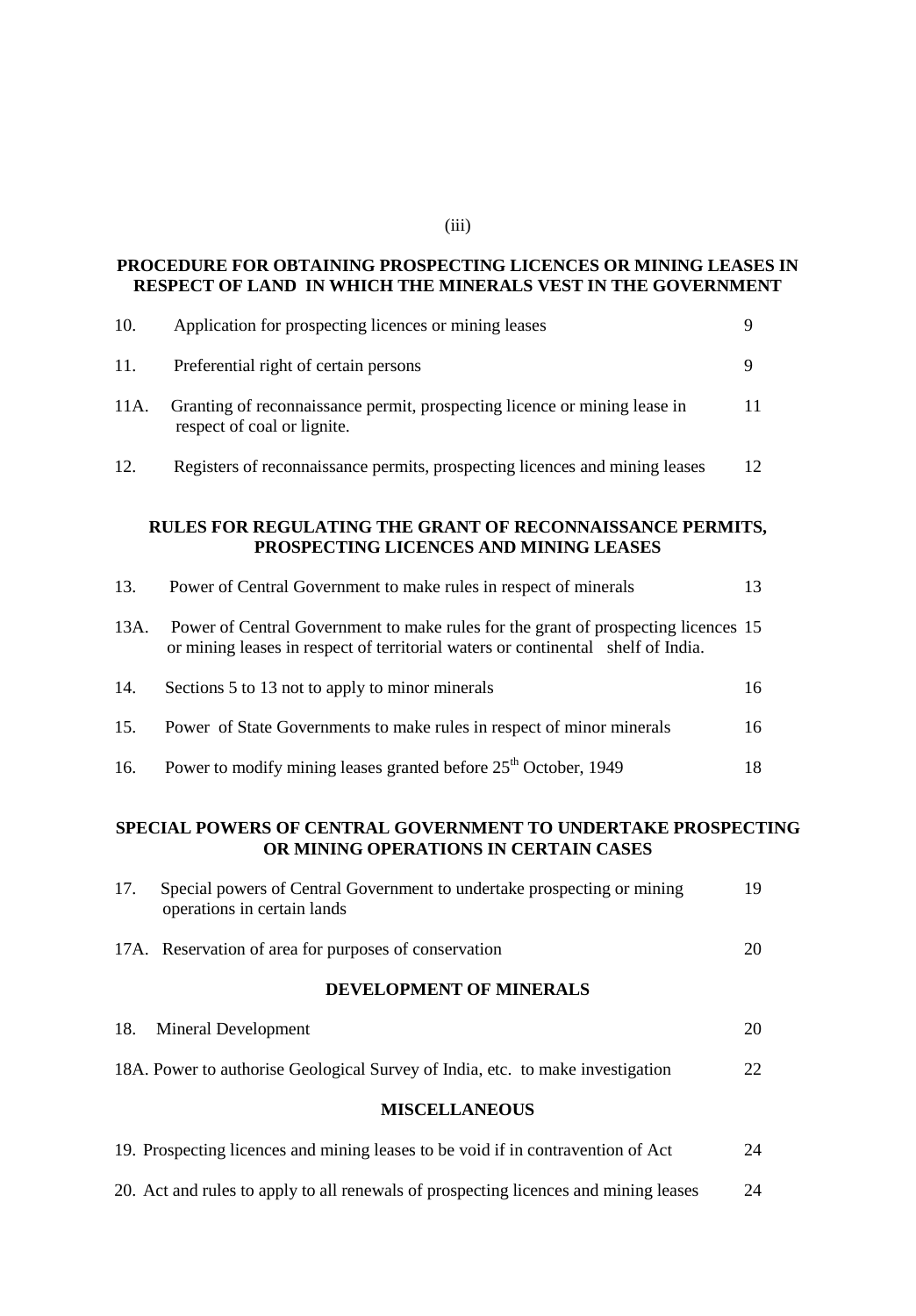| 21.<br>Penalties                                                                                                      | 24 |
|-----------------------------------------------------------------------------------------------------------------------|----|
| Cognizance of offences<br>22.                                                                                         | 25 |
| Offences by companies<br>23.                                                                                          | 25 |
| 23A. Compounding of offences                                                                                          | 26 |
| 23B. Power to search                                                                                                  | 26 |
| 23C. Power of State Government to make rules for preventing<br>illegal mining, transportation and storage of minerals | 27 |
| Power of entry and inspection<br>24.                                                                                  | 28 |
| 24A. Rights and liabilities of holder of prospecting licence<br>or mining lease                                       | 28 |
| Recovery of certain sums as arrears of land revenue<br>25.                                                            | 29 |
| Delegation of powers<br>26.                                                                                           | 30 |
| Protection of action taken in good faith<br>27.                                                                       | 30 |
| 28. Rules and notifications to be laid before Parliament and<br>certain rules to be approved by Parliament            | 30 |
| 29. Existing rules to continue                                                                                        | 31 |
| 30. Power of revision of Central Government                                                                           | 31 |
| 30A. Special provisions relating to mining leases for coal granted<br>before $25th$ October, 1949                     | 31 |
| 31. Relaxation of rules in special cases                                                                              | 31 |
| 32. (Repealed)                                                                                                        | 32 |
| 33. Validation of certain acts and indemnity                                                                          | 32 |
| THE FIRST SCHEDULE - SPECIFIED MINERALS                                                                               | 33 |
| THE SECOND SCHEDULE - RATES OF ROYALTY                                                                                | 34 |
| THE THIRD SCHEDULE - RATES OF DEAD RENT                                                                               | 42 |

(iv)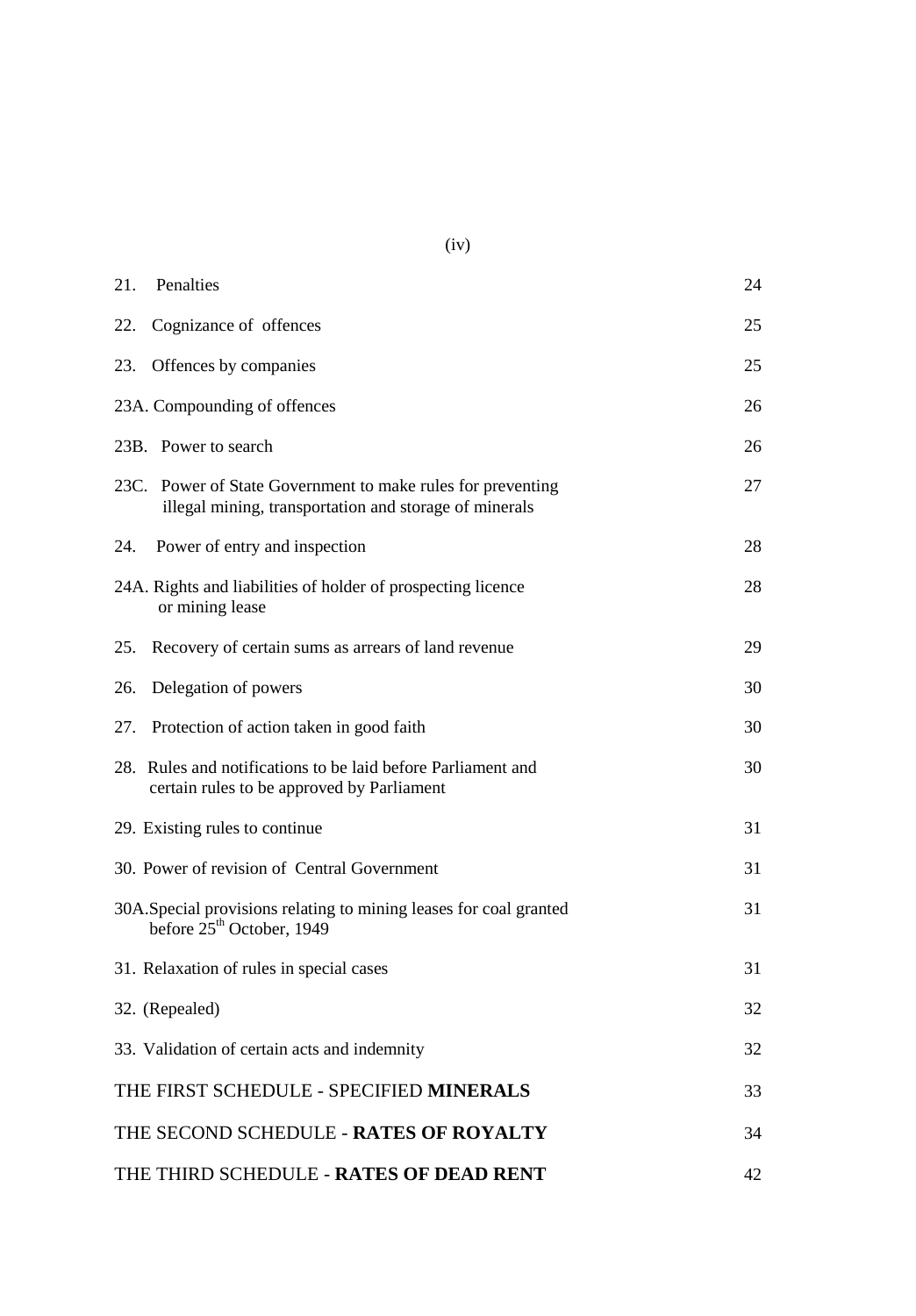## **MINES AND MINERALS (DEVELOPMENT AND REGULATION) ACT, 1957 (No. 67 of 1957)**

An Act to provide for the  $\frac{1}{2}$  [development and regulation of mines and minerals] under the control of the Union.

BE it enacted by Parliament in the Eighth Year of the Republic of India as follows: -

## **PRELIMINARY**

#### **Short title, extent and commencement**.

- 1. (1) This Act may be called the Mines and Minerals  $2$ [(Development and Regulation)] Act, 1957.
	- (2) It extends to the whole of India.
	- (3) It shall come into force on such date as the Central Govt. may, by Notification in the Official Gazette, appoint.

#### **Declaration as to the expediency of Union control.**

2. It is hereby declared that it is expedient in the public interest that the Union should take under its control the regulation of mines and the development of minerals to the extent hereinafter provided.

## **Definitions.**

- 3. In this Act, unless the context otherwise requires:-
	- (a) "minerals" includes all minerals except mineral oils;
	- (b) "mineral oils" includes natural gas and petroleum;
	- (c) "mining lease" means a lease granted for the purpose of undertaking mining operations, and includes a sub-lease granted for such purpose;
	- (d) "mining operations" means any operations undertaken for the purpose of winning any mineral;

<sup>-----------------------------------------------------------------------------------------------------------------</sup>

<sup>1</sup> Substituted by M M (R D) Amendment Act, 1999, vide G.O.I. Ext. Part II, Section 1, No. 51,

dated 20.12.99 (No. 38 of 1999).

 $<sup>2</sup>$  Ibid.</sup>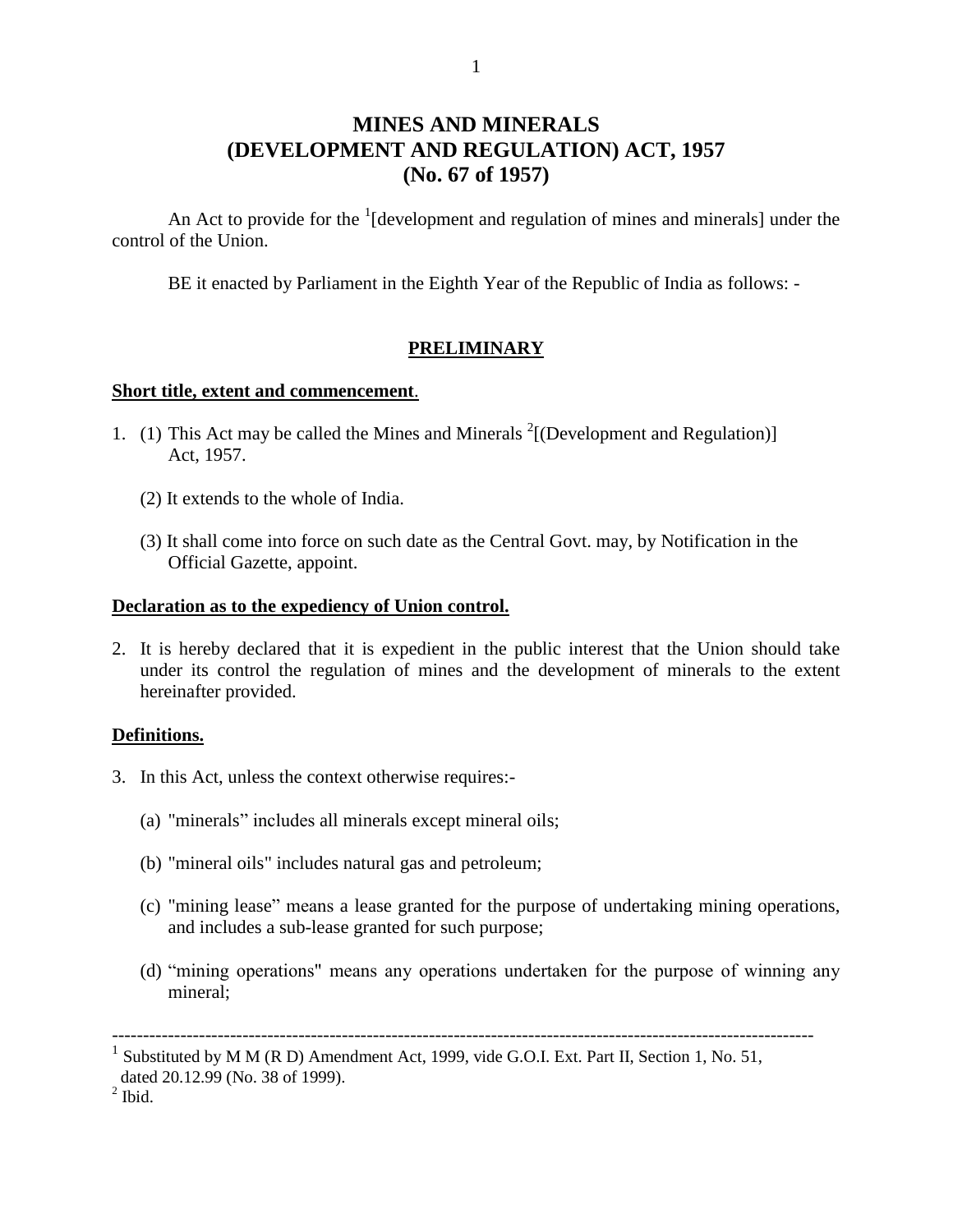- (e) "minor minerals" means building stones, gravel, ordinary clay, ordinary sand other than sand used for prescribed purposes, and any other mineral which the Central Government may, by notification in the Official Gazette, declare to be a minor mineral;
- (f) "Prescribed" means prescribed by rules made under this Act;
- (g) "prospecting licence" means a licence granted for the purpose of undertaking prospecting operations;
- (h) "prospecting operations" means any operations undertaken for the purpose of exploring, locating or proving mineral deposit;  $\frac{1}{1}$  Omitted ]

 $2$ [(ha) "reconnaissance operations" means any operations undertaken for preliminary prospecting of a mineral through regional, aerial, geophysical or geochemical surveys and geological mapping, but does not include pitting, trenching, drilling (except drilling of bore holes on a grid specified from time to time by the Central Government) or sub-surface excavation;

(hb) "reconnaissance permit" means a permit granted for the purpose of undertaking reconnaissance operations; and]

(i) the expressions "mine" and "owner" have the meanings assigned to them in the Mines Act, 1952.

## **GENERAL RESTRICTIONS ON UNDERTAKING PROSPECTING AND MINING OPERATIONS**

#### **Prospecting or mining operations to be under licence or lease.**

 $4. (1)$  $\frac{3}{1}$ [No person shall undertake any reconnaissance, prospecting or mining operations in any area, except under and in accordance with the terms and conditions of a reconnaissance permit or of a prospecting licence or, as the case may be, a mining lease, granted under this Act and the rules made thereunder]:

Provided that nothing in this sub-section shall affect any prospecting or mining

--------------------------------------------------------------------------------------------------------------------

<sup>1</sup> Omitted by M M (R D) Amendment Act, 1999, vide G.O.I. Ext. Part II, Section 1,No. 51, dated 20.12.99 (No. 38 of 1999).

<sup>&</sup>lt;sup>2</sup> Inserted by M M (R D) Amendment Act, 1999, vide G.O.I. Ext. Part II, Section 1, No. 51, dated 20.12.99 (No. 38 of 1999).

<sup>&</sup>lt;sup>3</sup> Substituted by M M (R D) Amendment Act, 1999, vide G.O.I. Ext. Part II, Section 1, No. 51, dated 20.12.99 (No. 38 of 1999).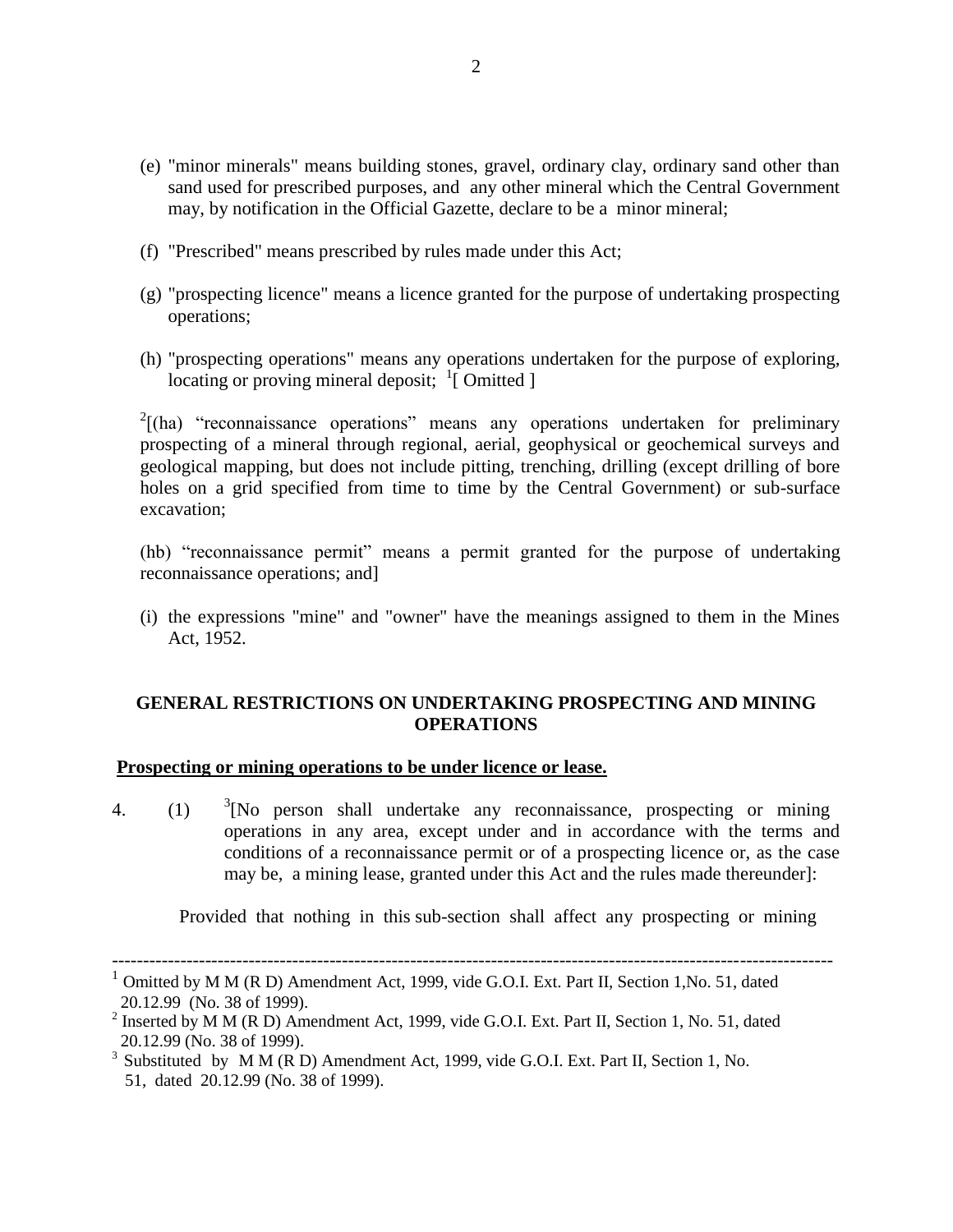operations undertaken in any area in accordance with the terms and conditions of a prospecting licence or mining lease granted before the commencement of this Act which is in force at such commencement.

Provided further that nothing in this sub-section shall apply to any prospecting operations undertaken by the Geological Survey of India, the Indian Bureau of Mines, <sup>1</sup>[the Atomic Minerals Directorate for Exploration and Research] of the Department of Atomic Energy of the Central Government, the Directorates of Mining and Geology of any State Government ( by whatever name called ), and the Mineral Exploration Corporation Limited, a Government Company within the meaning of Section 617 of the Companies Act, 1956.

<sup>2</sup>[Provided also that nothing in this sub-section shall apply to any mining lease (whether called mining lease, mining concession or by any other name) in force immediately before the commencement of this Act in the Union territory of Goa, Daman and Diu.]

- $3[(1A)$  No person shall transport or store or cause to be transported or stored any mineral otherwise than in accordance with the provisions of this Act and the rules made thereunder.]
- $(2)$ <sup>4</sup>[No reconnaissance permit, prospecting licence or mining lease] shall be granted otherwise than in accordance with the provisions of this Act and the rules made thereunder.
- (3) Any State Government may, after prior consultation with the Central Government and in accordance with the rules made under Section 18, <sup>5</sup>[ undertake reconnaissance, prospecting or mining operations with respect to any mineral specified in the First Schedule in any area within that State which is not already held under any reconnaissance permit, prospecting licence or mining lease.

## **Termination of prospecting licences or mining leases.**

4A. (1) Where the Central Government, after consultation with the State Government, is of opinion that it is expedient in the interest of regulation of mines and mineral

-------------------------------------------------------------------------------------------------------------------

<sup>&</sup>lt;sup>1</sup> Substituted by M M (R D) Amendment Act, 1999, vide G.O.I. Ext. Part II, Section 1, No. 51, dated 20.12.99 (No. 38 of 1999).

<sup>&</sup>lt;sup>2</sup> Inserted by Goa, Daman and Diu Mining Concessions (Abolition & Declaration as Mining Leases) Act, 1987 (No. 16 of 1987) with retrospective effect from the first day of October,1963.

<sup>&</sup>lt;sup>3</sup> Inserted by M M (R D) Amendment Act, 1999, vide G.O.I. Ext. Part II, Section 1, No. 51, dated 20.12.99 (No. 38 of 1999).

<sup>&</sup>lt;sup>4</sup> Substituted by M M (R D) Amendment Act, 1999, vide G.O.I. Ext. Part II, Section 1, No. 51, dated 20.12.99 (No. 38 of 1999).

<sup>5</sup> Ibid.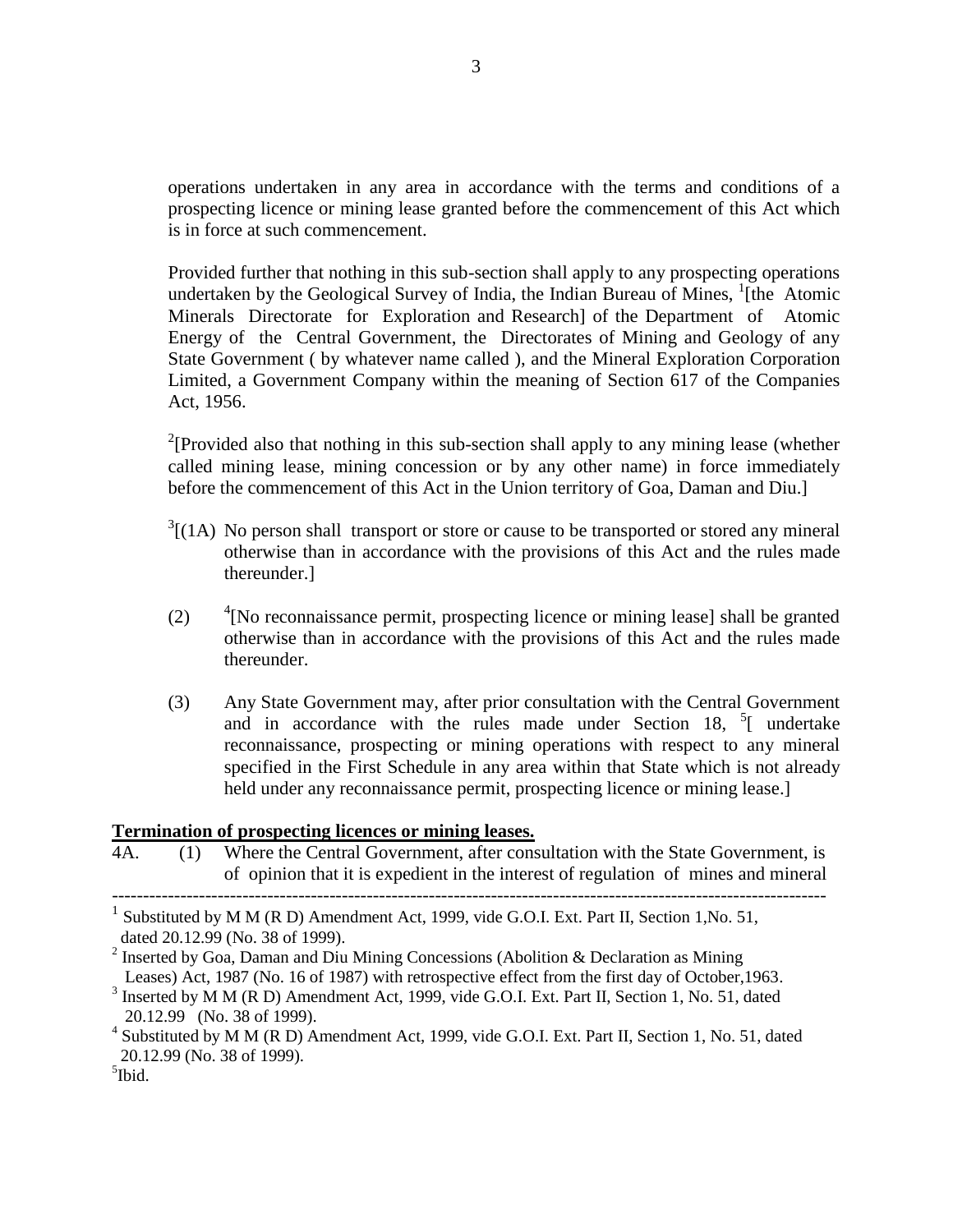development, preservation of natural environment, control of floods, prevention of pollution, or to avoid danger to public health or communications or to ensure safety of buildings, monuments or other structures or for conservation of mineral resources or for maintaining safety in the mines or for such other purposes, as the Central Government may deem fit, it may request the State Government to make a premature termination of a prospecting licence or mining lease in respect of any mineral other than a minor mineral in any area or part thereof, and, on receipt of such request, the State Government shall make an order making a premature termination of such prospecting licence or mining lease with respect to the area or any part thereof.

(2) Where the State Government is of opinion that it is expedient in the interest of regulation of mines and minerals development, preservation of natural environment, control of floods, prevention of pollution, or to avoid danger to public health or communications or to ensure safety of buildings, monuments or other structures or for such other purposes, as the State Government may deem fit, it may, by an order, in respect of any minor mineral, make premature termination of prospecting licence or mining lease with respect to the area or any part thereof covered by such licence or lease.

 $\rm{^{1}}[$  Omitted].

- (3) No order making a premature termination of a prospecting licence or mining lease shall be made except after giving the holder of the licence or lease a reasonable opportunity of being heard.
- (4) Where the holder of a mining lease fails to undertake mining operations for a period of two years after the date of execution of the lease or having commenced mining operations, has discontinued the same for a period of two years, the lease shall lapse on the expiry of the period of two years from the date of execution of the lease or, as the case may be, discontinuance of the mining operations:

Provided that the State Government may, on an application made by the holder of such lease before its expiry under this sub-section and on being satisfied that it will not be possible for the holder of the lease to undertake mining operations or to continue such operations for reasons beyond his control, make an order, subject to such conditions as may be prescribed, to the effect that such lease shall not lapse:

Provided further that the State Government, may on an application by the holder

---------------------------------------------------------------------------------------------------------------------

 $1$  Omitted by M M (R D) Amendment Act, 1999, vide G.O.I. Ext. Part II, Section 1, No. 51, dated 20.12.99 (No. 38 of 1999).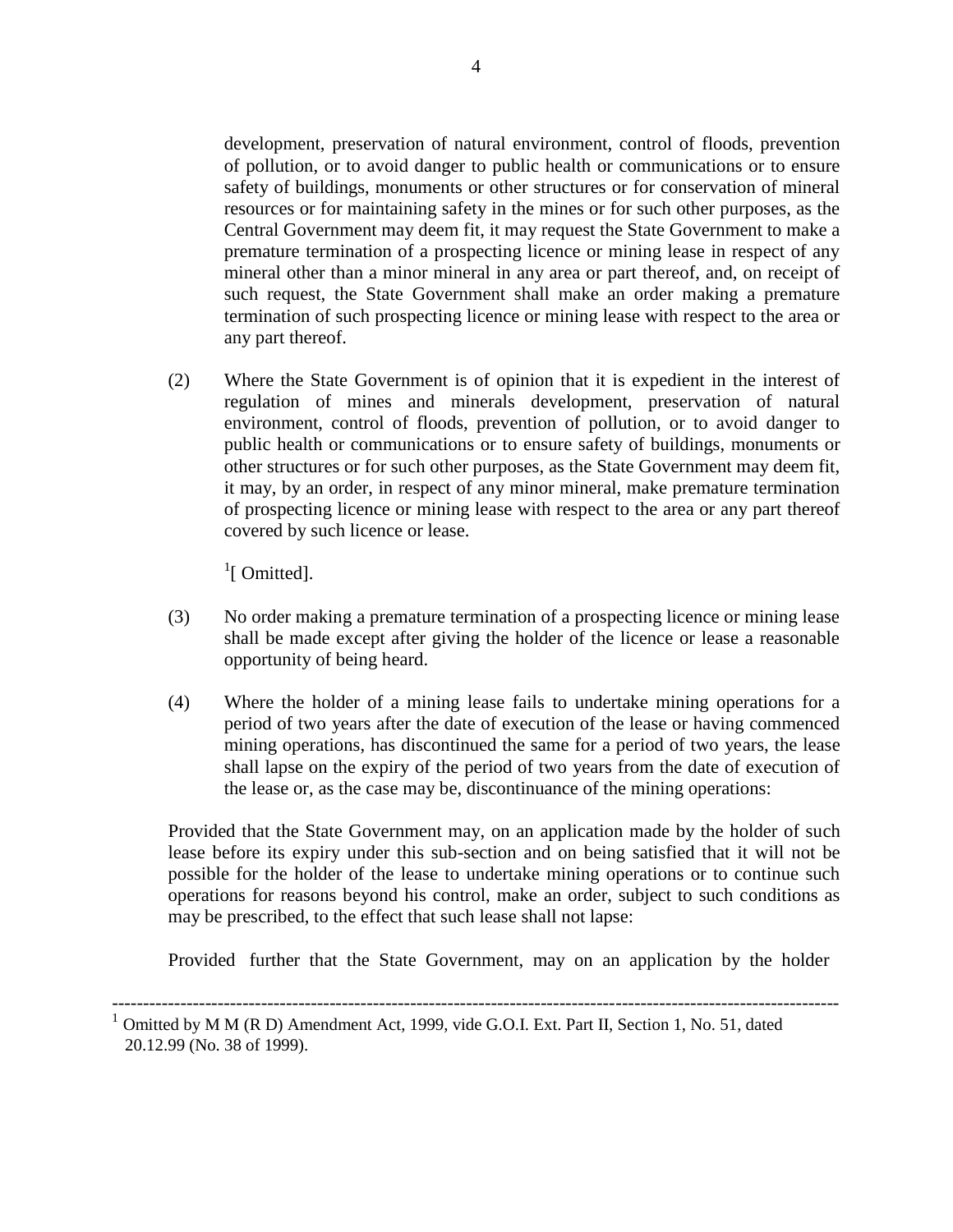of a lease submitted within a period of six months from the date of its lapse and on being satisfied that such non commencement or discontinuance was due to reasons beyond the control of the holder of the lease, revive the lease from such prospective or retrospective date as it thinks fit but not earlier than the date of lapse of the lease:

Provided also that no lease shall be revived under the second proviso for more than twice during the entire period of the lease.

## **Restrictions on the grant of prospecting licences or mining leases.**

- 5. (1) A State Government shall not grant a  $\frac{1}{1}$  reconnaissance permit, prospecting licence or mining lease] to any person unless such person –
	- (a) is an Indian national, or a company as defined in sub-section (1) of Section 3 of the Companies Act, 1956; and
	- (b) satisfies such conditions as may be prescribed:

Provided that in respect of any mineral specified in the First Schedule, no <sup>1</sup>[reconnaissance permit, prospecting licence or mining lease] shall be granted except with the previous approval of the Central Government.

*Explanation* - For the purposes of this sub-section, a person shall be deemed to be an Indian national, -

- (a) in the case of a firm or other association of individuals, only if all the members of the firm or members of the association are citizens of India; and
- (b) in the case of an individual, only if he is a citizen of India.
- (2) No mining lease shall be granted by the State Government unless it is satisfied that-
	- $^{2}$ [(a) there is evidence to show that the area for which the lease is applied for has been prospected earlier or the existence of mineral contents therein has been established otherwise than by means of prospecting such area; and
	- (b) there is a mining plan duly approved by the Central Government or by the State Government, in respect of such category of mines as may be

<sup>--------------------------------------------------------------------------------------------------------------------</sup> 1 Substituted by M M (R D) Amendment Act, 1999, vide G.O.I. Ext. Part II, Section 1, No. 51,

dated 20.12.99 (No. 38 of 1999).

 $<sup>2</sup>$  Ibid.</sup>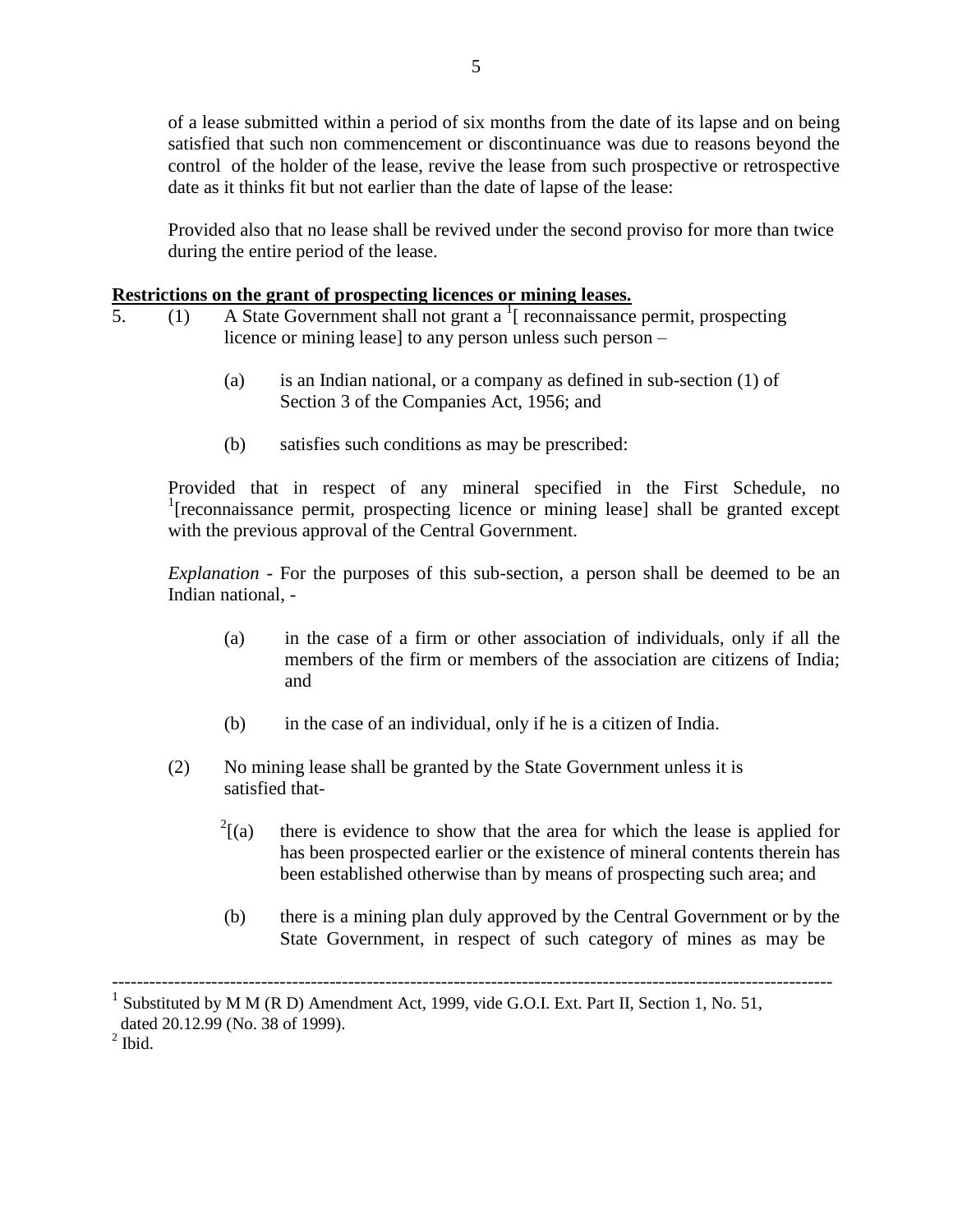specified by the Central Government, for the development of mineral deposits in the area concerned.]

#### **Maximum area for which a prospecting licence or mining lease may be granted.**

- 6. (1) No person shall acquire in respect of any mineral or prescribed group of associated minerals  $\frac{1}{2}$ [in a State] –
	- (a) one or more prospecting licences covering a total area of more than twenty-five square kilometres; or
	- $2$ [(aa) one or more reconnaissance permit covering a total area of ten thousand square kilometres:

 Provided that the area granted under a single reconnaissance permit shall not exceed five thousand square kilometres; or]

(b) one or more mining leases covering a total area of more than ten square kilometres;

Provided that if the Central Government is of opinion that in the interests of the development of any mineral, it is necessary so to do, it may, for reasons to be recorded by it, in writing, permit any person to acquire one or more prospecting licences or mining leases covering an area in excess of the aforesaid total area;

 $(c)$  $\frac{3}{2}$ [any reconnaissance permit, mining lease or prospecting licence in respect of any area which is not compact or contiguous:

Provided that if the State Government is of opinion that in the interests of the development of any mineral, it is necessary so to do, it may, for reasons to be recorded in writing, permit any person to acquire a reconnaissance permit, prospecting licence or mining lease in relation to any area which is not compact or contiguous.]

- (2) For the purposes of this section, a person acquiring by, or in the name of, another person a 4 [reconnaissance permit, prospecting licence or mining lease] which is intended for himself shall be deemed to be acquiring it himself.
- (3) For the purposes of determining the total area referred to in sub-section(1), the area held under a <sup>4</sup>[reconnaissance permit, prospecting licence or mining lease] by

<sup>--------------------------------------------------------------------------------------------------------------------</sup>

<sup>1</sup> Inserted by M M (R D) Amendment Act, 1999, vide G.O.I. Ext. Part II, Section 1, No. 51, dated 20.12.99 (No. 38 of 1999). <sup>2</sup>  $^{2}$  Ibid.

<sup>&</sup>lt;sup>3</sup> Substituted by M M (R D) Amendment Act, 1999, vide G.O.I. Ext. Part II, Section 1, No. 51, dated 20.12.99 (No. 38 of 1999). <sup>4</sup>  $^4$  Ibid.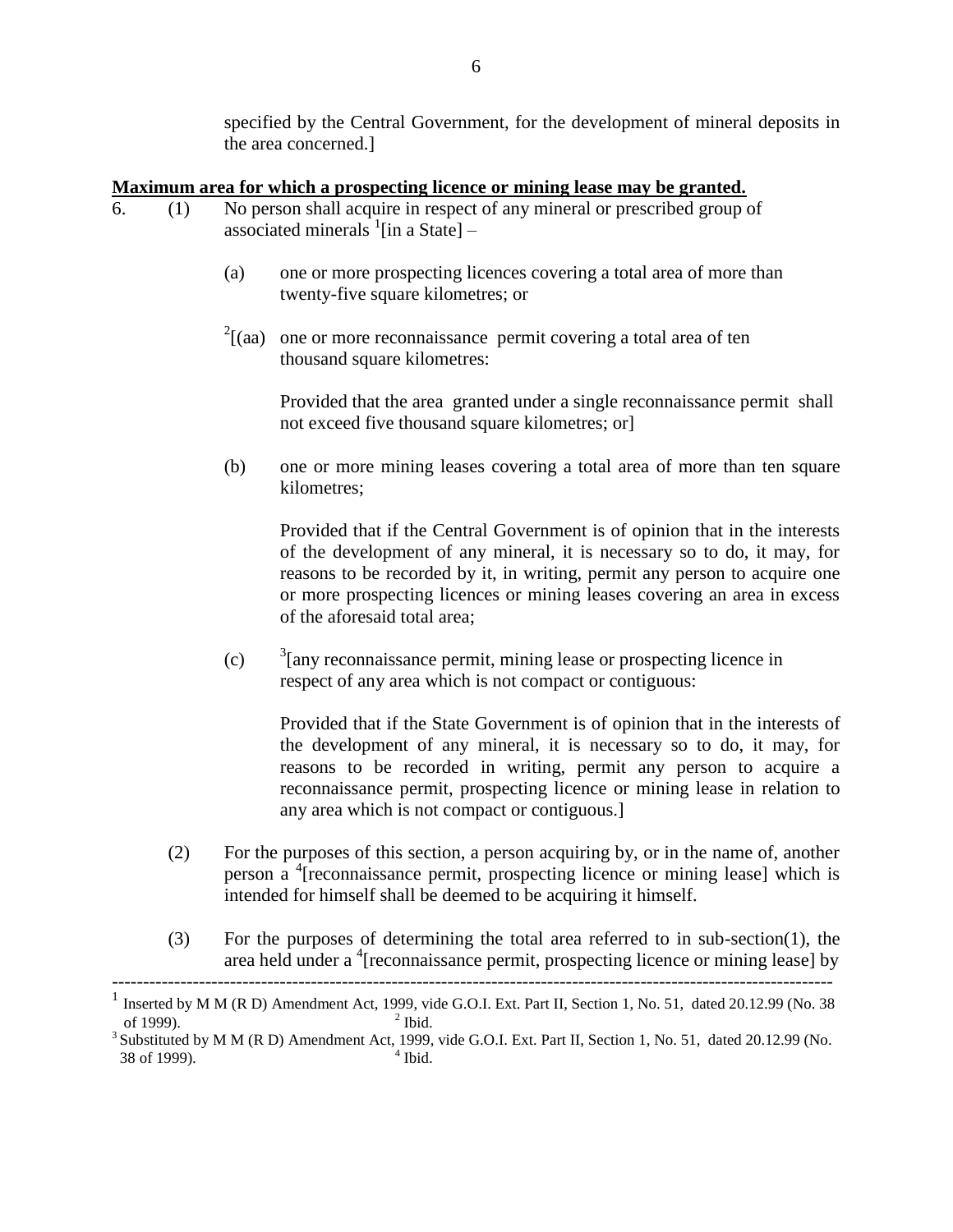a person as a member of a co-operative society, company or other corporation or a Hindu undivided family or a partner of a firm, shall be deducted from the area referred to in sub-section (1) so that the sum total of the area held by such person, under a <sup>1</sup>[reconnaissance permit, prospecting licence or mining lease], whether as such member or partner, or individually, may not, in any case, exceed the total area specified in sub-section (1).

#### **Periods for which prospecting licences may be granted or renewed.**

- 7.  $(1)$  The period for which a <sup>2</sup> [reconnaissance permit or prospecting licence] may be granted shall not exceed three years.
	- (2) A prospecting licence shall, if the State Government is satisfied that a longer period is required to enable the licensee to complete prospecting operations be renewed for such period or periods as that Government may specify:

Provided that the total period for which a prospecting licence is granted does not exceed five years;

Provided further that no prospecting licence granted in respect of  $3$ [a mineral included in Part A and Part B tol the First Schedule shall be renewed except with the previous approval of the Central Government.

#### **Periods for which mining leases may be granted or renewed**.

8. (1) The maximum period for which a mining lease may be granted shall not exceed thirty years:

Provided that the minimum period for which any such mining lease may be granted shall not be less than twenty years.

- (2) A mining lease may be renewed for a period not exceeding twenty years. <sup>4</sup>[ Omitted ].
- $^{5}$ [(3) Notwithstanding anything contained in sub-section (2), if the State Government is of opinion that in the interests of mineral development it is necessary so to do, it may, for reasons to be recorded, authorise the renewal of a mining lease in respect of minerals not specified in Part A and Part B of the First Schedule for a further period or periods not exceeding twenty years in each case.

<sup>------------------------------------------------------------------------------------------------------------</sup> 1 Substituted by M M (R D) Amendment Act, 1999, vide G.O.I. Ext. Part II, Section 1, No. 51,

dated 20.12.99 (No. 38 of 1999).  $2 \text{ Ibid.}$   $3 \text{ Ibid.}$ 

 $4$  Omitted by M M (R D) Amendment Act, 1999, vide G.O.I. Ext. Part II, Section 1, No. 51, dated 20.12.99 (No. 38 of 1999).

 $<sup>5</sup>$  Substituted by M M (R D) Amendment Act, 1999, vide G.O.I. Ext. Part II, Section 1, No. 51,</sup> dated 20.12.99 (No. 38 of 1999).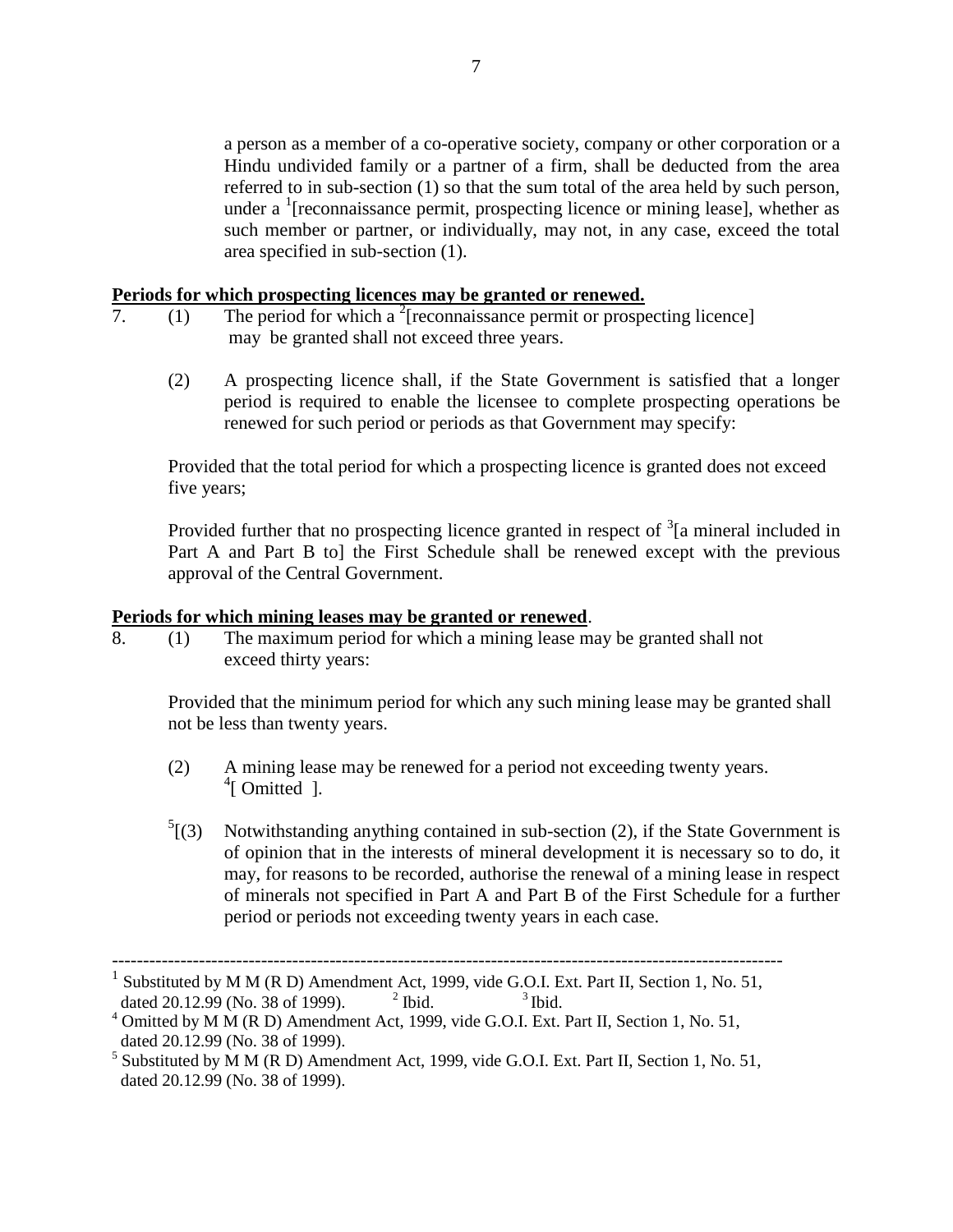(4) Notwithstanding, anything contained in sub-section (2) and sub-section (3), no mining lease granted in respect of mineral specified in Part A or Part B of the First Schedule shall be renewed except with the previous approval of the Central Government.]

#### **Royalties in respect of mining leases.**

- 9. (1) The holder of a mining lease granted before the commencement of this Act shall, notwithstanding anything contained in the instrument of lease or in any law in force at such commencement, pay royalty in respect of any mineral removed or consumed by him or by his agent, manager, employee, contractor or sub-lessee from the leased area after such commencement, at the rate for the time being specified in the Second Schedule in respect of that mineral.
	- (2) The holder of a mining lease granted on or after the commencement of this Act shall pay royalty in respect of any mineral removed or consumed by him or by his agent, manager, employee, contractor or sub-lessee from the leased area at the rate for the time being specified in the Second Schedule in respect of that mineral.
	- (2A) The holder of a mining lease, whether granted before or after the commencement of Mines and Minerals (Regulation and Development) Amendment Act, 1972, shall not be liable to pay any royalty in respect of any coal consumed by a workman engaged in a colliery provided that such consumption by the workman does not exceed one-third of a tonne per month.
	- (3) The Central Government may, by notification in the Official Gazette, amend the Second Schedule so as to enhance or reduce the rate at which royalty shall be payable in respect of any mineral with effect from such date as may be specified in the notification:

Provided that the Central Government shall not enhance the rate of royalty in respect of any mineral more than once during any period of three years.

## **Dead rent to be paid by the lessee.**

9A. (1) The holder of a mining lease, whether granted before or after the commencement of the Mines and Minerals (Regulation and Development) Amendment Act, 1972, shall notwithstanding anything contained in the instrument of lease or in any other law for the time being in force, pay to the State Government, every year, dead rent at such rate as may be specified, for the time being, in the Third Schedule, for all the areas included in the instrument of lease:

> Provided that where the holder of such mining lease becomes liable, under section 9, to pay royalty for any mineral removed or consumed by him or by his agent, manager, employee, contractor or sub-lessee from the leased area, he shall be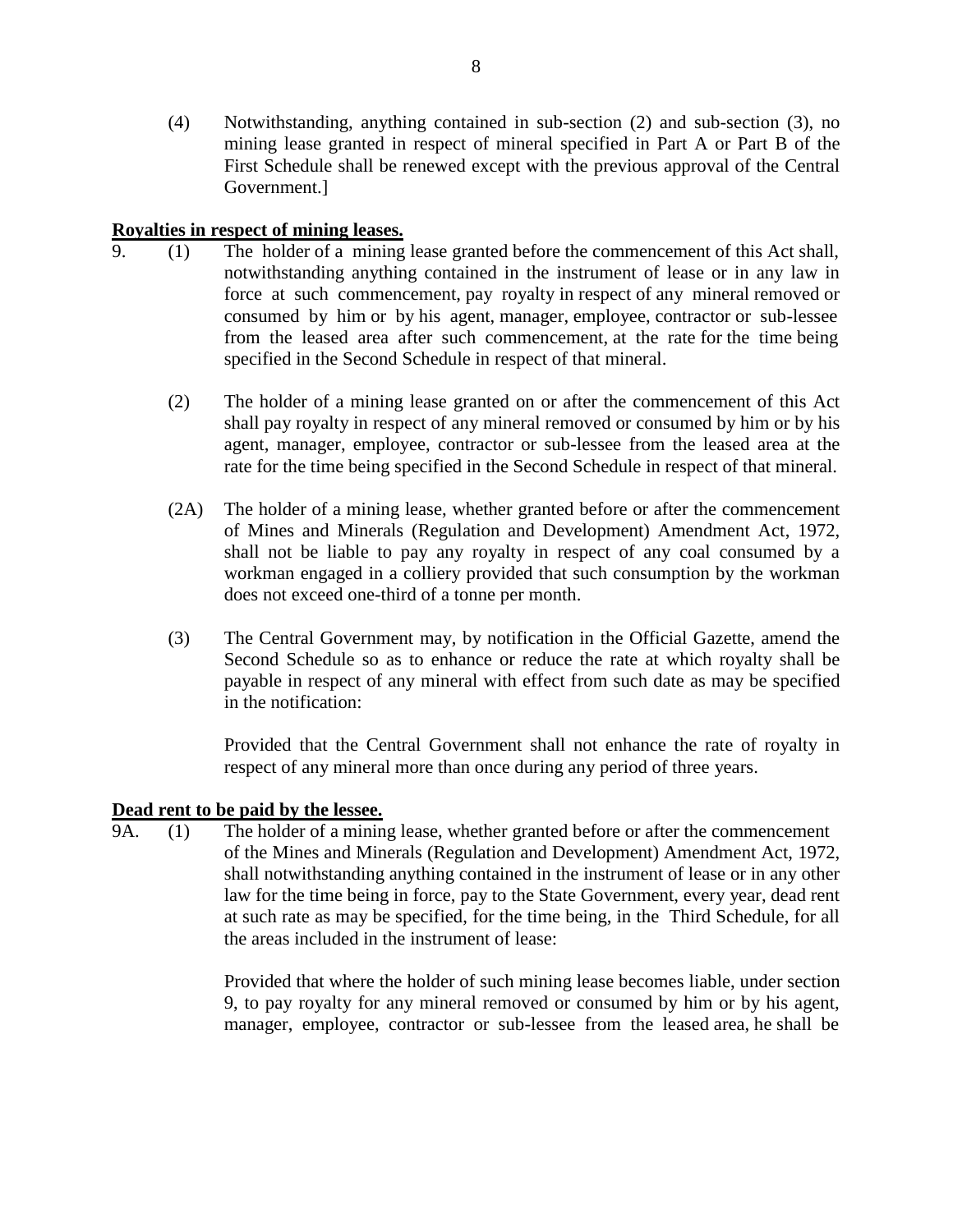liable to pay either such royalty, or the dead rent in respect of that area, whichever is greater.

(2) The Central Government may, by notification in the Official Gazette, amend the Third Schedule so as to enhance or reduce the rate at which the dead rent shall be payable in respect of any area covered by a mining lease and such enhancement or reduction shall take effect from such date as may be specified in the notification:

Provided that the Central Government shall not enhance the rate of the dead rent in respect of any such area more than once during any period of three years.

## **PROCEDURE FOR OBTAINING PROSPECTING LICENCES OR MINING LEASES IN RESPECT OF LAND IN WHICH THE MINERALS VEST IN THE GOVERNMENT**

## **Application for prospecting licences or mining leases.**

- 10.  $(1)$  An application for <sup>1</sup>[a reconnaissance permit, prospecting licence or mining lease] in respect of any land in which the minerals vest in the Government shall be made to the State Government concerned in the prescribed form and shall be accompanied by the prescribed fee.
	- (2) Where an application is received under sub-section (1), there shall be sent to the applicant an acknowledgement of its receipt within the prescribed time and in the prescribed form.
	- (3) On receipt of an application under this section, the State Government may, having regard to the provisions of this Act and any rules made thereunder, grant or refuse to grant the  $2$ [ permit, licence or lease].

## **Preferential right of certain persons**

 $^{3}$ [11. [11. (1) Where a reconnaissance permit or prospecting licence has been granted in respect of any land, the permit holder or the licensee shall have a preferential right for obtaining a prospecting licence or mining lease, as the case may be, in respect of that land over any other person:

<sup>------------------------------------------------------------------------------------------------------------</sup>

<sup>&</sup>lt;sup>1</sup> Substituted by M M (R D) Amendment Act, 1999, vide G.O.I. Ext. Part II, Section 1, No. 51, dated 20.12.99 (No. 38 of 1999).

 $<sup>2</sup>$  Ibid.</sup>

 $3$  Ibid.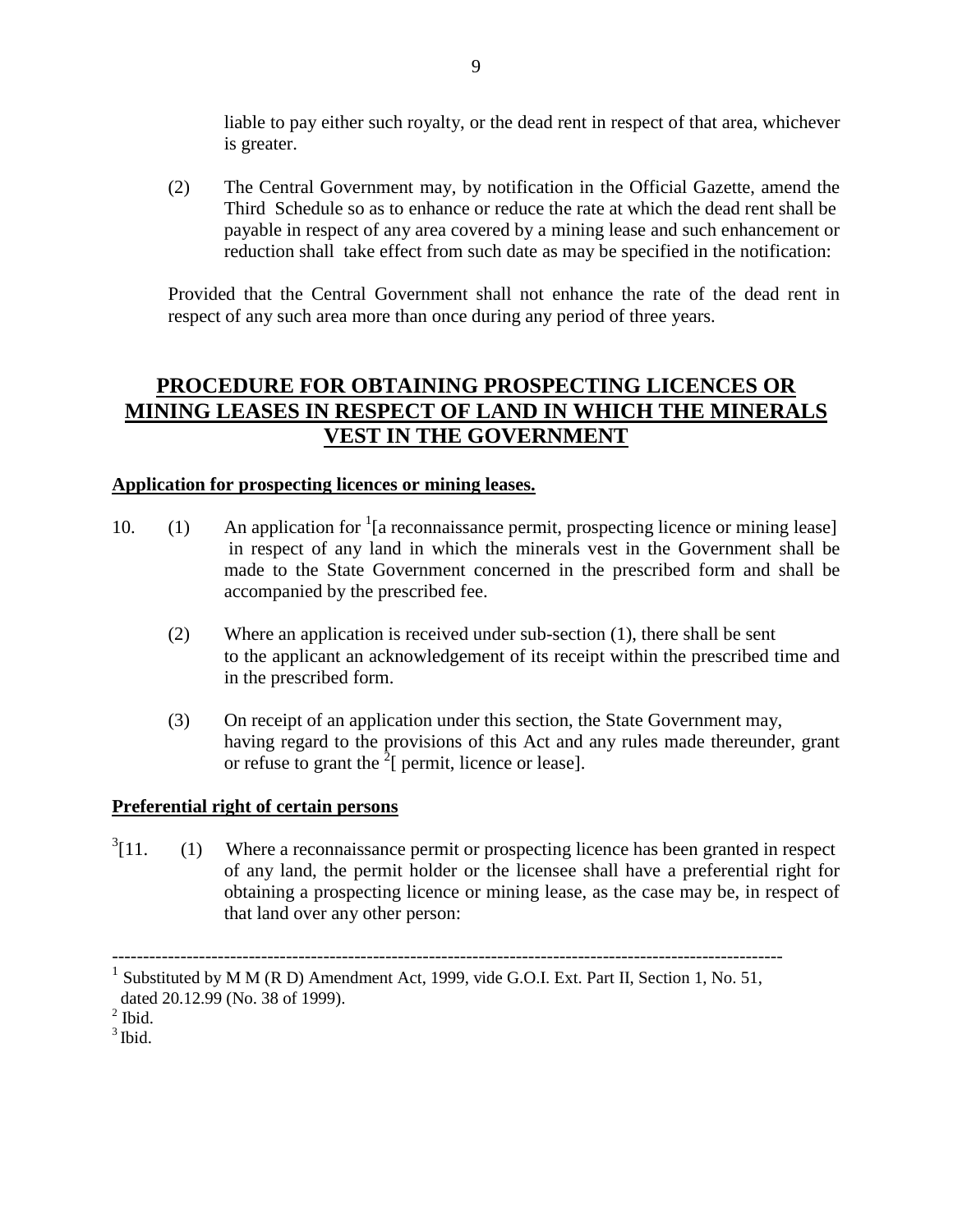Provided that the State Government is satisfied that the permit holder or the licensee, as the case may be, -

- (a) has undertaken reconnaissance operations or prospecting operations, as the case may be, to establish mineral resources in such land;
- (b) has not committed any breach of the terms and conditions of the reconnaissance permit or the prospecting licence;
- (c) has not become ineligible under the provision of this Act; and
- (d) has not failed to apply for grant of prospecting licence or mining lease, as the case may be , within three months after the expiry of reconnaissance permit or prospecting licence, as the case may be, or within such further period as may be extended by the said Government.
- (2) Subject to the provisions of sub-section (1),where the State Government has not notified in the Official Gazette the area for grant of reconnaissance permit or prospecting licence or mining lease, as the case may be, and two or more persons have applied for a reconnaissance permit, prospecting licence or a mining lease in respect of any land in such area, the applicant whose application was received earlier, shall have a preferential right to be considered for grant of reconnaissance permit, prospecting licence or mining lease, as the case may be, over the applicant whose application was received later:

Provided that where an area is available for grant of reconnaissance permit, prospecting licence or mining lease, as the case may be, and the State Government has invited applications by notification in the Official Gazette for grant of such permit, licence or lease, all the applications received during the period specified in such notification and the applications which had been received prior to the publication of such notification in respect of the lands within such area and had not been disposed of , shall be deemed to have been received on the same day for the purposes of assigning priority under this subsection.

Provided further that where any such applications are received on the same day, the State Government, after taking into consideration the matters specified in sub-section (3), may grant the reconnaissance permit, prospecting licence or mining lease, as the case may be, to such one of the applicants as it may deem fit.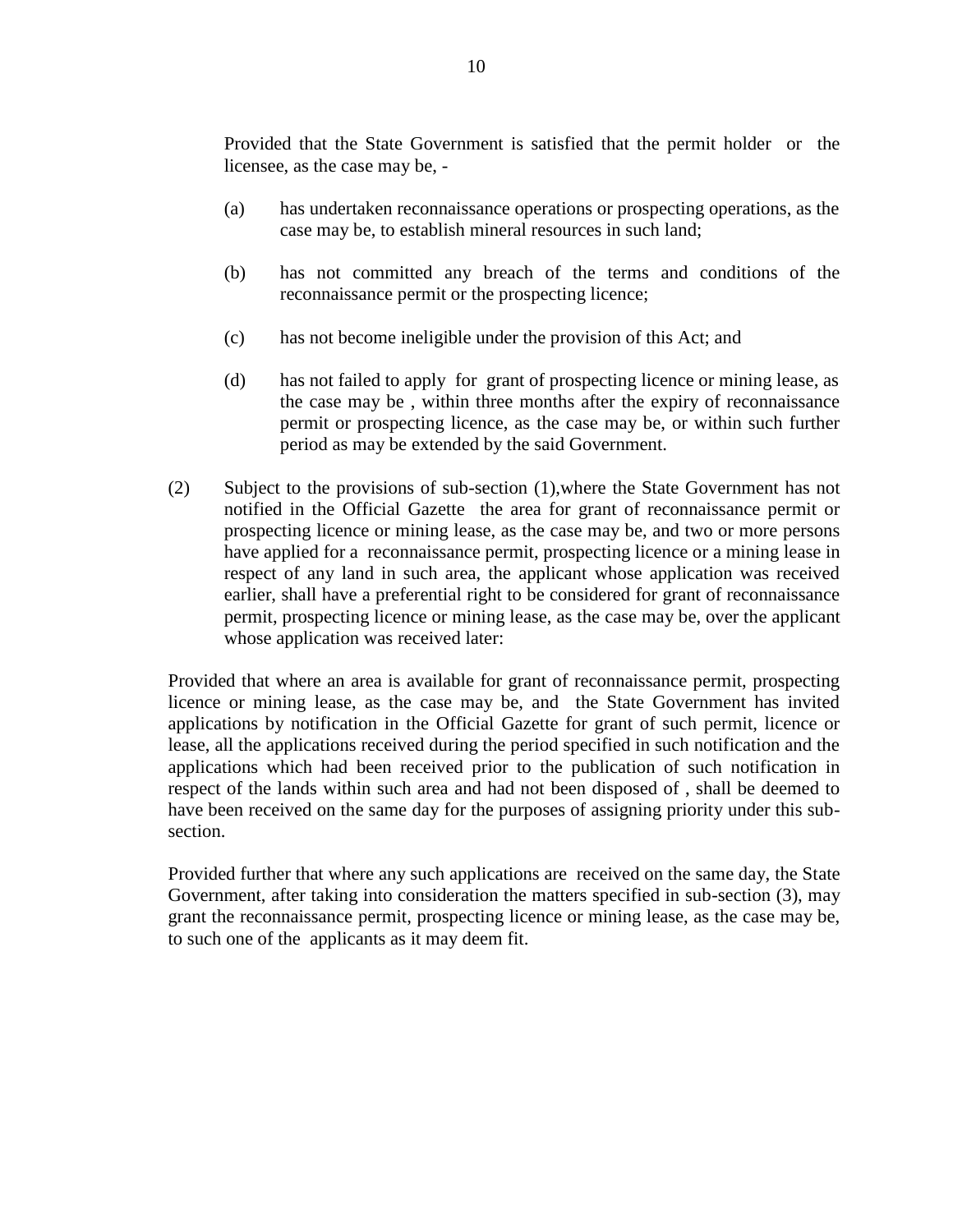- (3) The matters referred to in sub-section (2) are the following:-
	- (a) any special knowledge of, or experience in, reconnaissance operations, prospecting operations or mining operations, as the case may be, possessed by the applicant;
	- (b) the financial resources of the applicant;
	- (c) the nature and quality of the technical staff employed or to be employed by the applicant;
	- (d) the investment which the applicant proposes to make in the mines and in the industry based on the minerals;
	- (e) such other matters as may be prescribed.
- (4) Subject to the provisions of sub-section(1), where the State Government notifies in the Official Gazette an area for grant of reconnaissance permit, prospecting licence or mining lease, as the case may be, all the applications received during the period as specified in such notification, which shall not be less than thirty days, shall be considered simultaneously as if all such applications have been received on the same day and the State Government, after taking into consideration the matters specified in sub-section(3), may grant the reconnaissance permit, prospecting licence or mining lease, as the case may be, to such one of the applicants as it may deem fit.
- (5) Notwithstanding anything contained in sub-section (2), but subject to the provisions of sub-section (1), the State Government may, for any special reasons to be recorded, grant a reconnaissance permit, prospecting licence or a mining lease, as the case may be, to an applicant whose application was received later in preference to an applicant whose application was received earlier:

Provided that in respect of minerals specified in the First Schedule, prior approval of the Central Government shall be obtained before passing any order under this sub-section.]

## **Granting of reconnaissance permit, prospecting licence or mining lease in respect of coal or lignite.**

 $1$ [11A. The Central Government may, for the purpose of granting reconnaissance permit, prospecting licence or mining lease in respect of an area containing coal or lignite, select through auction by competitive bidding on such terms and conditions as may be prescribed, a company engaged in -

- (i) production of iron and steel;
- (ii) generation of power;

------------------------------------------------------------------------------------------------------------ <sup>1</sup> Inserted by M M (R D) Amendment Act, 2010, vide G.O.I. Ext. Part II, Section 1, No. 43,

dated 9.9.2010 (No. 34 of 2010).

S.O. 263(E) Ext. Part II Section 3 Sub Section (ii) Govt. dt.13 Feb. 2012 appoints  $13<sup>th</sup>$  Feb 2012 as the date of which the provisions of Section 11A shall come into force.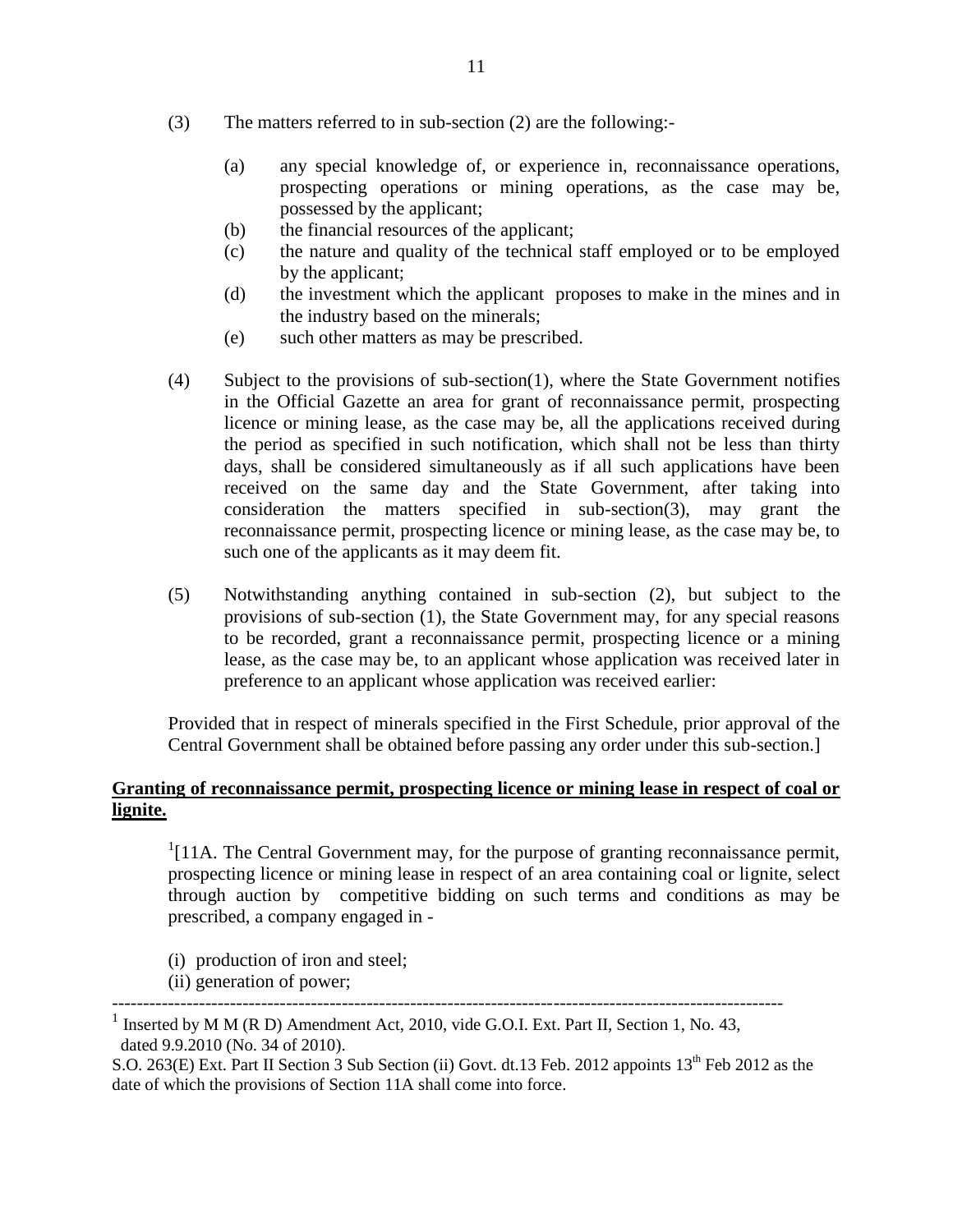(iii) washing of coal obtained from a mine; or

(iv) such other end-use as the Central Government may, by notification in the Official Gazette, specify,

and the State Government shall grant such reconnaissance permit, prospecting licence or mining lease in respect of coal or lignite to such company as selected through auction by competitive bidding under this section:

Provided that the auction by competitive bidding shall not be applicable to an area containing coal or lignite –

- (a) where such area is considered for allocation to a Government company or corporation for mining or such other specified end-use;
- (b) where such area is considered for allocation to a company or corporation that has been awarded a power project on the basis of competitive bids for tariff (including Ultra Mega Power Projects).

Explanation- For the purposes of this section, "company" means a company as defined in Section 3 of the Companies Act, 1956 and includes a foreign company within the meaning of Section 591 of that Act]

#### **Registers of reconnaissance permits, prospecting licences and mining leases**

- 12. (1) The State Government shall cause to be maintained in the prescribed form
	- (a) a register of applications for prospecting licences;
	- (b) a register of prospecting licences;
	- $\frac{1}{2}$ [(c) a register of applications for mining leases;
	- (d) a register of mining leases;
	- (e) a register of applications for reconnaissance permits; and
	- (f) a register of reconnaissance permits; ]

<sup>------------------------------------------------------------------------------------------------------------</sup>

<sup>1</sup> Substituted by M M (R D) Amendment Act, 1999, vide G.O.I. Ext. Part II, Section 1, No. 51, dated 20.12.1999 (No. 38 of 1999).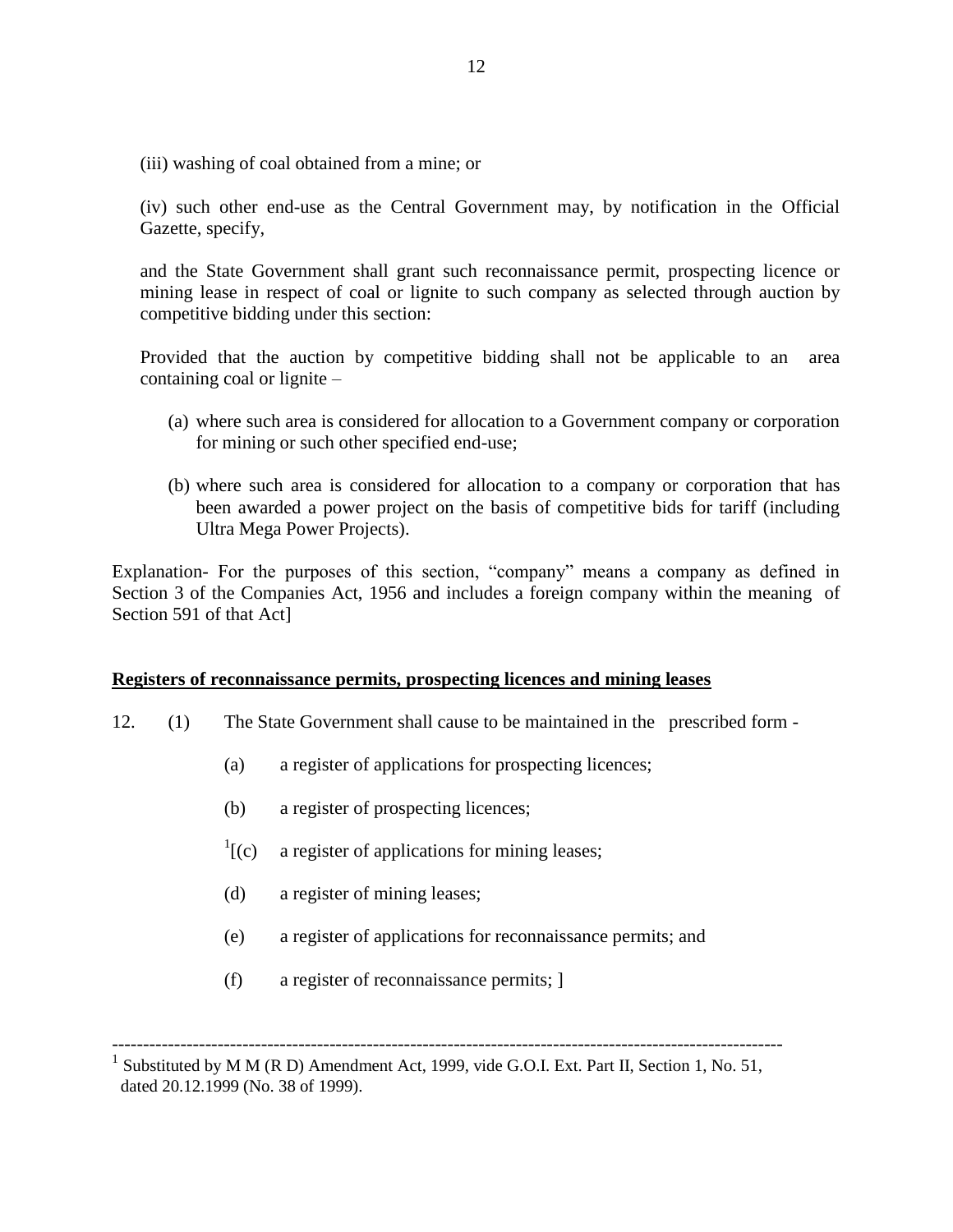in each of which shall be entered such particulars as may be prescribed.

(2) Every such register shall be open to inspection by any person on payment of such fee as the State Government may fix.

## **RULES FOR REGULATING THE GRANT OF RECONNAISSANCE PERMITS, PROSPECTING LICENCES AND MINING LEASES**

#### **Power of Central Government to make rules in respect of minerals.**

- 13. (1) The Central Government may, by notification in the Official Gazette, make rules for regulating the grant of <sup>1</sup>[reconnaissance permits, prospecting licences and mining leases] in respect of minerals and for purposes connected therewith.
	- (2) In particular, and without prejudice to the generality of the foregoing power, such rules may provide for all or any of the following matters, namely:-
		- (a) the person by whom, and the manner in which, applications for <sup>1</sup>[reconnaissance permits, prospecting licences or mining leases] in respect of land in which the minerals vest in the Government may be made and the fees to be paid therefor;
		- (b) the time within which, and the form in which, acknowledgement of the receipt of any such application may be sent;
		- (c) the matters which may be considered where applications in respect of the same land are received on the same day;
		- (d) <sup>2</sup>[ The terms and conditions of auction by competitive bidding for selection of the company under section 11A;
		- (e) the authority by which  $\frac{1}{2}$  [reconnaissance permits, prospecting licences or mining leases] in respect of land in which the minerals vest in the Government may be granted;

---------------------------------------------------------------------------------------------------------------------

1 Substituted by M M (R D) Amendment Act, 1999, vide G.O.I. Ext. Part II, Section 1, No. 51, dated 20.12.99 (No. 38 of 1999).

<sup>2</sup> Inserted by MMDR Amendment Act, 2010 vide G.O.I Ext. Part II, Section-I No.43 dated 9.9.2010 (No.34 of 2010).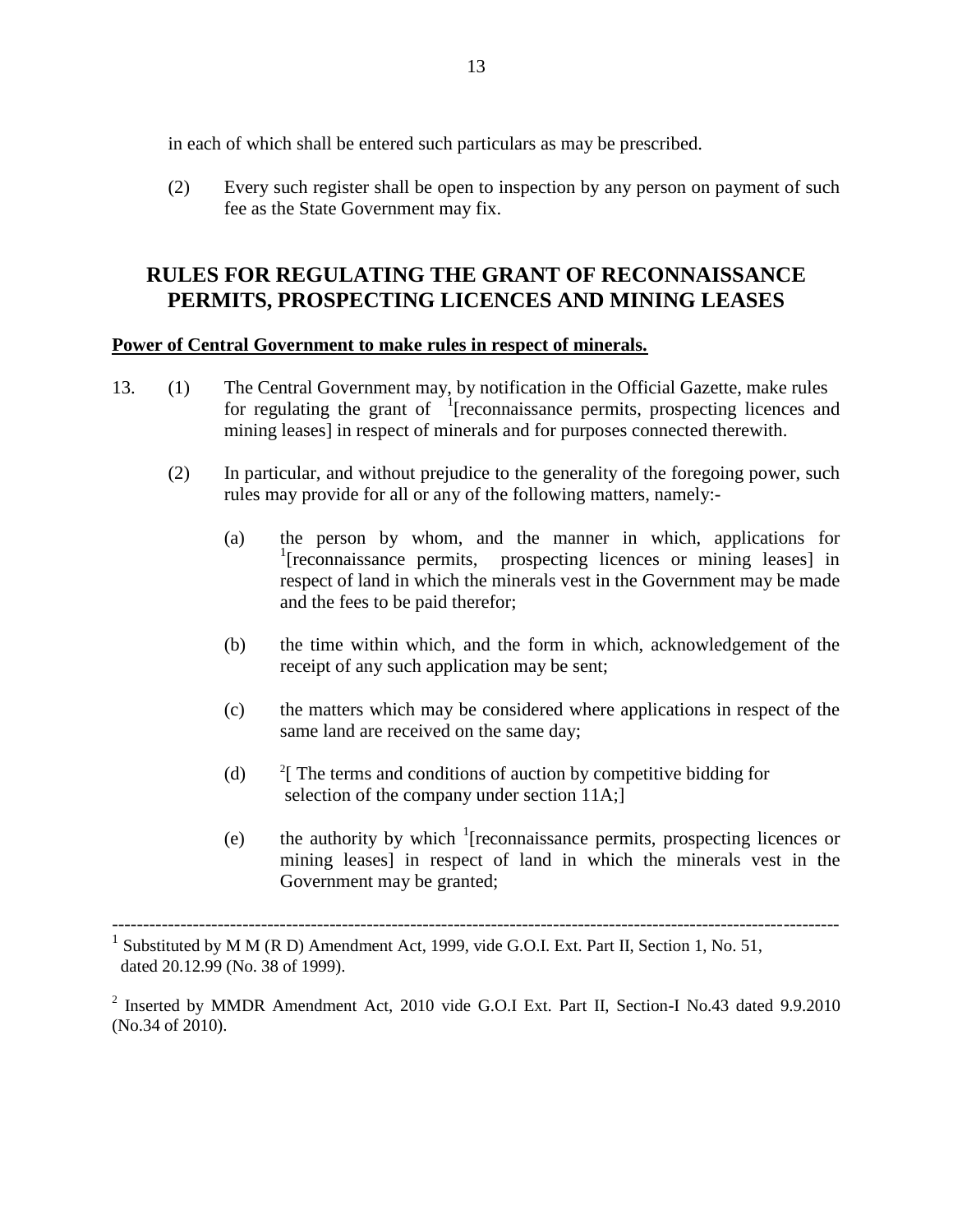- (f) the procedure for obtaining  $\frac{1}{a}$  reconnaissance permit, a prospecting licence or a mining lease] in respect of any land in which the minerals vest in a person other than the Government and the terms on which, and the conditions subject to which, such  $2$ [a permit, licence or lease] may be granted or renewed;
- (g) the terms on which, and the conditions subject to which, any other <sup>3</sup>[reconnaissance permit, prospecting licence or mining lease] may be granted or renewed;
- (h) the facilities to be afforded by holders of mining leases to persons deputed by the Government for the purpose of undertaking research or training in matters relating to mining operations;
- (i) the fixing and collection of fees for  $\frac{4}{7}$  [reconnaissance permits, prospecting licences or mining leases], surface rent, security deposit, fines, other fees or charges and the time within which and the manner in which the dead rent or royalty shall be payable;
- (j) the manner in which rights of third parties may be protected (whether by payment of compensation or otherwise) in cases where any such party may be prejudicially affected by reason of any <sup>5</sup>[reconnaissance, prospecting or mining operations];
- (k) the grouping of associated minerals for the purposes of section 6;
- (1) the manner in which, and the conditions subject to which,  $\frac{1}{a}$ reconnaissance permit, a prospecting licence or a mining lease] may be transferred;
- (m) the construction, maintenance and use of roads, power transmission lines, tramways, railways, aerial ropeways, pipelines and the making of passages for water for mining purposes on any land comprised in a mining lease;
- (n) the form of registers to be maintained under this Act;

------------------------------------------------------------------------------------------------------------

<sup>1</sup> Substituted by M M (R D) Amendment Act, 1999, vide G.O.I. Ext. Part II, Section 1, No. 51, dated 20.12.99 (No. 38 of 1999).

 $<sup>2</sup>$  Ibid.</sup>

 $3$ Ibid.

<sup>4</sup> Ibid.

<sup>5</sup> Ibid.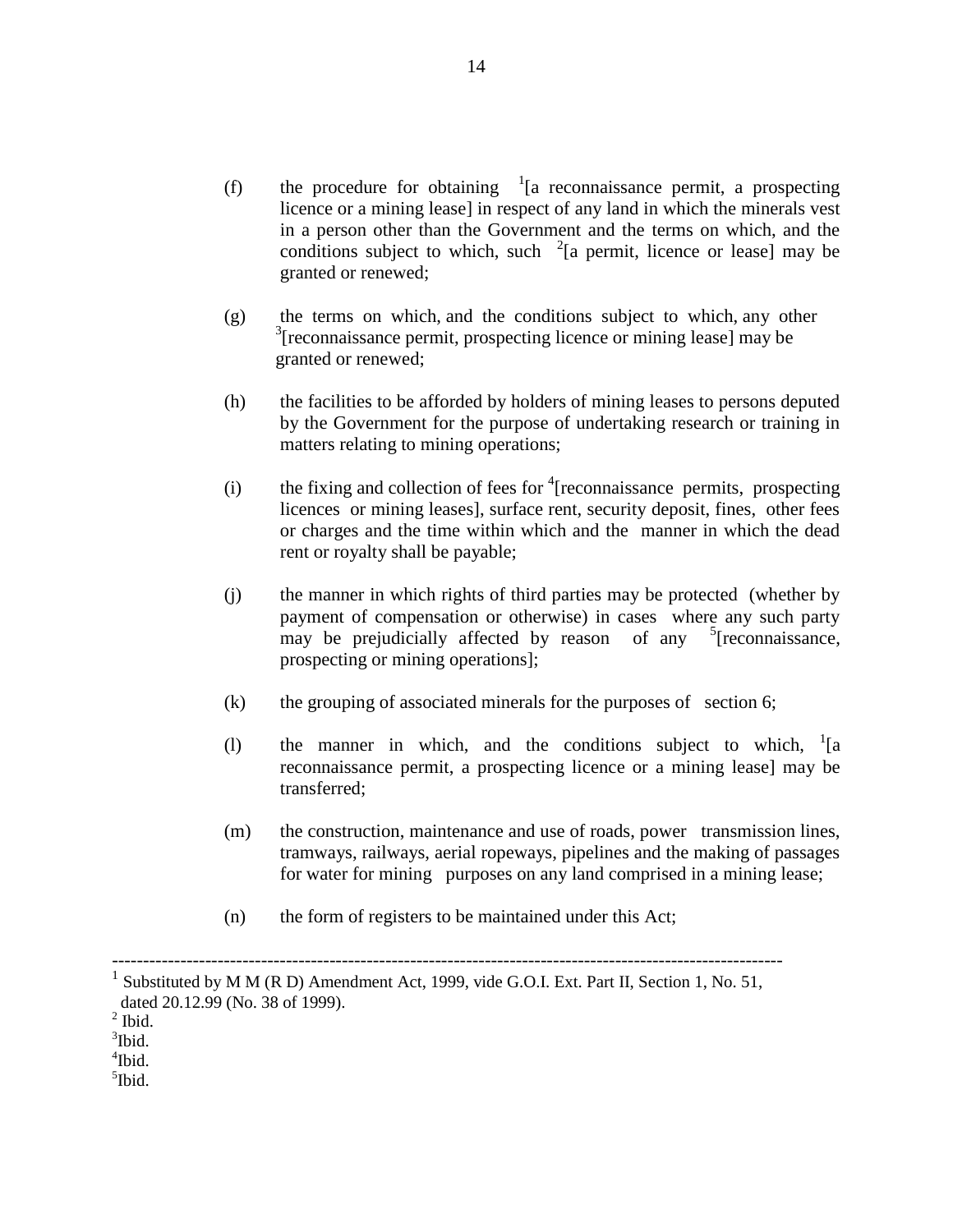- (o) (omitted);
- (p) the reports and statements to be submitted by holders of  $\frac{1}{1}$  [reconnaissance permits or prospecting licences] or owners of mines and the authority to which such reports and statements shall be submitted;
- (q) the period within which applications for revision of any order passed by a State Government or other authority in exercise of any power conferred by or under this Act, may be made, the fees to be paid therefor and the documents which shall accompany such applications and the manner in which such applications shall be disposed of;
- (qq) the manner in which rehabilitation of flora and other vegetation, such as trees, shrubs and the like destroyed by reason of any prospecting or mining operations shall be made in the same area or in any other area selected by the Central Government (whether by way of reimbursement of the cost of rehabilitation or otherwise) by the person holding the prospecting licence or mining lease; and
- (r) any other matter which is to be, or may be, prescribed under this Act.

## **Power of Central Government to make rules for the grant of prospecting licences or mining leases in respect of territorial waters or continental shelf of India.**

- 13A. (1) The Central Government may, by notification in the Official Gazette, make rules for the grant of prospecting licences or mining leases in respect of any minerals underlying the ocean within the territorial waters or the continental shelf of India.
	- (2) Without prejudice to the generality of the foregoing power, such rules may provide for all or any of the following matters, namely :-
		- (a) the conditions, limitations and restrictions subject to which such prospecting licences or mining leases may be granted;
		- (b) regulation of exploration and exploitation of minerals within the territorial waters or the continental shelf of India;
		- (c) ensuring that such exploration or exploitation does not interfere with navigation; and
		- (d) any other matter which is required to be, or may be, prescribed.

<sup>1</sup> Substituted by M M (R D) Amendment Act, 1999, vide G.O.I. Ext. Part II, Section 1, No. 51, dated 20.12.99 (No. 38 of 1999).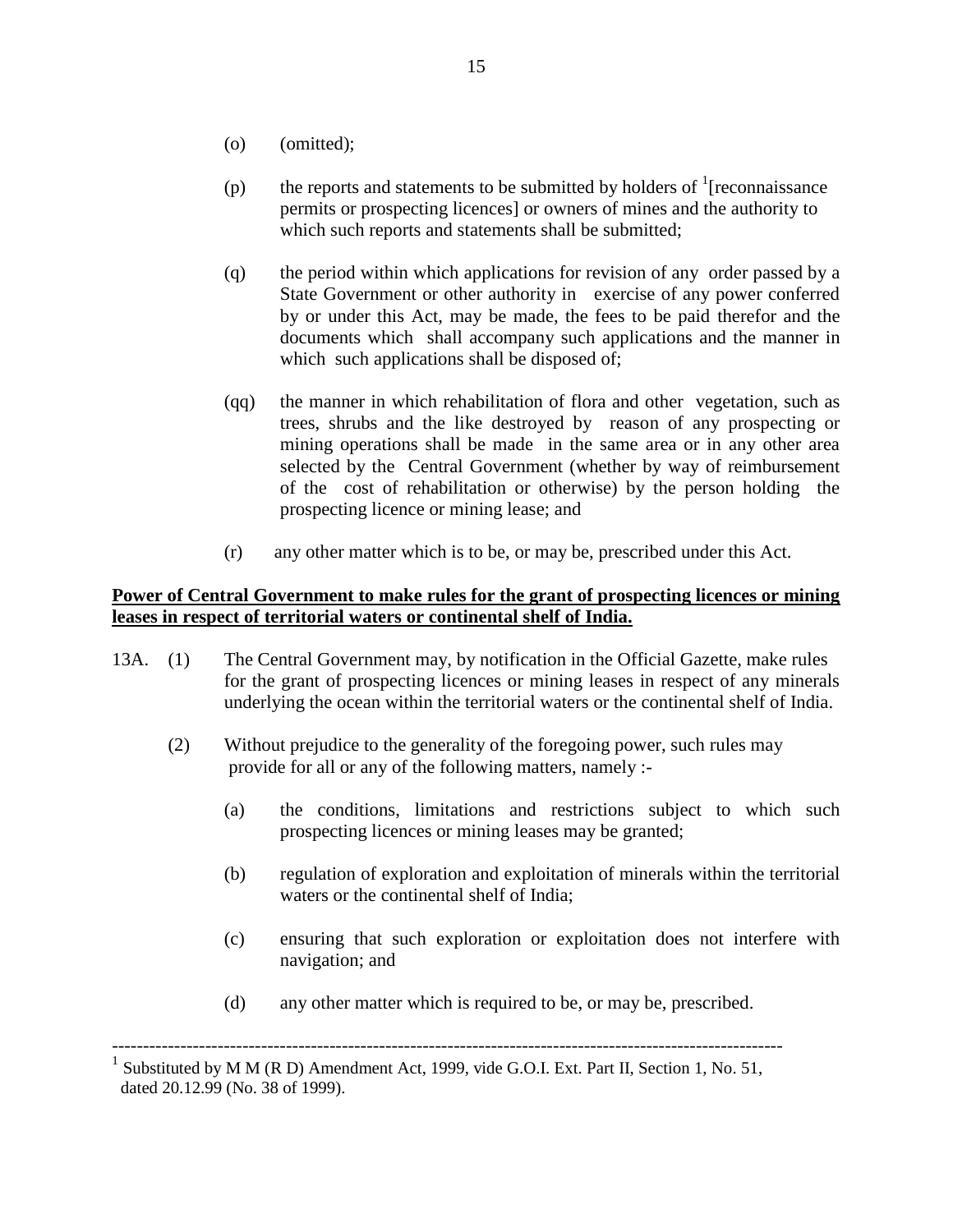## **[Sections 5 to 13] not to apply to minor minerals.**

14. The provisions of sections 5 to 13 (inclusive) shall not apply to quarry leases, mining leases or other mineral concessions in respect of minor minerals.

## **Power of State Governments to make rules in respect of minor minerals**

- 15. (1) The State Government may, by notification in the Official Gazette, make rules for regulating the grant of quarry leases, mining leases or other mineral concessions in respect of minor minerals and for purposes connected therewith.
	- (1A) In particular and without prejudice to the generality of the foregoing power, such rules may provide for all or any of the following matters, namely:-
		- (a) the person by whom and the manner in which, applications for quarry leases, mining leases or other mineral concessions may be made and the fees to be paid therefor;
		- (b) the time within which, and the form in which, acknowledgement of the receipt of any such applications may be sent;
		- (c) the matters which may be considered where applications in respect of the same land are received within the same day;
		- (d) the terms on which, and the conditions subject to which and the authority by which quarry leases, mining leases or other mineral concessions may be granted or renewed;
		- (e) the procedure for obtaining quarry leases, mining leases or other mineral concessions;
		- (f) the facilities to be afforded by holders of quarry leases, mining leases or other mineral concessions to persons deputed by the Government for the purpose of undertaking research or training in matters relating to mining operations;
		- (g) the fixing and collection of rent, royalty, fees, dead rent, fines or other charges and the time within which and the manner in which these shall be payable;
		- (h) the manner in which the rights of third parties may be protected (whether by way of payment of compensation or otherwise) in cases where any such party is prejudicially affected by reason of any prospecting or mining operations;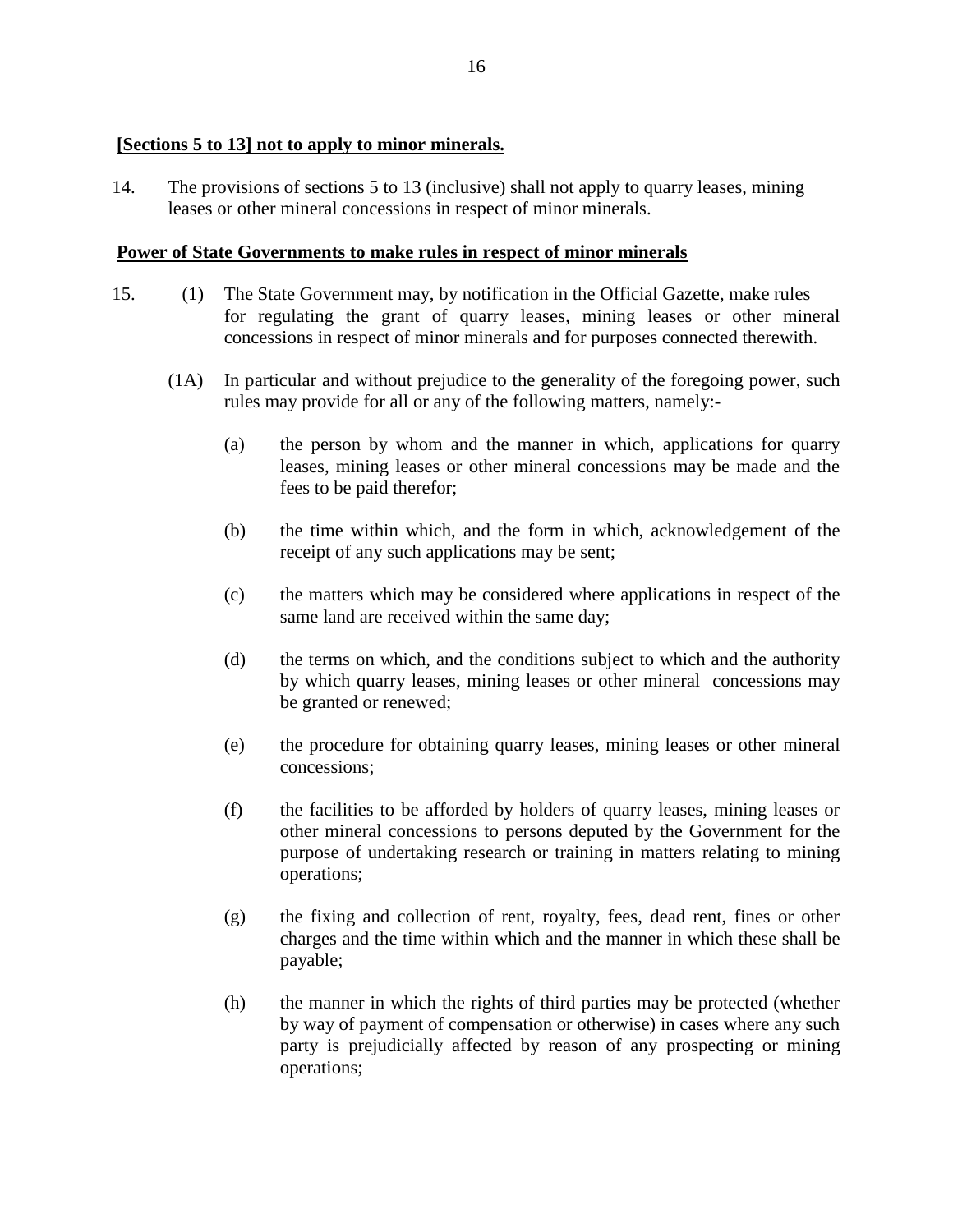- (i) the manner in which the rehabilitation of flora and other vegetation, such as trees, shrubs and the like destroyed by reasons of any quarrying or mining operations shall be made in the same area or in any other area selected by the State Government (whether by way of reimbursement of the cost of rehabilitation or otherwise) by the person holding the quarrying or mining lease;
- (j) the manner in which and the conditions subject to which, a quarry lease, mining lease or other mineral concession may be transferred;
- (k) the construction, maintenance and use of roads, power transmission lines, tramways, railways, aerial ropeways, pipelines and the making of passage for water for mining purposes on any land comprised in a quarry or mining lease or other mineral concession;
- (l) the form of registers to be maintained under this Act;
- (m) the reports and statements to be submitted by holders of quarry or mining leases or other mineral concessions and the authority to which such reports and statements shall be submitted;
- (n) the period within which and the manner in which and the authority to which applications for revision of any order passed by any authority under these rules may be made, the fees to be paid therefor, and the powers of the revisional authority; and
- (o) any other matter which is to be, or may be prescribed.
- (2) Until rules are made under sub-section (1), any rules made by a State Government regulating the grant of quarry leases, mining leases or other mineral concessions in respect of minor minerals which are in force immediately before the commencement of this Act shall continue in force.
- (3) The holder of a mining lease or any other mineral concession granted under any rule made under subsection (1) shall pay royalty or dead rent, whichever is more in respect of minor minerals removed or consumed by him or by his agent, manager, employee, contractor or sub-lessee at the rate prescribed for the time being in the rules framed by the State Government in respect of minor minerals:

Provided that the State Government shall not enhance the rate of royalty or dead rent in respect of any minor mineral for more than once during any period of three years.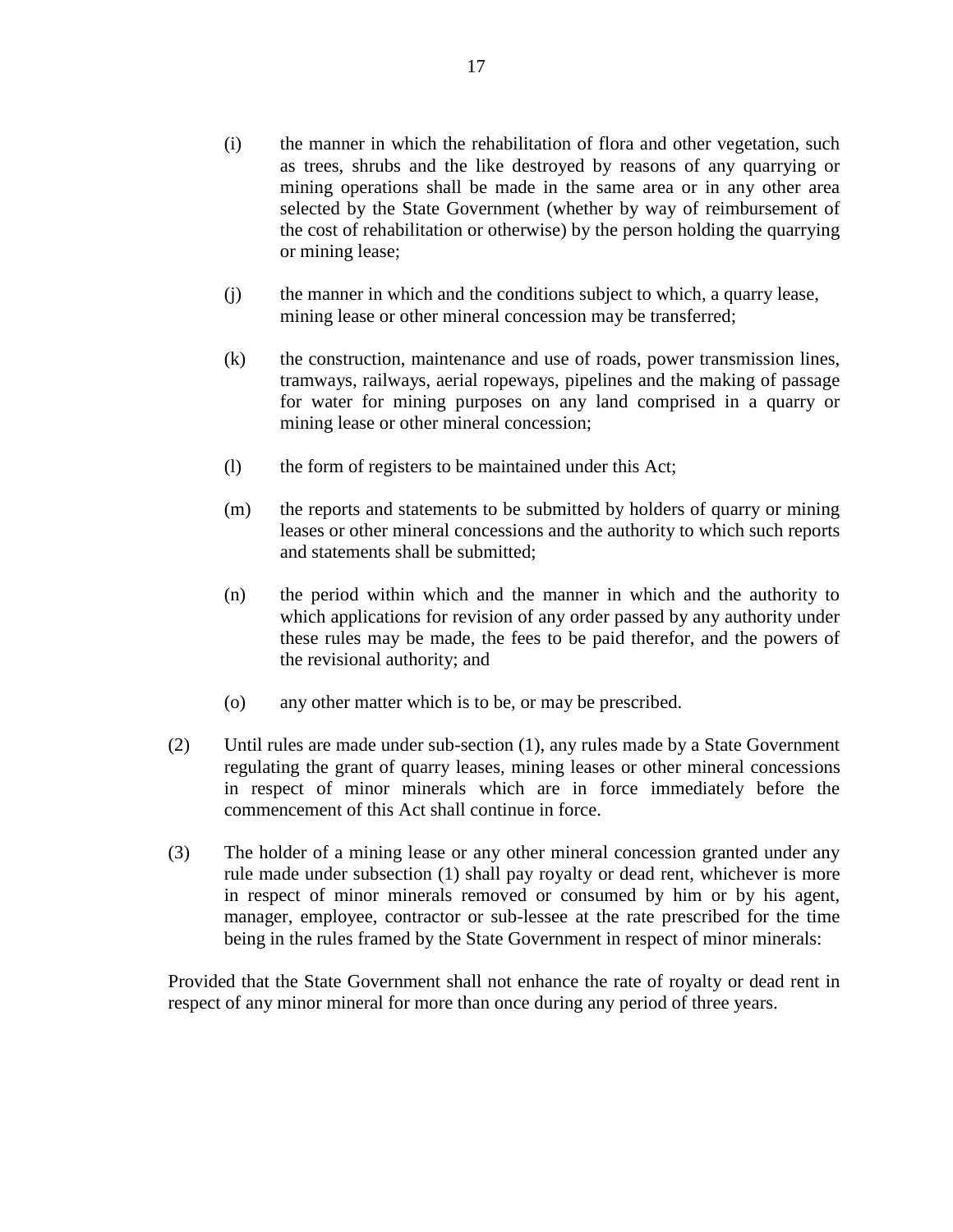#### **Power to modify mining leases granted before 25th Oct., 1949**

- 16. (1) (a) All mining leases granted before the commencement of the Mines and Minerals (Regulation and Development) Amendment Act, 1972 if in force at the date of commencement of the Mines and Minerals (Regulation and Development) Amendment Act, 1994 shall be brought in conformity with the provisions of this Act and the rules made thereunder within two years from the date of commencement of the Mines and Minerals (Regulation and Development) Amendment Act, 1994, or such further time as the Central Government may, by general or special order, specify in this behalf.
	- (b) Where the rights under any mining lease, granted by the proprietor of an estate or tenure before the commencement of the Mines and Minerals (Regulation and Development) Amendment Act, 1972, have vested, on or after the 25th day of October, 1949, in the State Government in pursuance of the provisions of any Act of any Provincial or State Legislature which provides for the acquisition of estates or tenures or provides for agrarian reform, such mining lease shall be brought into conformity with the provisions of this Act and the rules made thereunder within two years from the commencement of the Mines and Minerals (Regulation and Development) Amendment Act, 1994 , or within such further time as the Central Government may, by general or special order, specify in this behalf.
	- (1A) Where any action is taken under clause (a) or clause (b) of sub-section (1) to bring the period of any lease in conformity with the provisions of this Act and the rules made thereunder, then notwithstanding anything contained in section 8, the period of such lease shall continue to operate for a period of two years from the date of bringing such lease in conformity with the provisions of this Act.
	- (2) The Central Government may, by notification in the Official Gazette, make rules for the purpose of giving effect to the provisions of sub-section (1) and in particular such rules shall provide-
		- (a) for giving previous notice of the modification or alteration proposed to be made in any existing mining lease to the lessee and where the lessor is not the Central Government, also to the lessor and for affording him an opportunity of showing cause against the proposal;
		- (b) for the payment of compensation to the lessee in respect of the reduction of any area covered by the existing mining lease; and
		- (c) for the principles on which, the manner in which, and the authority by which, the said compensation shall be determined.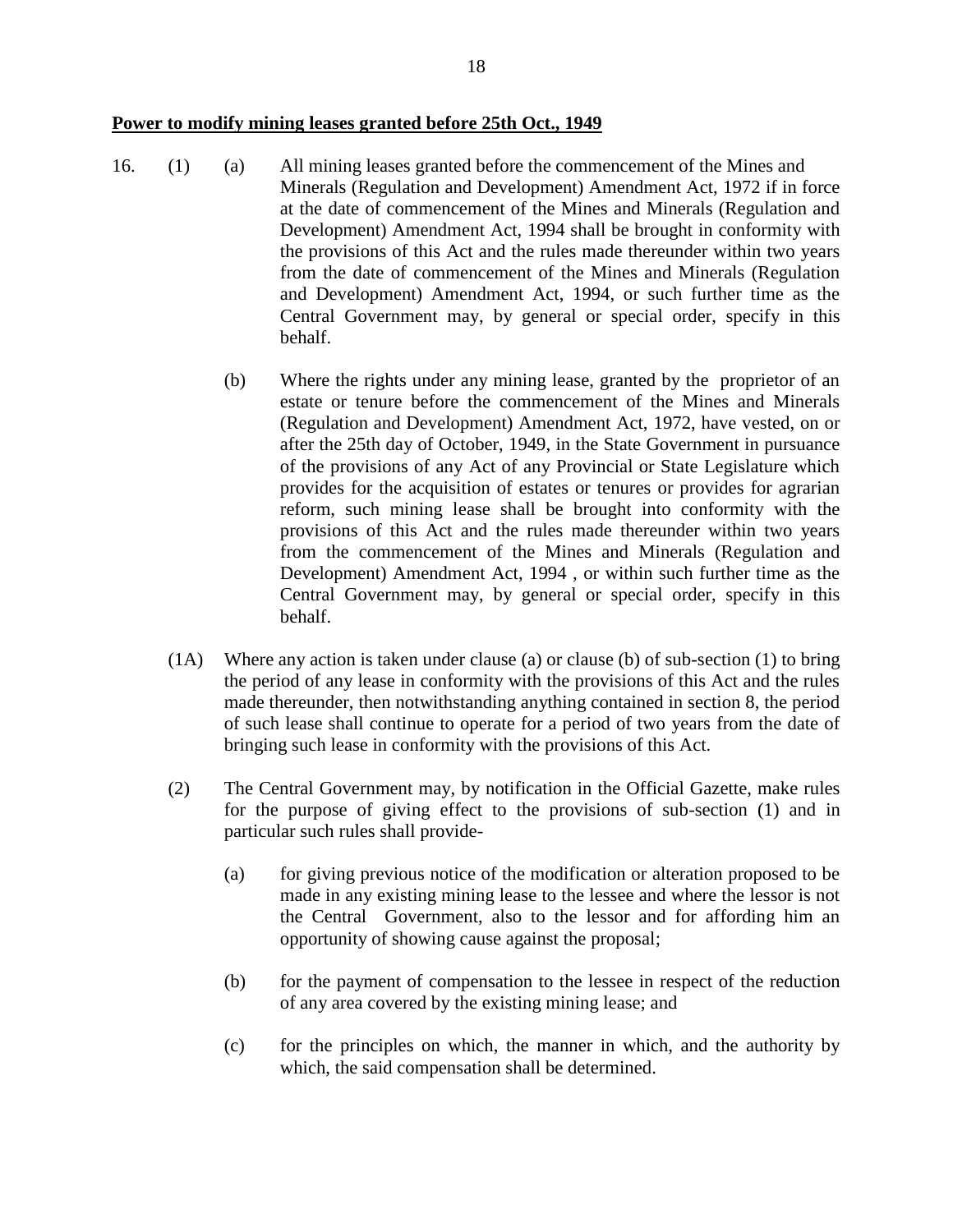## **SPECIAL POWERS OF CENTRAL GOVERNMENT TO UNDERTAKE PROSPECTING OR MINING OPERATIONS IN CERTAIN CASES**

## **Special powers of Central Government to undertake prospecting or mining operations in certain lands**.

- 17. (1) The provisions of this section shall apply in respect of land in which the minerals vest in the Government of a State or any other person.
	- (2) Notwithstanding anything contained in this Act, the Central Government, after  $\frac{1}{2}$  consultation with the State Government, may undertake <sup>1</sup>[reconnaissance, prospecting or mining operations] in any area not already held under any  $2$ [reconnaissance permit, prospecting licence or mining lease], and where it proposes to do so, it shall, by notification in the Official Gazette-
		- (a) specify the boundaries of such area;
		- (b) state whether  $\frac{1}{2}$  [reconnaissance, prospecting or mining operations] will be carried out in the area; and
		- (c) specify the mineral or minerals in respect of which such operations will be carried out.
	- (3) Where, in exercise of the powers conferred by sub-section (2), the Central Government undertakes <sup>3</sup>[reconnaissance, prospecting or mining operations] in any area, the Central Government shall be liable to pay <sup>4</sup>[reconnaissance permit fee or prospecting fee], royalty, surface rent or dead rent, as the case may be, at the same rate at which it would have been payable under this Act, if such  $3$ [reconnaissance, prospecting or mining operations] had been undertaken by a private person under a <sup>5</sup>[reconnaissance permit, prospecting licence or mining lease].
	- (4) The Central Government, with a view to enabling it to exercise the powers conferred on it by sub-section (2) may, after consultation with the State Government, by notification in the Official Gazette, declare that no <sup>6</sup>[reconnaissance permit, prospecting licence or mining lease] shall be granted in respect of any land specified in the notification.

<sup>------------------------------------------------------------------------------------------------------------</sup> 1 Substituted by M M (R D) Amendment Act, 1999, vide G.O.I. Ext. Part II, Section 1, No. 51,

dated 20.12.99 (No. 38 of 1999).<br>Ibid.  $3^3$  Ibid.  $4^4$  Ibid.

 $2$  Ibid.  $3$  Ibid.  $4$  Ibid.  $5$  Ibid.  $6$  Ibid.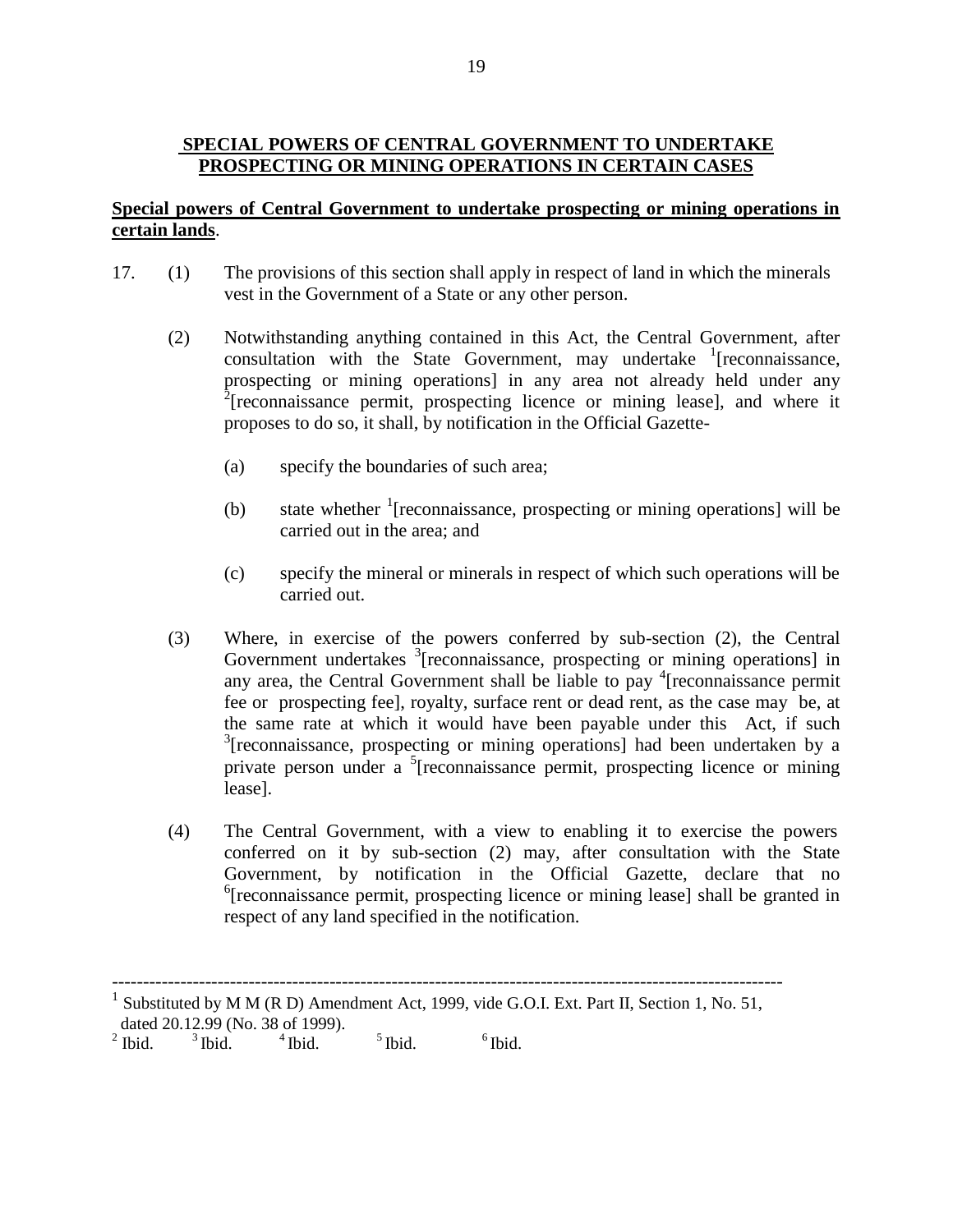#### **Reservation of areas for purposes of conservation.**

- 17A. (1) The Central Government, with a view to conserving any mineral and after consultation with the State Government, may reserve any area not already held under any prospecting licence or mining lease and, where it proposes to do so, it shall, by notification in the Official Gazette, specify the boundaries of such area and the mineral or minerals in respect of which such area will be reserved.
	- (1A) The Central Government may in consultation with the State Government, reserve any area not already held under any prospecting licence or mining lease, for undertaking prospecting or mining operations through a Government company or corporation owned or controlled by it, and where it proposes to do so, it shall, by notification in the Official Gazette, specify the boundaries of such area and the mineral or minerals in respect of which such area will be reserved.
	- (2) The State Government may, with the approval of the Central Government, reserve any area not already held under any prospecting licence or mining lease, for undertaking prospecting or mining operations through a Government company or corporation owned or controlled by it and where it proposes to do so, it shall, by notification in the Official Gazette, specify the boundaries of such area and the mineral or minerals in respect of which such areas will be reserved.
	- (3) Where in exercise of the powers conferred by sub-section(1A) or sub-section (2) the Central Government or the State Government as the case may be undertakes prospecting or mining operations in any area in which the minerals vest in a private person, it shall be liable to pay prospecting fee, royalty, surface rent or dead rent, as the case may be, from time to time at the same rate at which it would have been payable under this Act if such prospecting or mining operations had been undertaken by a private person under prospecting licence or mining lease.

# **DEVELOPMENT OF MINERALS**

## **Mineral Development.**

- 18. (1) It shall be the duty of the Central Government to take all such steps as may be necessary for the conservation and systematic development of minerals in India and for the protection of environment by preventing or controlling any pollution which may be caused by prospecting or mining operations and for such purposes the Central Government may, by notification in the Official Gazette, make such rules as it thinks fit.
	- (2) In particular, and without prejudice to the generality of the foregoing power, such rules may provide for all or any of the following matters, namely:-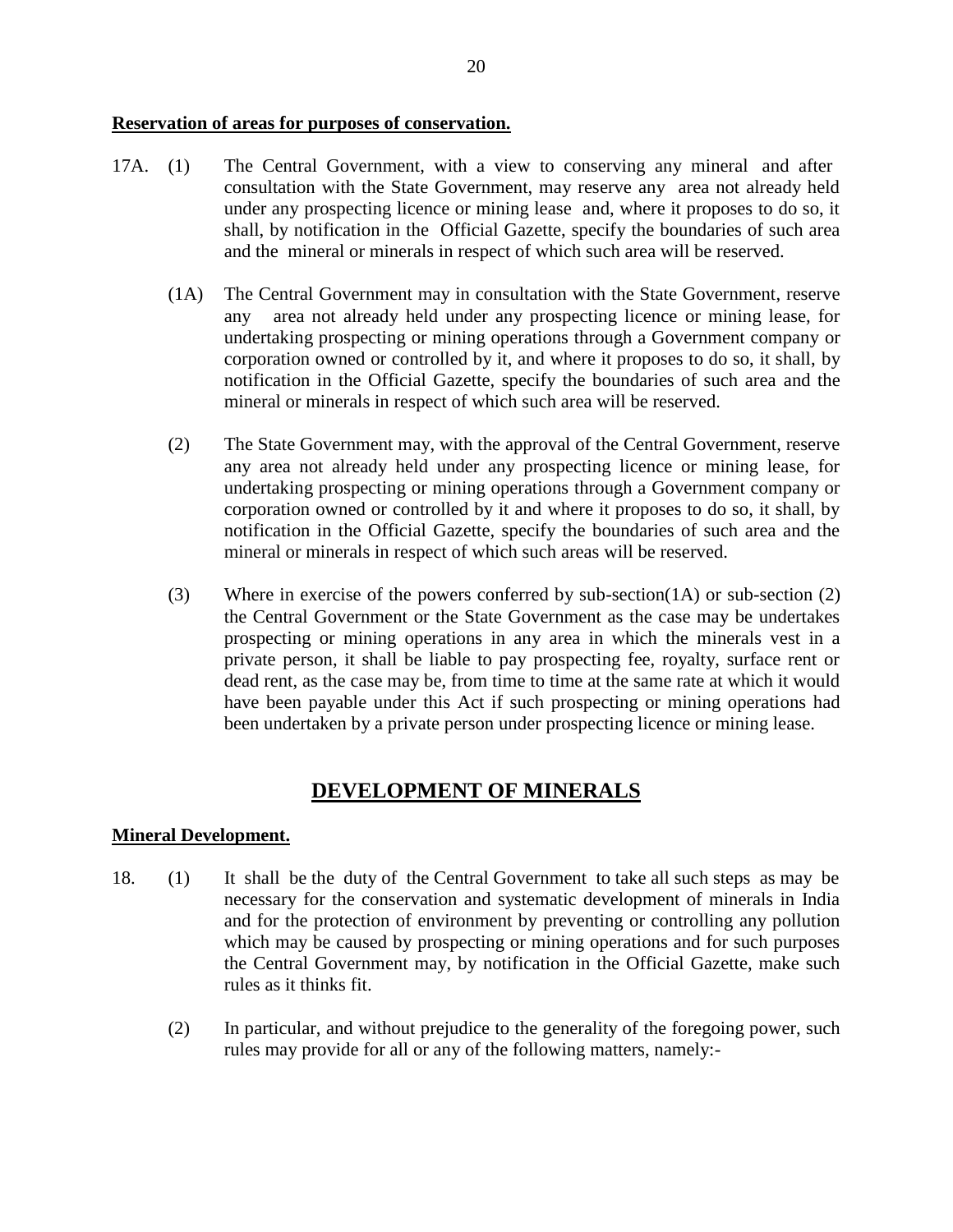- (a) the opening of new mines and the regulation of mining operations in any area;
- (b) the regulation of the excavation or collection of minerals from any mine;
- (c) the measures to be taken by owners of mines for the purpose of beneficiation of ores, including the provision of suitable contrivances for such purpose;
- (d) the development of mineral resources in any area;
- (e) the notification of all new borings and shaft sinkings and the preservation of bore-hole records, and specimens of cores of all new bore-holes;
- (f) the regulation of the arrangements for the storage of minerals and the stocks thereof that may be kept by any person;
- (g) the submission of samples of minerals from any mine by the owner thereof and the manner in which and the authority to which such samples shall be submitted; and the taking of samples of any minerals from any mine by the State Government or any other authority specified by it in that behalf;
- (h) the submission by owners of mines of such special or periodical returns and reports as may be specified, and the form in which and the authority to which such returns and reports shall be submitted;
- (i) the regulation of prospecting operations;
- (j) the employment of qualified geologists or mining engineers to supervise prospecting or mining operations;
- (k) the disposal or discharge of waste slime or tailings arising from any mining or metallurgical operations carried out in a mine;
- (l) the manner in which and the authority by which directions may be issued to the owners of any mine to do or refrain from doing certain things in the interest of conservation or systematic development of minerals or for the protection of environment by preventing or controlling pollution which may be caused by prospecting or mining operations;
- (m) the maintenance and submission of such plans, registers or records as may be specified by the Government;
- (n) the submission of records or reports by persons carrying on prospecting or mining operations regarding any research in mining or geology carried out by them;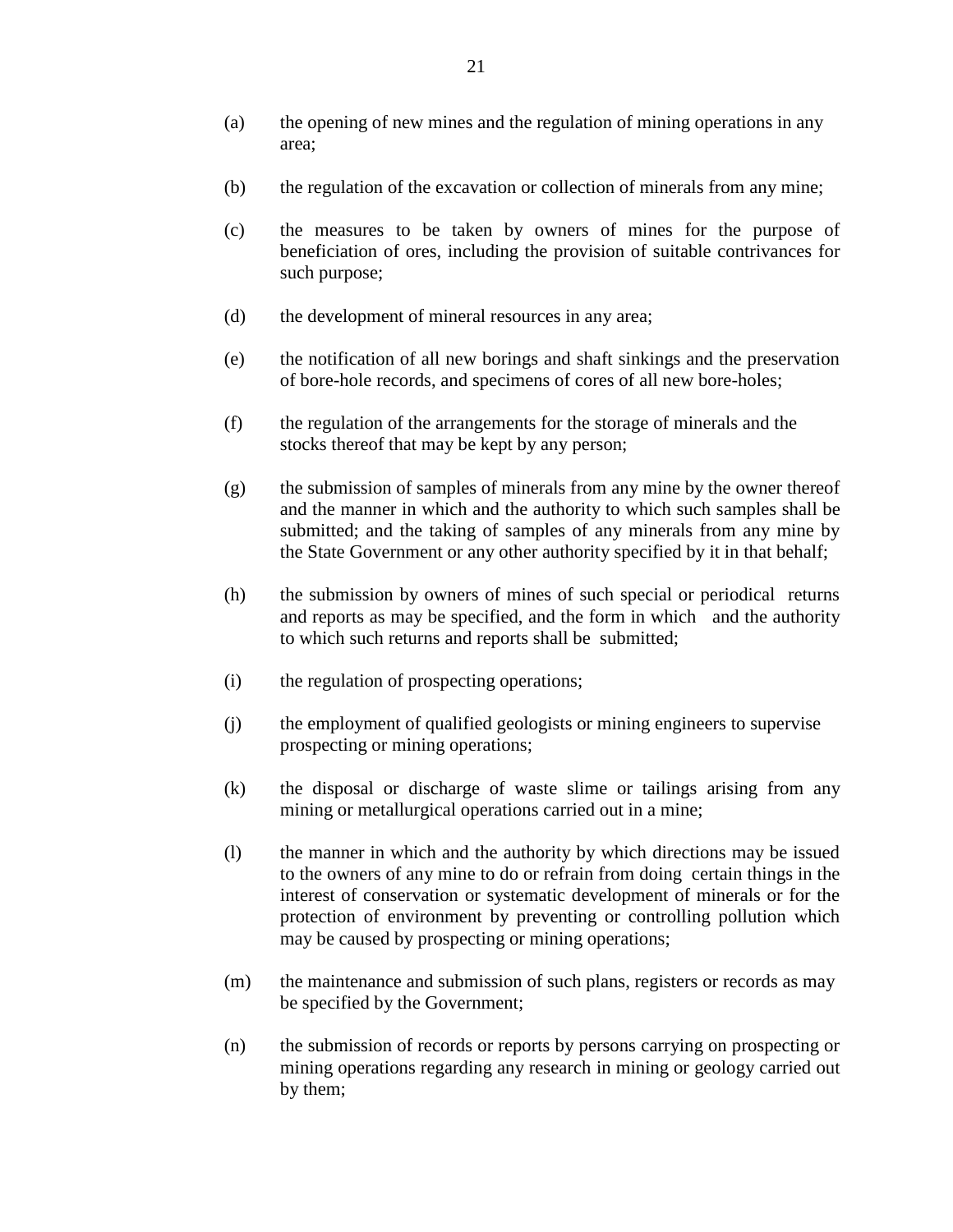- (o) the facilities to be afforded by persons carrying out prospecting or mining operations to persons authorised by the Central Government for the purpose of undertaking research or training in matters relating to mining or geology;
- (p) the procedure for and the manner of imposition of fines for the contravention of any of the rules framed under this section and the authority who may impose such fines; and
- (q) the authority to which, the period within which, the form and the manner in which applications for revision of any order passed by any authority under this Act and the rules made thereunder may be made, the fee to be paid and the documents which should accompany such applications.
- (3) All rules made under this section shall be binding on the Government.

## **Power to authorise Geological Survey of India, etc. to make investigation.**

18A. (1) Where the Central Government is of opinion that for the conservation and development of minerals in India, it is necessary to collect as precise information as possible with regard to any mineral available in or under any land in relation to which any prospecting licence or mining lease has been granted, whether by the State government or by any other person, the Central Government may authorise the Geological Survey of India, or such other authority or agency as it may specify in this behalf, to carry out such detailed investigations for the purpose of obtaining such information as may be necessary:

Provided that in the cases of prospecting licences or mining leases granted by a State Government, no such authorisation shall be made except after consultation with the State Government.

- (2) On the issue of any authorisation under sub-section (1), it shall be lawful for the Geological Survey of India or the specified authority or agency, and its servants and workmen –
	- (a) to enter upon such land,
	- (b) to dig or bore into the sub-soil,
	- (c) to do all other acts necessary to determine the extent of any mineral available in or under such land,
	- (d) to set out boundaries of the land in which any mineral is expected to be found,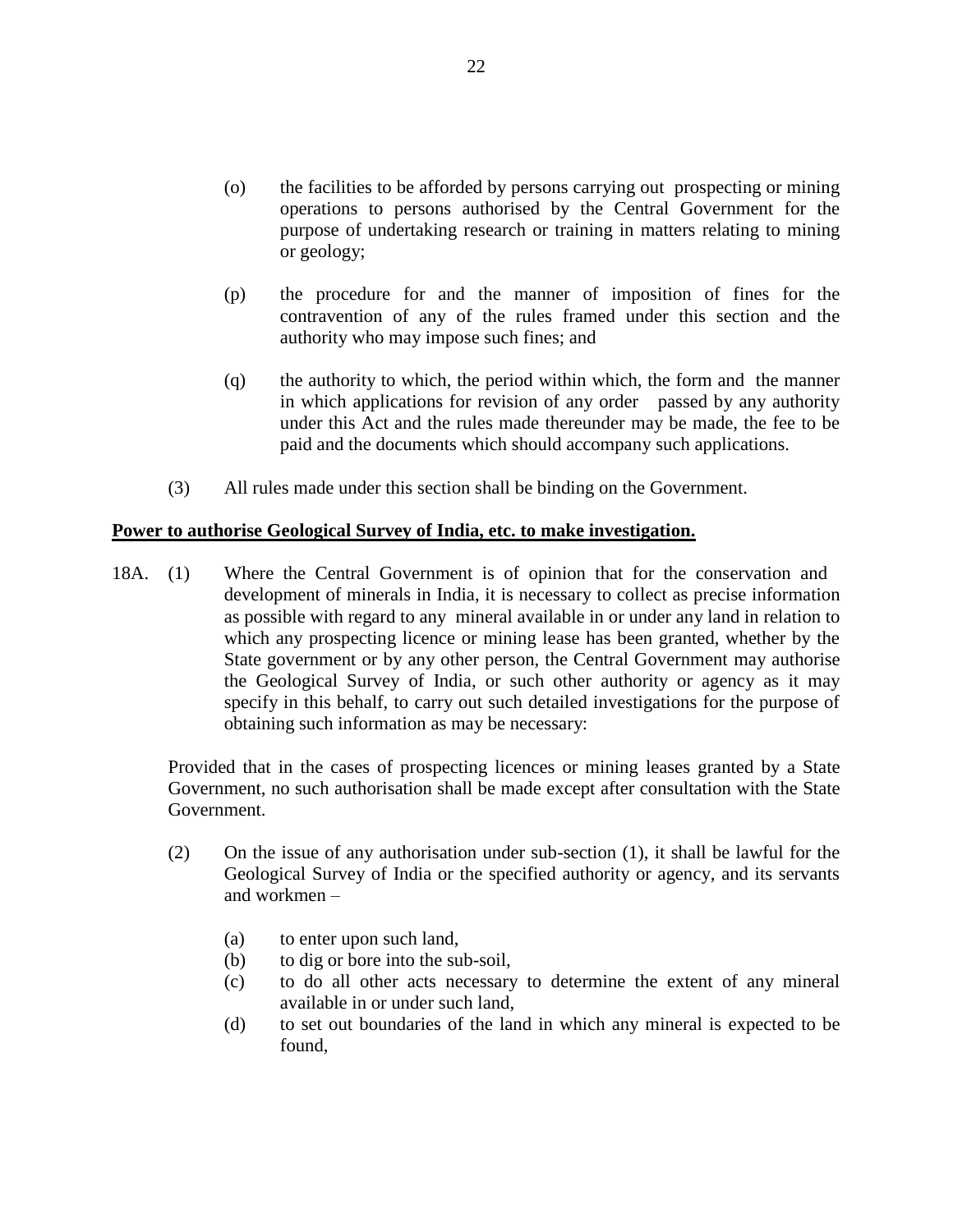- (e) to mark such boundaries and line by placing marks,
- (f) where otherwise the survey cannot be completed on the boundaries and line marked, to cut down and clear away any part of any standing crop, fence or jungle:

 Provided that no such authority or agency shall enter into any building or upon any enclosed court or garden attached to a dwelling-house (except with the consent of the occupier thereof) without previously giving such occupier at least seven days' notice in writing of its intention to do so.

- (3) Whenever any action of the nature specified in sub-section (2) is to be taken, the Central Government shall, before or at the time when such action is taken, pay or tender payment for all necessary damage which is likely to be caused, and in case of dispute as to the sufficiency of the amount so paid or tendered or as to the person to whom it should be paid or tendered, the Central Government shall refer the dispute to the principal civil court of original jurisdiction having jurisdiction over the land in question.
- (4) The fact that there exists any such dispute as is referred to in sub-section (3) shall not be a bar to the taking of any action under sub-section (2).
- (5) After the completion of the investigation, the Geological Survey of India or the specified authority or agency by which the investigation was made shall submit to the Central Government a detailed report indicating therein the extent and nature of any mineral which lies deposited in or under the land.
- (6) The costs of the investigation made under this section shall be borne by the Central Government.

Provided that where the State Government or other person in whom the minerals are vested or the holder of any prospecting licence or mining lease applies to the Central Government to furnish to it or him a copy of the report submitted under sub-section (5), that State Government or other person or the holder of a prospecting licence or mining lease, as the case may be, shall bear such reasonable part of the costs of investigation as the Central Government may specify in this behalf and shall, on payment of such part of the costs of investigation, be entitled to receive from the Central Government a true copy of the report submitted to it under sub-section (5).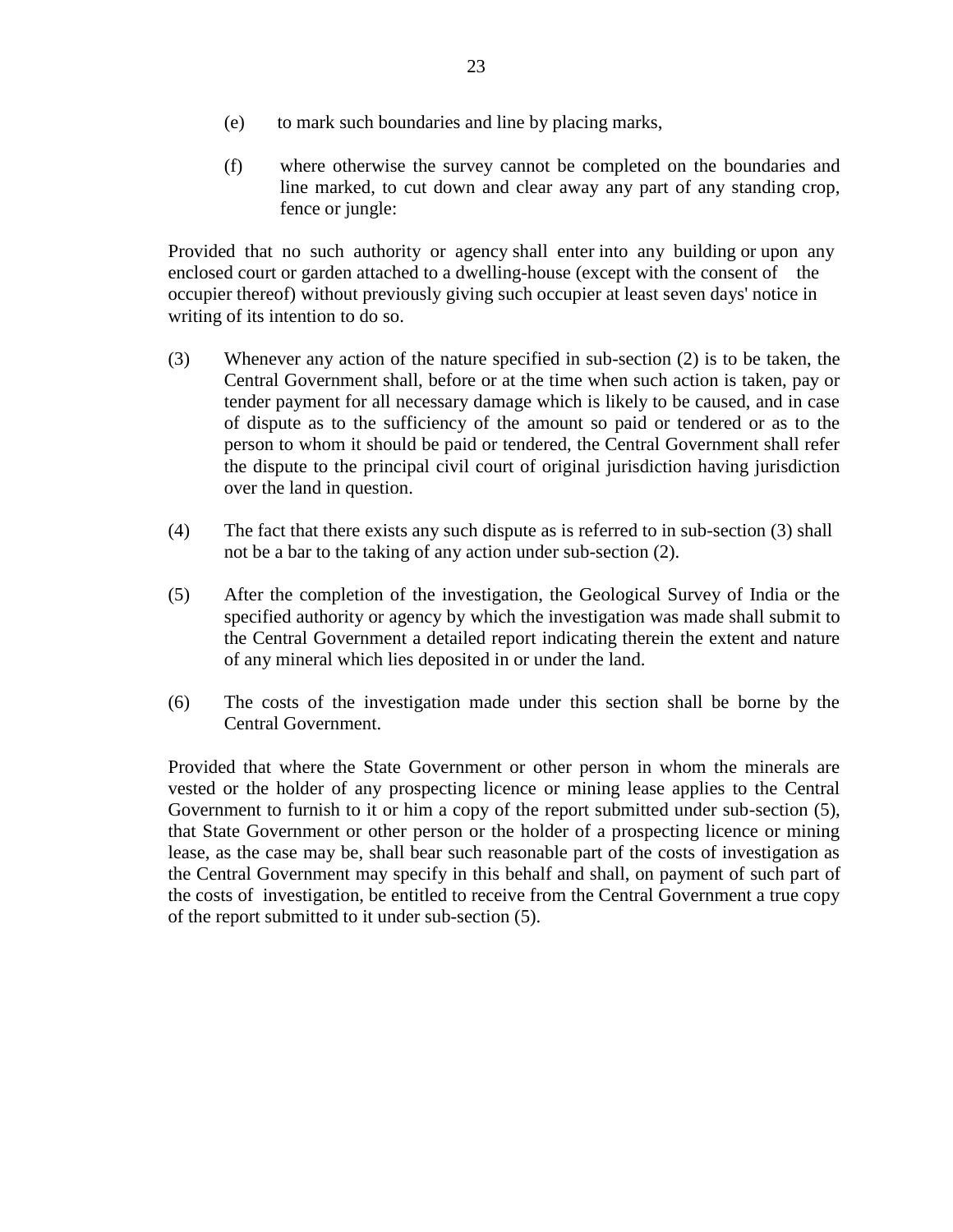## **MISCELLANEOUS**

## **Prospecting licences and mining leases to be void if in contravention of Act.**

19. Any <sup>1</sup> [reconnaissance permit, prospecting licence or mining lease] granted, renewed or acquired in contravention of the provisions of this Act or any rules or orders made thereunder shall be void and of no effect.

*Explanation*:- Where a person has acquired more than one  $\frac{1}{1}$  [reconnaissance permit, prospecting licence or mining lease] and the aggregate area covered by such <sup>2</sup>[permits, licences or leases], as the case may be, exceeds the maximum area permissible under section 6, only that  $\frac{1}{1}$  [reconnaissance permit, prospecting licence or mining lease] the acquisition of which has resulted in such maximum area being exceeded shall be deemed to be void.

## **Act and rules to apply to all renewals of prospecting licences and mining leases.**

20. The provisions of this Act and the rules made thereunder shall apply in relation to the renewal after the commencement of this Act of any prospecting licence or mining lease granted before such commencement as they apply in relation to the renewal of a prospecting licence or mining lease granted after such commencement.

## **Penalties.**

- 21.  $3[(1)]$ Whoever contravenes the provisions of sub-section (1) or sub-section (1A) of section 4 shall be punished with imprisonment for a term which may extend to two years, or with fine which may extend to twenty-five thousand rupees, or with both.]
	- (2) Any rule made under any provision of this Act may provide that any contravention thereof shall be punishable with imprisonment for a term which may extend to one year or with fine which may extend to five thousand rupees, or with both, and in the case of a continuing contravention, with an additional fine which may extend to five hundred rupees for every day during which such contravention continues after conviction for the first such contravention.
	- (3) Where any person trespasses into any land in contravention of the provisions of

-----------------------------------------------------------------------------------------------------------------

<sup>1</sup> Substituted by M M (R D) Amendment Act, 1999, vide G.O.I. Ext. Part II, Section 1, No. 51, dated 20.12.99 (No. 38 of 1999).

 $<sup>2</sup>$  Ibid.</sup>

 $3$  Ibid.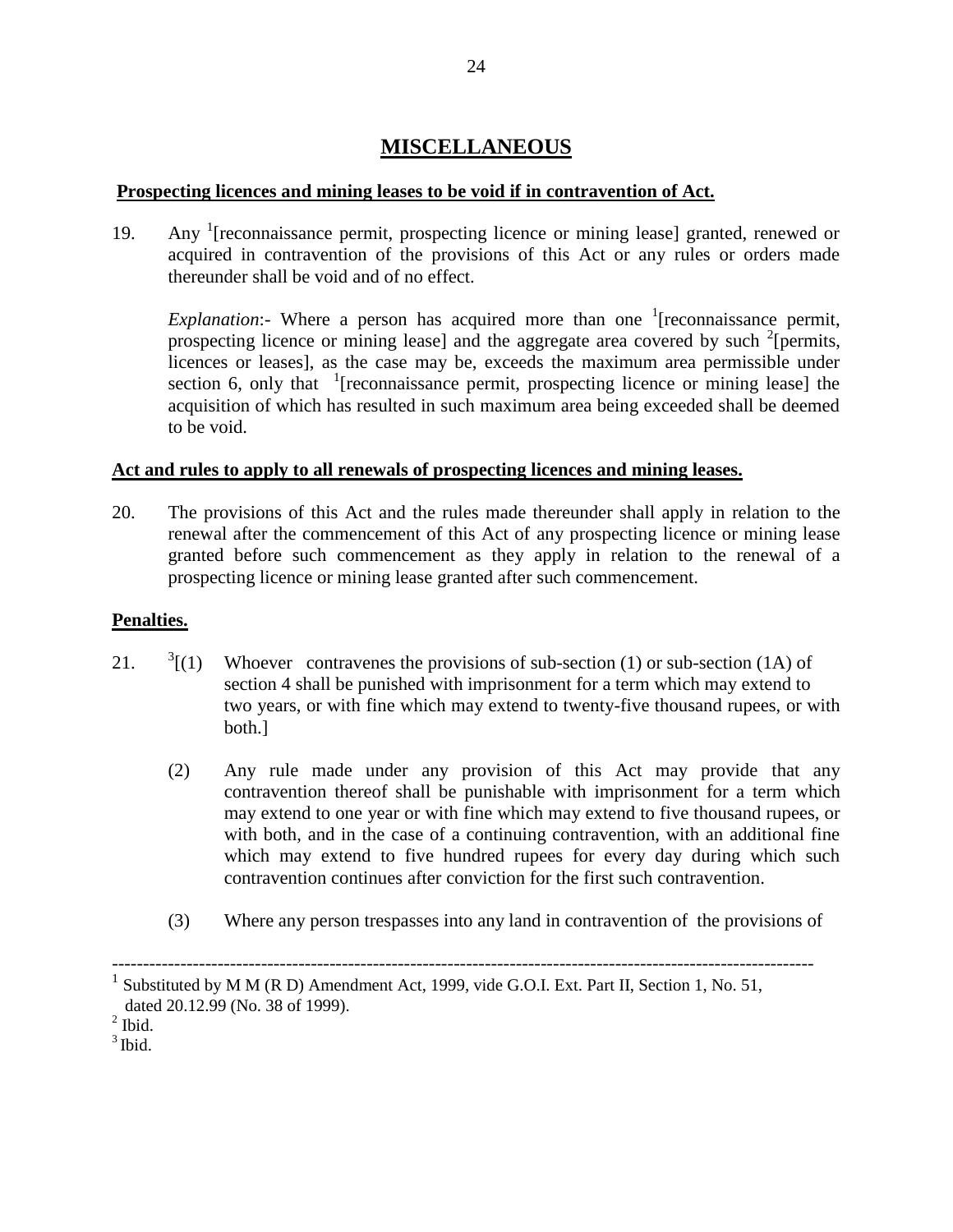sub-section (1) of section 4, such trespasser may be served with an order of eviction by the State Government or any authority authorised in this behalf by that Government and the State Government or such authorised authority may, if necessary, obtain the help of the police to evict the trespasser from the land.

- $\frac{1}{(4)}$ Whenever any person raises, transports or causes to be raised or transported, without any lawful authority, any mineral from any land, and, for that purpose, uses any tool, equipment, vehicle or any other thing, such mineral, tool, equipment, vehicle or any other thing shall be liable to be seized by an officer or authority specially empowered in this behalf.
- (4A) Any mineral, tool, equipment, vehicle or any other thing seized under sub-section (4), shall be liable to be confiscated by an order of the court competent to take cognizance of the offence under sub-section (1) and shall be disposed of in accordance with the directions of such court. ]
- (5) Whenever any person raises, without any lawful authority, any mineral from any land, the State Government may recover from such person the mineral so raised, or, where such mineral has already been disposed of, the price thereof, and may also recover from such person, rent, royalty or tax, as the case may be, for the period during which the land was occupied by such person without any lawful authority.
- (6) Notwithstanding anything contained in the Code of Criminal Procedure, 1973, an offence under sub-section (1) shall be cognizable.

## **Cognizance of offences.**

22. No court shall take cognizance of any offence punishable under this Act or any rules made thereunder except upon complaint in writing made by a person authorised in this behalf by the Central Government or the State Government.

## **Offences by companies.**

23. (1) If the person committing an offence under this Act or any rules made thereunder is a company, every person who at the time the offence was committed was in charge of, and was responsible to the company for the conduct of the business of the company, shall be deemed to be guilty of the offence and shall be liable to be proceeded against and punished accordingly:

Provided that nothing contained in this sub-section shall render any such person liable to

------------------------------------------------------------------------------------------------------------------

<sup>1</sup> Substituted by M M (R D) Amendment Act, 1999, vide G.O.I. Ext. Part II, Section 1, No. 51, dated 20.12.99 (No. 38 of 1999).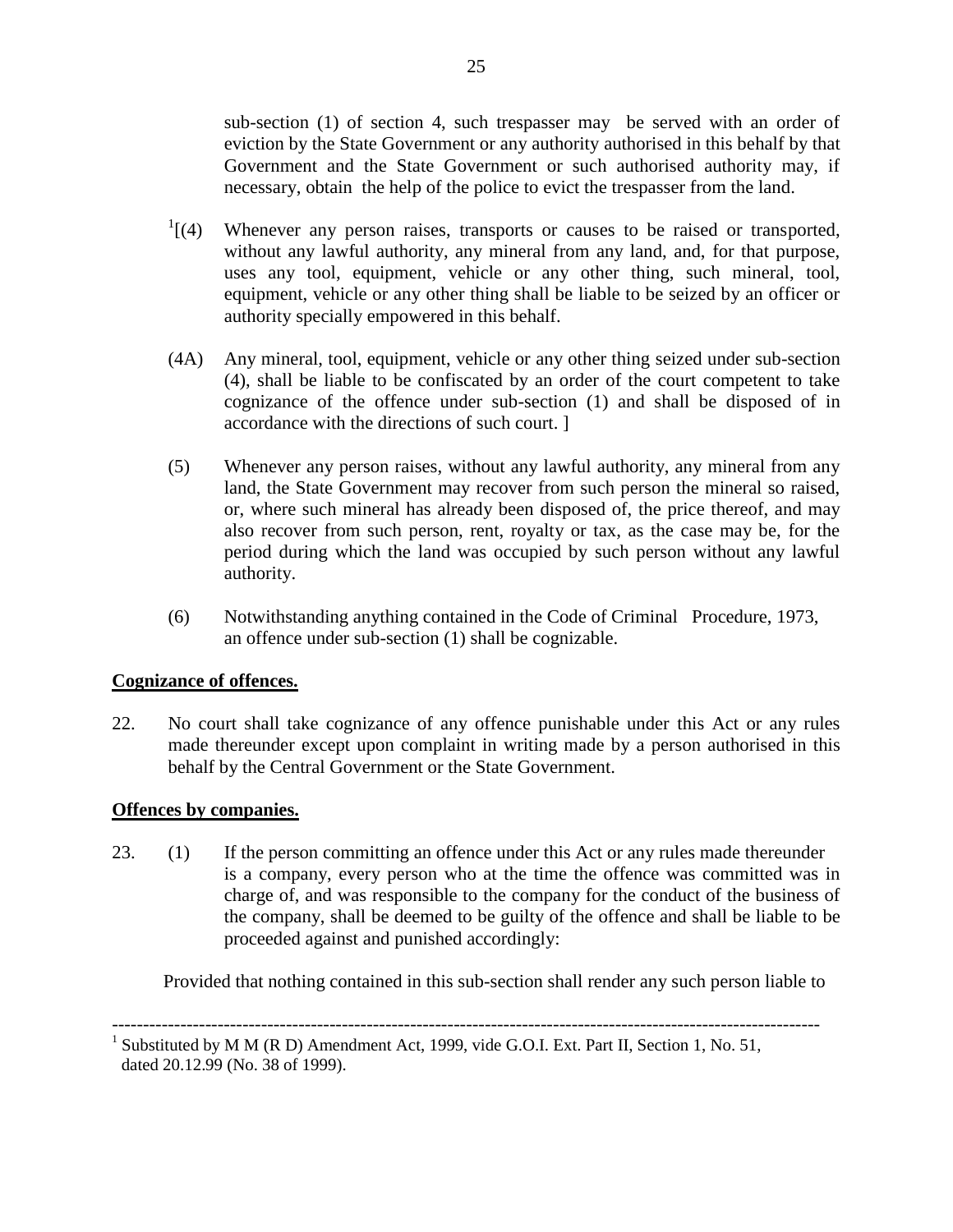any punishment, if he proves that the offence was committed without his knowledge or that he exercised all due diligence to prevent the commission of such offence.

(2) Notwithstanding anything contained in sub-section (1), where an offence under this Act has been committed with the consent or connivance of any director, manager, secretary or other officer of the company, such director, manager, secretary or other officer shall be deemed to be guilty of that offence and shall be liable to be proceeded against and punished accordingly

 *Explanation* - For the purposes of this section,

- (a) "company" means any body corporate and includes a firm or other association of individuals;
- (b) "director" in relation to a firm means a partner in the firm.

## **Compounding of offences.**

23A. (1) Any offence punishable under this Act or any rule made thereunder may, either before or after the institution of the prosecution, be compounded by the person authorised under section 22 to make a complaint to the court with respect to that offence, on payment to that person, for credit to the Government, of such sum as that person may specify:

Provided that in the case of an offence punishable with fine only, no such sum shall exceed the maximum amount of fine which may be imposed for that offence.

(2) Where an offence is compounded under sub-section (1), no proceeding or further proceeding, as the case may be, shall be taken against the offender in respect of the offence so compounded, and the offender, if in custody, shall be released forthwith.

## **Power to search.**

23B. If any gazetted officer of the Central or a State Government authorised by the Central Government <sup>1</sup> [or a State Government, as the case may be,] in this behalf by general or special order has reason to believe that any mineral has been raised in contravention of the provisions of this Act or rules made thereunder or any document or thing in relation to such mineral is secreted in any place  $2$  [or vehicle,] he may search for such mineral, document or thing and the provisions of section 100 of the Code of Criminal Procedure, 1973 shall apply to every such search.

<sup>--------------------------------------------------------------------------------------------------------------------</sup> <sup>1</sup> Inserted by M M (R D) Amendment Act, 1999, vide G.O.I. Ext. Part II, Section 1, No. 51, dated 20.12.99 (No. 38 of 1999).  $\mathrm{^{2}Ibid.}$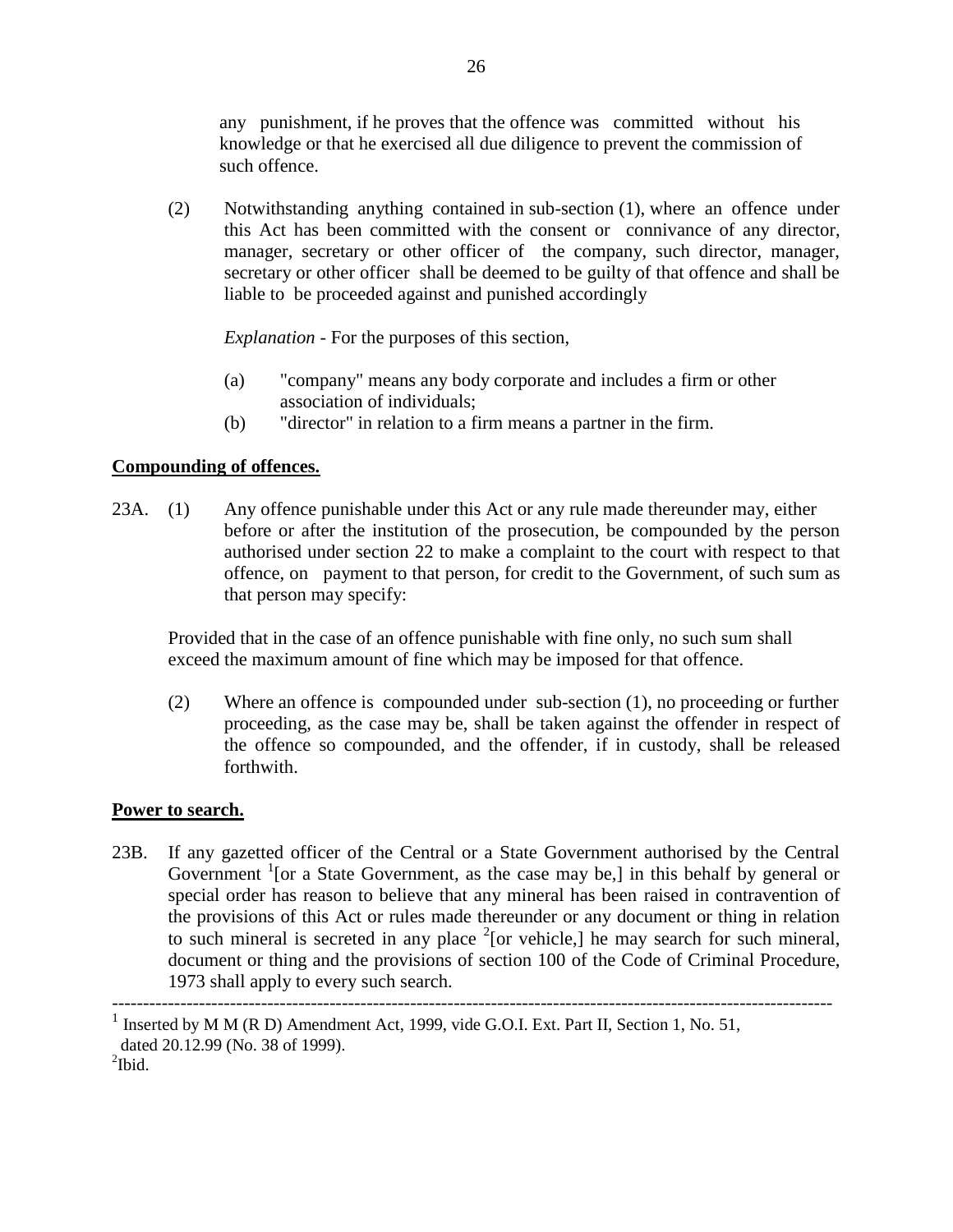## <sup>1</sup>[Power of State Government to make rules for preventing illegal mining, transportation **and storage of minerals.**

- 23C. (1) The State Government may, by notification in the Official Gazette, make rules for preventing illegal mining, transportation and storage of minerals and for the purposes connected therewith.
	- (2) In particular and without prejudice to the generality of the foregoing power, such rules may provide for all or any of the following matters, namely:-
		- (a) establishment of check-posts for checking of minerals under transit;
		- (b) establishment of weigh-bridges to measure the quantity of mineral being transported;
		- (c) regulation of mineral being transported from the area granted under a prospecting licence or a mining lease or a quarrying licence or a permit, in whatever name the permission to excavate minerals, has been given;
		- (d) inspection, checking and search of minerals at the place of excavation or storage or during transit;
		- (e) maintenance of registers and forms for the purposes of these rules;
		- (f) the period within which and the authority to which applications for revision of any order passed by any authority be preferred under any rule made under this section and the fees to be paid therefor and powers of such authority for disposing of such applications; and
		- (g) any other matter which is required to be, or may be, prescribed for the purpose of prevention of illegal mining, transportation and storage of minerals.
	- (3) Notwithstanding anything contained in section 30, the Central Government shall have no power to revise any order passed by a State Government or any of its authorised officers or any authority under the rules made under sub-sections (1) and (2).]

---------------------------------------------------------------------------------------------------------------------

<sup>&</sup>lt;sup>1</sup> Inserted by M M (R D) Amendment Act, 1999, vide G.O.I. Ext. Part II, Section 1, No. 51, dated 20.12.99 (No. 38 of 1999).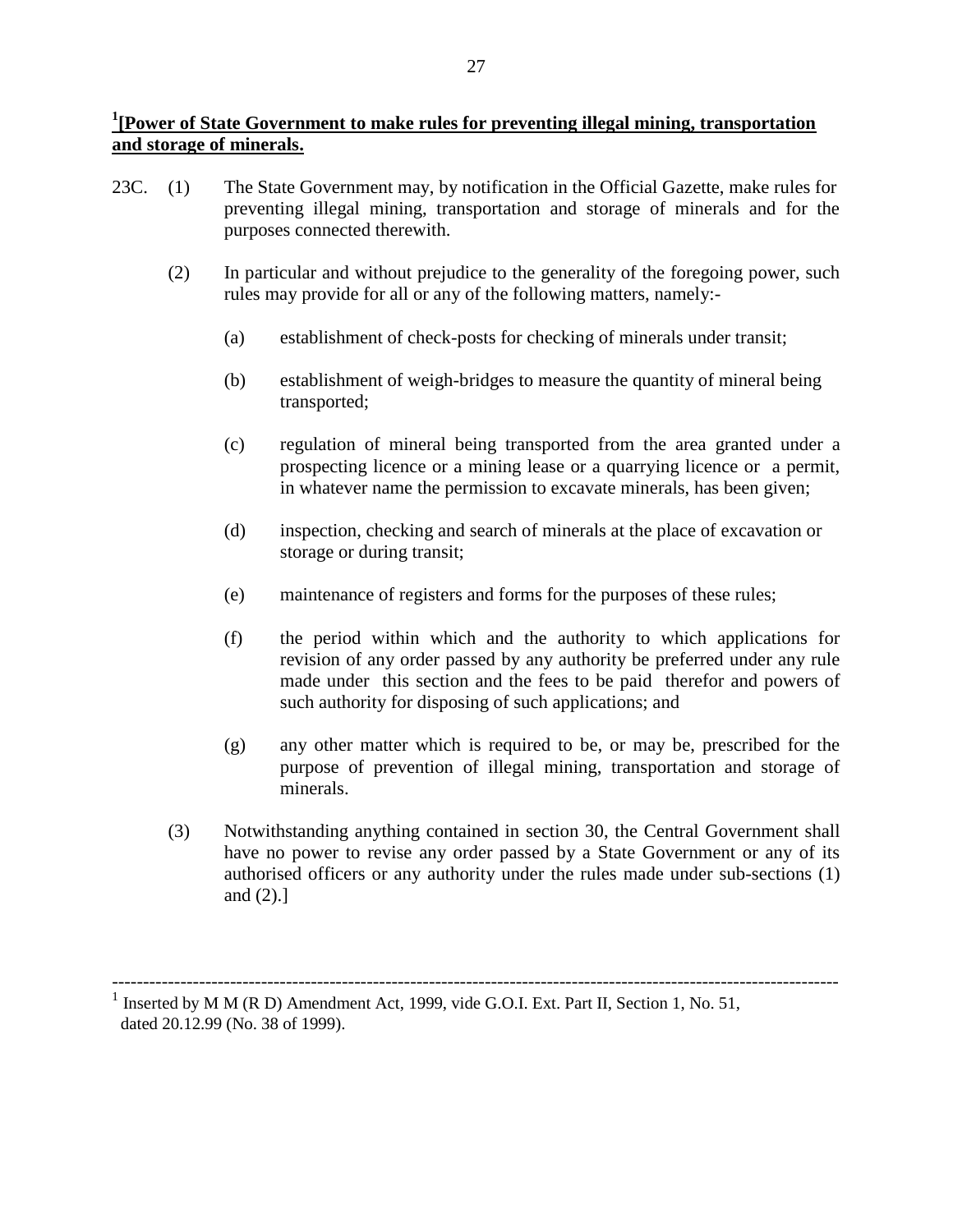## **Power of entry and inspection.**

- 24. (1) For the purpose of ascertaining the position of the working, actual or prospective, of any mine or abandoned mine or for any other purpose connected with this Act or the rules made thereunder, any person authorised by the  $\frac{1}{2}$ [Central Government] or a State Government] in this behalf, by general  $2 \times 2$  omitted ] order, may-
	- (a) enter and inspect any mine;
	- (b) survey and take measurements in any such mine;
	- (c) weigh, measure or take measurements of the stocks of minerals lying at any mine;
	- (d) examine any document, book, register, or record in the possession or power of any person having the control of, or connected with, any mine and place marks of identification thereon, and take extracts from or make copies of such document, book, register or record;
	- (e) order the production of any such document, book, register, record, as is referred to in clause (d); and
	- (f) examine any person having the control of, or connected with, any mine.
	- (2) Every person authorised by the  ${}^{3}$ [Central Government or a State Government] under sub-section (1) shall be deemed to be a public servant within the meaning of section 21 of the Indian Penal Code, and every person to whom an order or summons is issued by virtue of the powers conferred by clause (e) or clause (f) of that sub-section shall be legally bound to comply with such order or summons, as the case may be.

#### **Rights and liabilities of a holder of prospecting licence or mining lease.**

24A. (1) On the issue of a  $4$  [reconnaissance permit, prospecting licence or mining lease] under this Act and the rules made thereunder, it shall be lawful for the

-------------------------------------------------------------------------------------------------------------------

<sup>1</sup> Substituted by M M (R D) Amendment Act, 1999, vide G.O.I. Ext. Part II, Section 1,No. 51, dated 20.12.99 (No. 38 of 1999).

<sup>&</sup>lt;sup>2</sup>Omitted by M M (R D) Amendment Act, 1999, vide G.O.I. Ext. Part II, Section 1, No. 51, dated 20.12.99 (No. 38 of 1999).

 $3$ Substituted by M M (R D) Amendment Act, 1999, vide G.O.I. Ext. Part II, Section 1, No. 51, dated 20.12.99 (No. 38 of 1999).

<sup>4</sup> Ibid.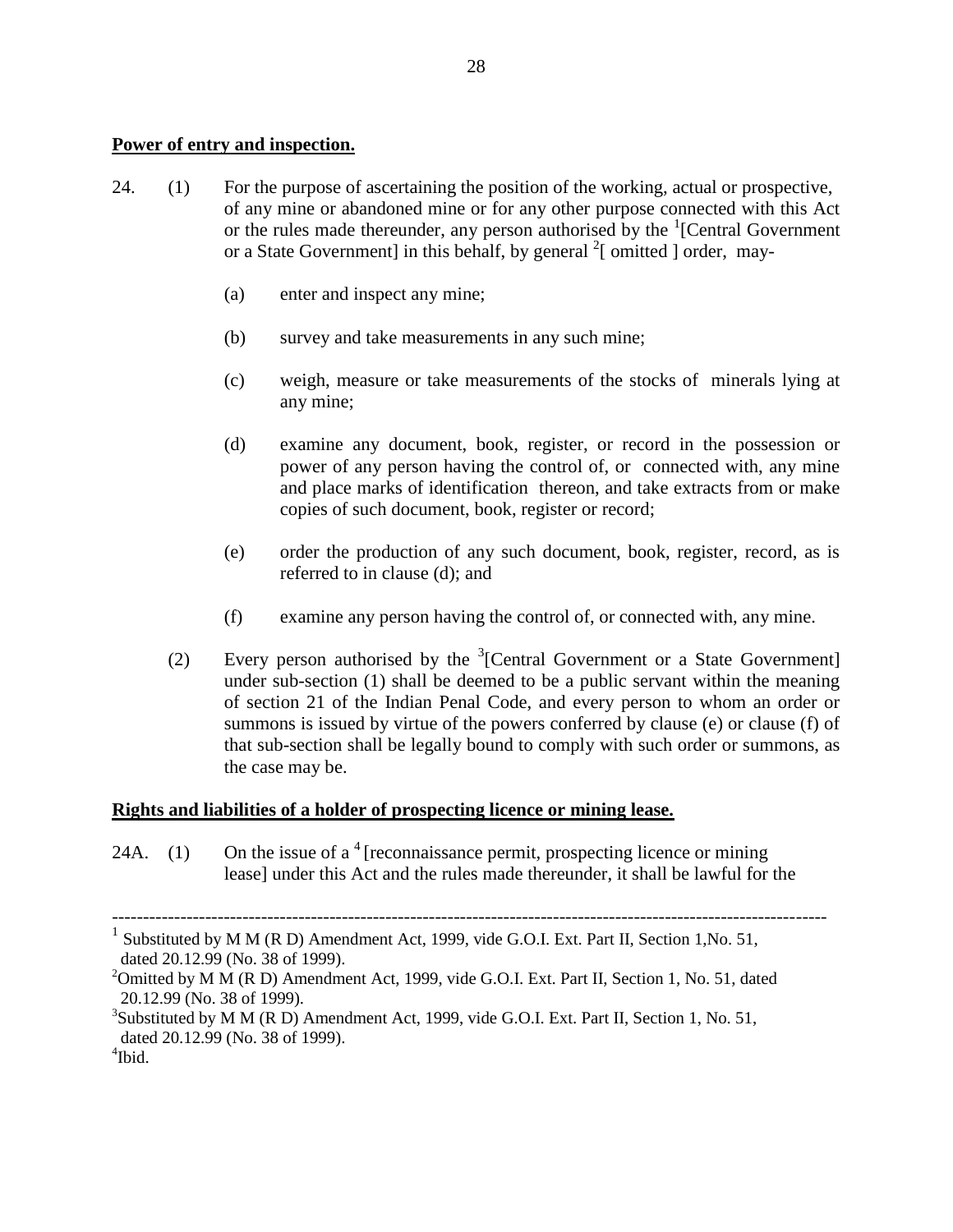<sup>1</sup>[holder of such permit, licence or lease], his agents or his servants or workmen to enter the lands over which  $2$  [such permit, lease or licence had been granted] at all times during its currency and carry out all such <sup>3</sup>[reconnaissance, prospecting or mining operations] as may be prescribed:

Provided that no person shall enter into any building or upon an enclosed court or garden attached to a dwelling-house (except with the consent of the occupier thereof) without previously giving such occupier at least seven days' notice in writing of his intention to do so.

- (2) The holder of a  $\frac{4}{7}$  [reconnaissance permit, prospecting licence or mining lease] referred to in sub-section (1) shall be liable to pay compensation in such manner as may be prescribed to the occupier of the surface of the land granted under <sup>5</sup>[such permit, licence or lease] for any loss or damage which is likely to arise or has arisen from or in consequence of the <sup>6</sup>[reconnaissance, mining or prospecting operations].
- (3) The amount of compensation payable under sub-section (2) shall be determined by the State Government in the manner prescribed.

## **Recovery of certain sums as arrears of land revenue.**

- 25. (1) Any rent, royalty, tax, fee or other sum due to the Government under this Act or the rules made thereunder or under the terms and conditions of any  $\sigma$ [reconnaissance permit, prospecting licence or mining lease] may, on a certificate of such officer as may be specified by the State Government in this behalf by general or special order, be recovered in the same manner as an arrear of land revenue.
	- (2) Any rent, royalty, tax, fee or other sum due to the Government either under this Act or any rule made thereunder or under the terms and conditions of any <sup>7</sup>[reconnaissance permit, prospecting licence or mining lease] may, on a certificate of such officer as may be specified by the State Government in this behalf by general or special order, be recovered in the same manner as if it were an arrear of land revenue and every such sum which becomes due to the Government after the commencement of the Mines and Minerals (Regulation and Development)

--------------------------------------------------------------------------------------------------------------------

 $7$ Ibid.

<sup>1</sup> Substituted by M M (R D) Amendment Act, 1999, vide G.O.I. Ext. Part II , Section 1, No.51, dated 20.12.99 (No. 38 of 1999).

 $<sup>2</sup>$  Ibid</sup>

 $3$ Ibid.

<sup>4</sup> Ibid.

<sup>&</sup>lt;sup>5</sup>Ibid.

<sup>6</sup> Ibid.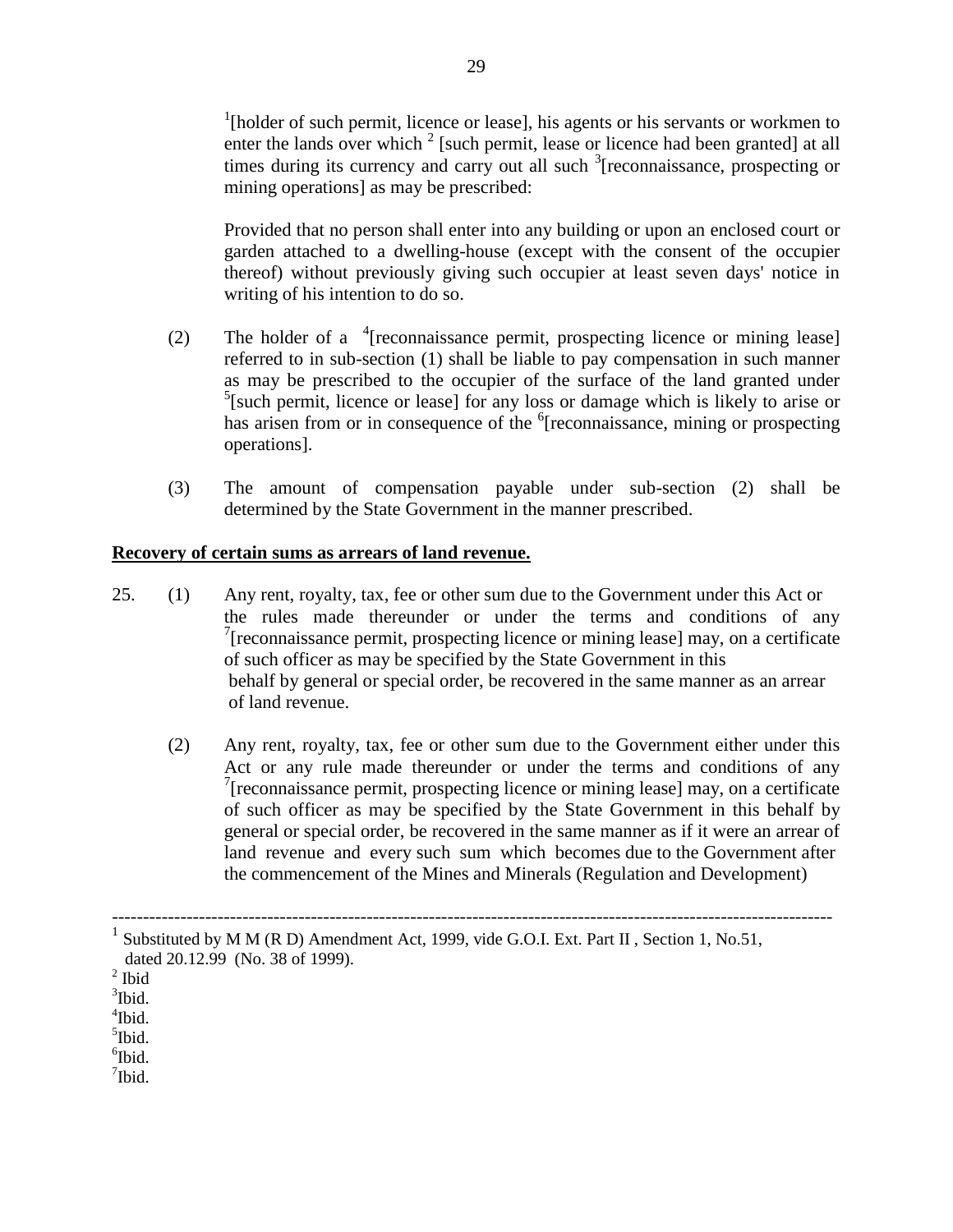Amendment Act, 1972, together with the interest due thereon shall be a first charge on the assets of the holder of the  $($  [reconnaissance permit, prospecting licence or mining lease], as the case may be.

## **Delegation of powers.**

- 26. (1) The Central Government may, by notification in the Official Gazette, direct that any power exercisable by it under this Act may, in relation to such matters and subject to such conditions, if any, as may be specified in the notification be exercisable also by -
	- (a) Such officer or authority subordinate to the Central Government; or
	- (b) Such State Government or such officer or authority subordinate to a State Government, as may be specified in the notification.
	- (2) The State Government may, by notification in the Official Gazette, direct that any power exercisable by it under this Act may, in relation to such matters and subject to such conditions, if any, as may be specified in the notification, be exercisable also by such officer or authority subordinate to the State Government as may be specified in the notification.
	- (3) Any rules made by the Central government under this Act may confer powers and impose duties or authorise the conferring of powers and imposition of duties upon any State Government or any officer or authority subordinate thereto.

## **Protection of action taken in good faith.**

27. No suit, prosecution or other legal proceedings shall lie against any person for anything which is in good faith done or intended to be done under this Act.

## **Rules and notifications to be laid before parliament and certain rules to be approved by parliament.**

28. (1) Every rule and every notification made by the Central Government under this Act shall be laid, as soon as may be after it is made, before each House of Parliament while it is in session for a total period of thirty days which may be comprised in one session or in two or more successive sessions, and if, before the expiry of the session immediately following the session or the successive sessions aforesaid, both Houses agree in making any modification in the rule or notification or both Houses agree that the rule or notification should not be made, the rule or notification shall thereafter have effect only in such modified form or be of no -----------------------------------------------------------------------------------------------------------------

<sup>1</sup> Substituted by M M (R D) Amendment Act, 1999, vide G.O.I. Ext. Part II, Section 1, No. 51, dated 20.12.99 (No. 38 of 1999).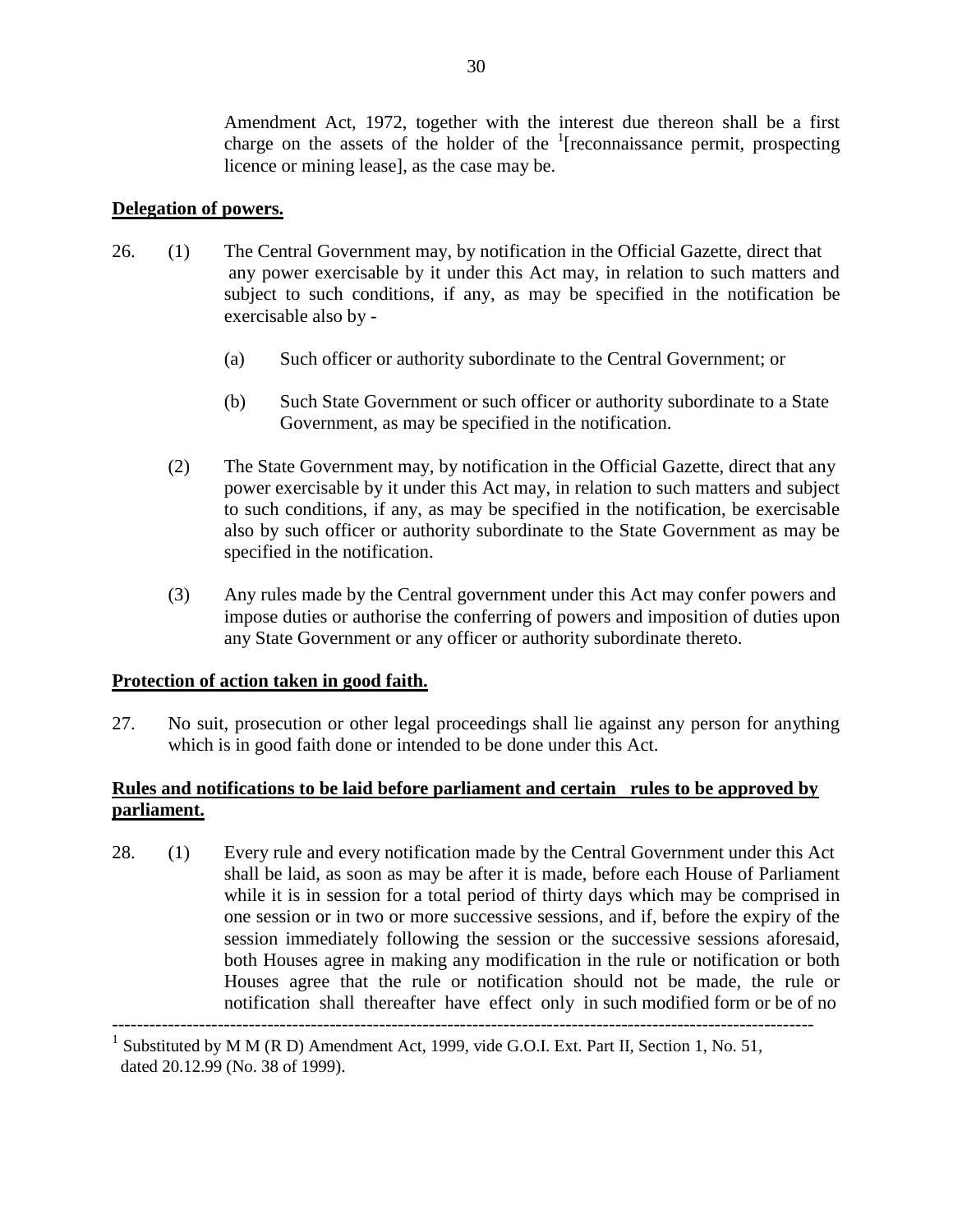effect, as the case may be; so, however, that any such modification or annulment shall be without prejudice to the validity of anything previously done under that rule or notification.

- (2) Without prejudice to the generality of the rule making power vested in the Central Government, no rules made with reference to clause (c) of sub-section (2) of section 16 shall come into force until they have been approved, whether with or without modifications, by each House of Parliament.
- (3) Every rule and every notification made by the State Government under this Act shall be laid, as soon as may be after it is made, before each House of the State Legislature where it consists of two Houses, or where such Legislature consists one House, before that House.

## **Existing rules to continue.**

29. All rules made or purporting to have been made under the Mines and Minerals (Regulation and Development) Act, 1948, shall, in so far as they relate to matters for which provision is made in this Act and are not inconsistent therewith, be deemed to have been made under this Act as if this Act had been in force on the date on which such rules were made and shall continue in force unless and until they are superseded by any rules made under this Act.

## **Power of revision of Central Government.**

30. The Central Government may, of its own motion or on application made within the prescribed time by an aggrieved party, revise any order made by a State Government or other authority in exercise of the powers conferred on it by or under this Act with respect to any mineral other than a minor mineral.

## **Special provisions relating to mining leases for coal granted before 25th October, 1949.**

30A. Notwithstanding anything contained in this Act, the provisions of sub-section (1) of section 9 and sub-section (1) of section 16 shall not apply to or in relation to mining leases granted before the  $25<sup>th</sup>$  day of October, 1949, in respect of coal, but the Central Government, if it is satisfied that it is expedient so to do, may, by notification in the Official Gazette, direct that all or any of the said provisions (including any rules made under sections 13 and 18) shall apply to or in relation to such leases subject to such exceptions and modifications, if any, as may be specified in that or in any subsequent notification.

## **Relaxation of rules in special cases.**

31. The Central Government may, if it is of opinion that in the interests of mineral development it is necessary so to do, by order in writing and for reasons to be recorded,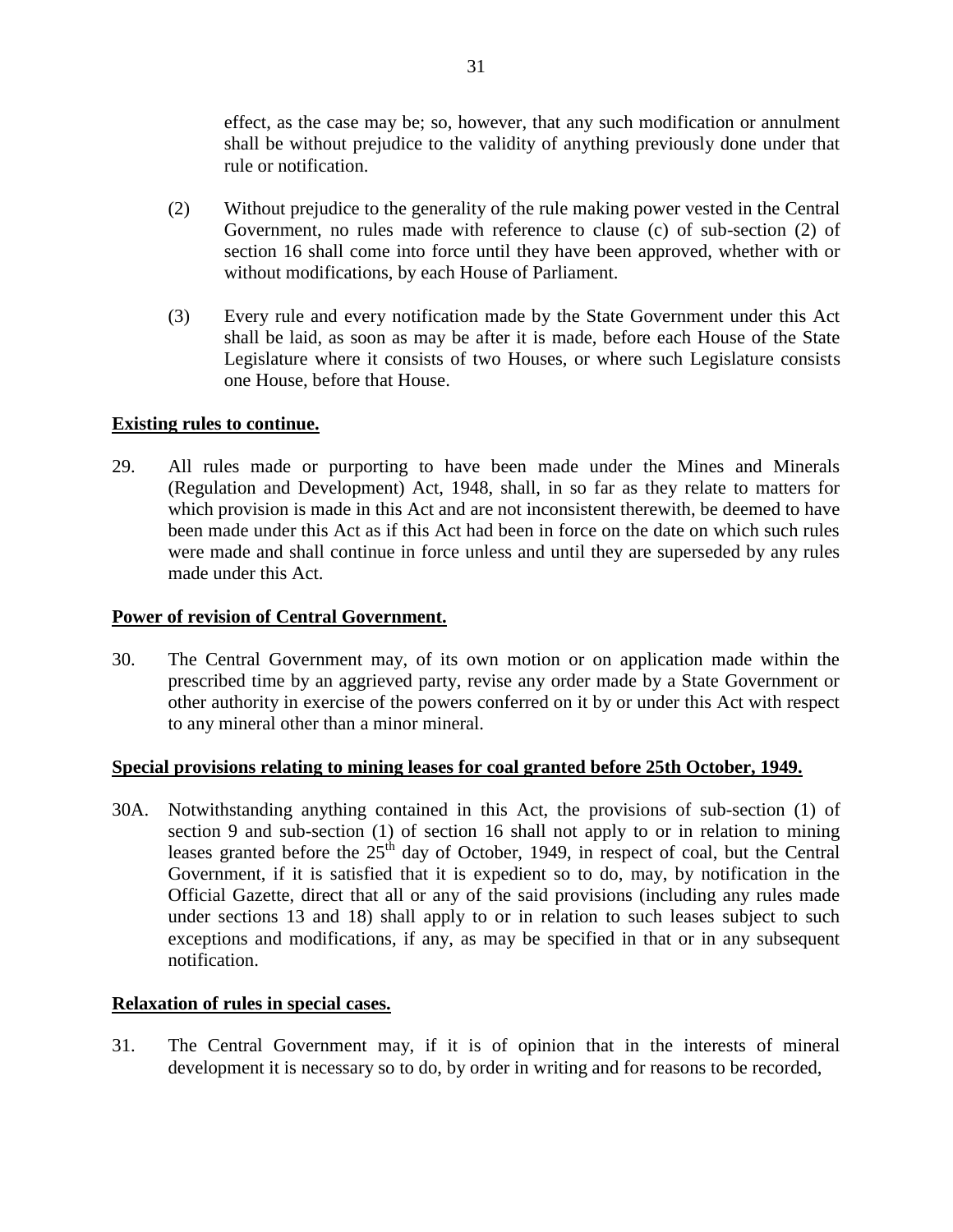authorise in any case the grant, renewal or transfer of any  $\frac{1}{1}$  [reconnaissance permit, prospecting licence or mining lease], or the working of any mine for the purpose of searching for or winning any mineral, on terms and conditions different from those laid down in the rules made under section 13.

32. [Amendments to Act 53 of 1948] Rep. by the Repealing and Amending Act, 1960 (58 of 1960), S. 2 and Sch. I.

#### **Validation of certain acts and indemnity.**

33. All acts of executive authority done, proceedings taken and sentences passed under the Mines and Minerals (Regulation and Development) Act, 1948, with respect to the regulation of mines and the development of minerals during the period commencing on the 26th day of January, 1950, and ending with the date of commencement of this Act by the Government or by any officer of the Government or by any other authority, in the belief or purported belief that the acts, proceedings of sentences were being done, taken or passed under the said Act, shall be as valid and operative as if they had been done, taken or passed in accordance with law, and no suit or other legal proceeding shall be maintained or continued against any person whatsoever, on the ground that any such acts, proceedings or sentences were not done, taken or passed in accordance with law.

-----------------------------------------------------------------------------------------------------------------

<sup>1</sup> Substituted by M M (R D) Amendment Act, 1999, vide G.O.I. Ext. Part II, Section 1, No. 51, dated 20.12.99 (No. 38 of 1999).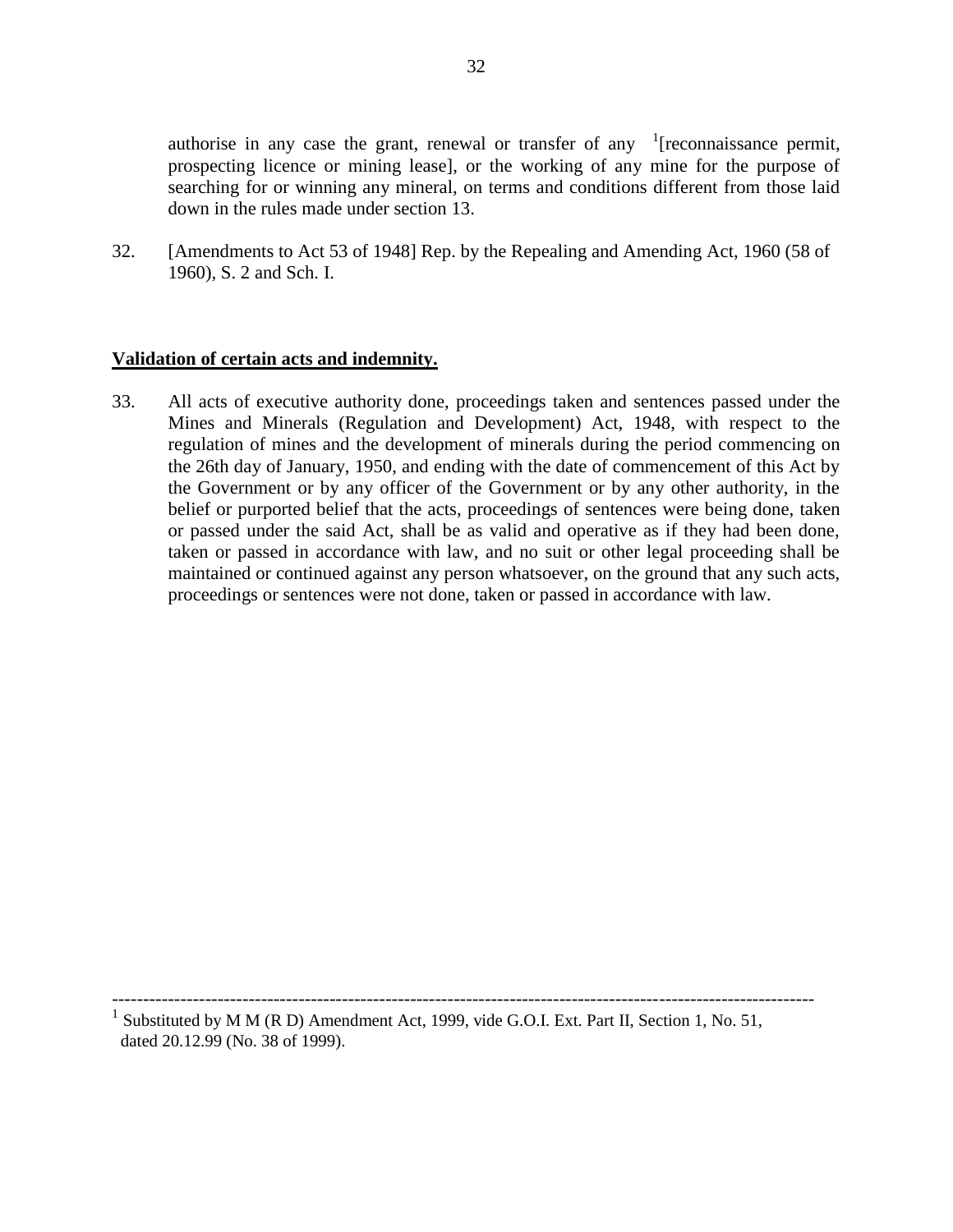## **THE FIRST SCHEDULE**

[See section 4(3), 5(1), 7(2) and 8(2)]

## **SPECIFIED MINERALS**

## **PART A. Hydro Carbons Energy Minerals**

1. Coal and Lignite.

## **PART B. Atomic Minerals**

- 1. Beryl and other beryllium-bearing minerals.
- 2. Lithium-bearing minerals.
- 3. Minerals of the "rare earths" group containing Uranium and Thorium.
- 4. Niobium-bearing minerals.
- 5. Phosphorites and other phosphatic ores containing Uranium.
- 6. Pitchblende and other Uranium ores.
- 7. <sup>1</sup> <sup>1</sup>[Titanium bearing minerals and ores (ilmenite, rutile and leucoxene) ].
- 8. Tantalum-bearing minerals.
- 9. Uraniferous allanite, monazite and other thorium minerals.
- 10. Uranium bearing tailings left over from ores after extraction of copper and gold, ilmenite and other titanium ores.
- 11.  $\frac{1}{2}$ [Zirconium bearing minerals and ores including zircon.]

## **PART C. Metallic and Non-Metallic Minerals**

- 1. Asbestos.
- 2. Bauxite.
- 3. Chrome ore.
- 4. Copper ore.
- 5. Gold.
- 6. Iron ore.
- 7. Lead.
- 8.  $\frac{2}{ }$ [ Omitted ]
- 9. Manganese ore.
- 10. Precious stones.
- 11. Zinc.

<sup>1</sup>Substituted by MM(RD) Amendment Act, 1999, Vide G.O.I Ext. Part II, Section I, No. 51, dated 20.12.1999(No. 38 of 1999).

**---------------------------------------------------------------------------------------------------------------------------------------------------------------------------------**

<sup>2</sup>Omitted by MM(RD) Amendment Act, 1999, Vide G.O.I Ext. Part II, Section I, No. 51, dated 20.12.1999(No. 38 of 1999).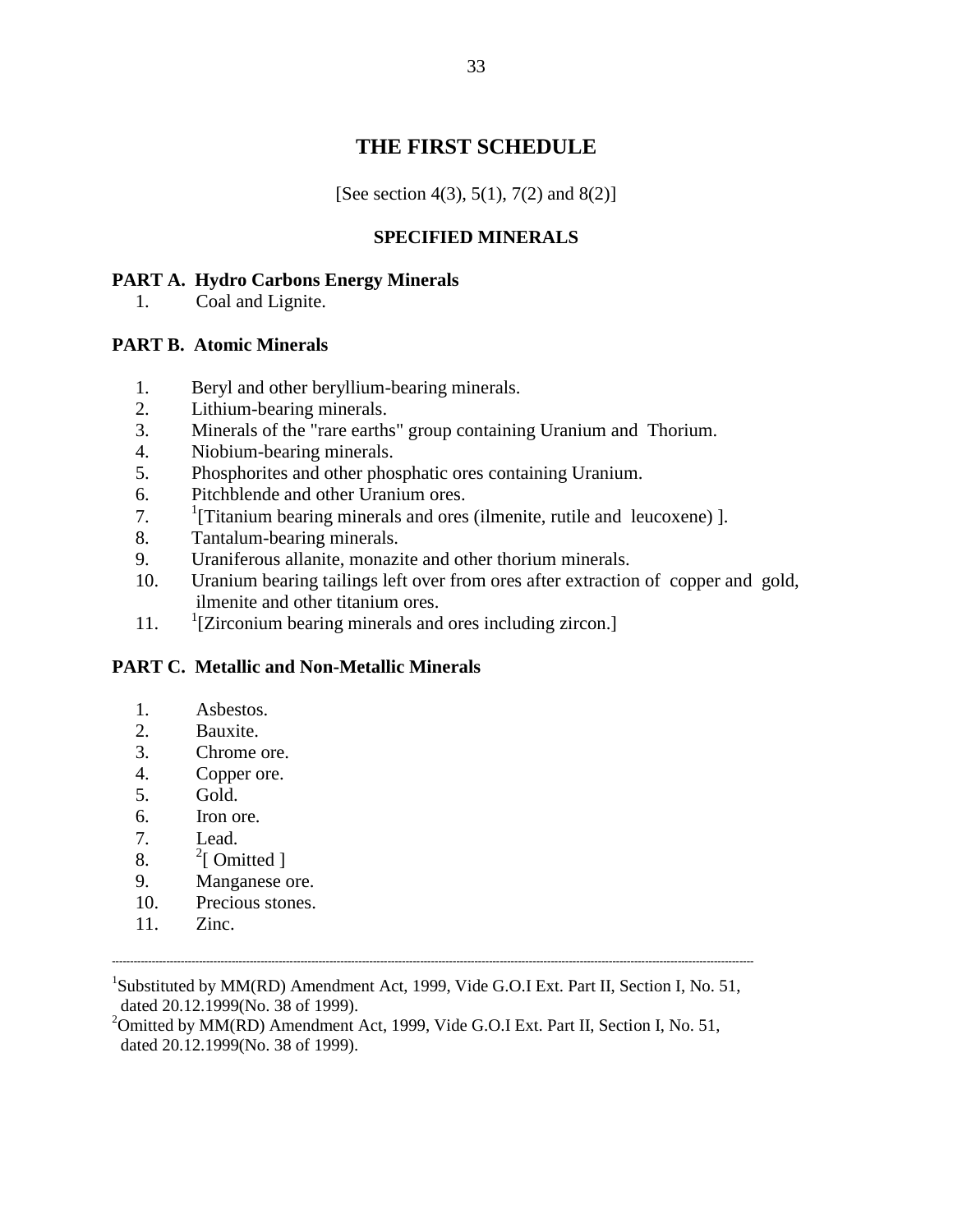# **1 [THE SECOND SCHEDULE**

## (See section 9)

## **RATES OF ROYALTY**

## **RATES OF ROYALTY IN RESPECT OF MINERALS AT ITEM 1 TO 9, 11 TO 37 AND 39 TO 51 APPLICABLE IN ALL STATES AND UNION TERRITORIES EXCEPT THE STATE OF WEST BENGAL**

| 1. Apatite and Rock Phosphate:                                   |                                                                                                                                                                                                                                                                                                                                                                                                                           |
|------------------------------------------------------------------|---------------------------------------------------------------------------------------------------------------------------------------------------------------------------------------------------------------------------------------------------------------------------------------------------------------------------------------------------------------------------------------------------------------------------|
| $(i)$ Apatite :                                                  | Five per cent of sale price on ad<br>valorem basis.                                                                                                                                                                                                                                                                                                                                                                       |
| (ii)Rock Phosphate:                                              |                                                                                                                                                                                                                                                                                                                                                                                                                           |
| (a) Above $25$<br>per cent $P_2O_5$                              | Eleven per cent of sale price on ad<br>valorem basis.                                                                                                                                                                                                                                                                                                                                                                     |
| (b) Up to $25$ per<br>cent $P_2O_5$                              | Six per cent of sale price on<br>ad valorem basis.                                                                                                                                                                                                                                                                                                                                                                        |
| 2. Asbestos:                                                     |                                                                                                                                                                                                                                                                                                                                                                                                                           |
| (a) Chrysotile                                                   | Eight hundred<br>eighty rupees per<br>tonne.                                                                                                                                                                                                                                                                                                                                                                              |
| (b) Amphibole                                                    | Fifteen per cent of sale price on ad<br>valorem basis.                                                                                                                                                                                                                                                                                                                                                                    |
| 3. Barytes                                                       | Five and half per cent of sale price on<br>ad valorem basis.                                                                                                                                                                                                                                                                                                                                                              |
| 4. Bauxite and Laterite                                          | (a) Zero point five zero per cent of<br>Metal<br>London<br>Exchange<br>Aluminium metal price chargeable<br>on the contained aluminium metal<br>produced for<br>those<br>in<br>ore<br>dispatched for use in alumina and<br>aluminium metal extraction.<br>(b) Twenty five percent of sale price<br>on ad valorem basis for those<br>dispatched for use other than<br>alumina and aluminium metal<br>extraction and export. |
| 5. Brown Ilmenite<br>(Leucoxene),<br>Ilmenite, Rutile and Zircon | Two per cent of sale price on ad<br>valorem basis.                                                                                                                                                                                                                                                                                                                                                                        |

<sup>1</sup>Substituted by G.S.R.574 (E) dated  $13.8.2009$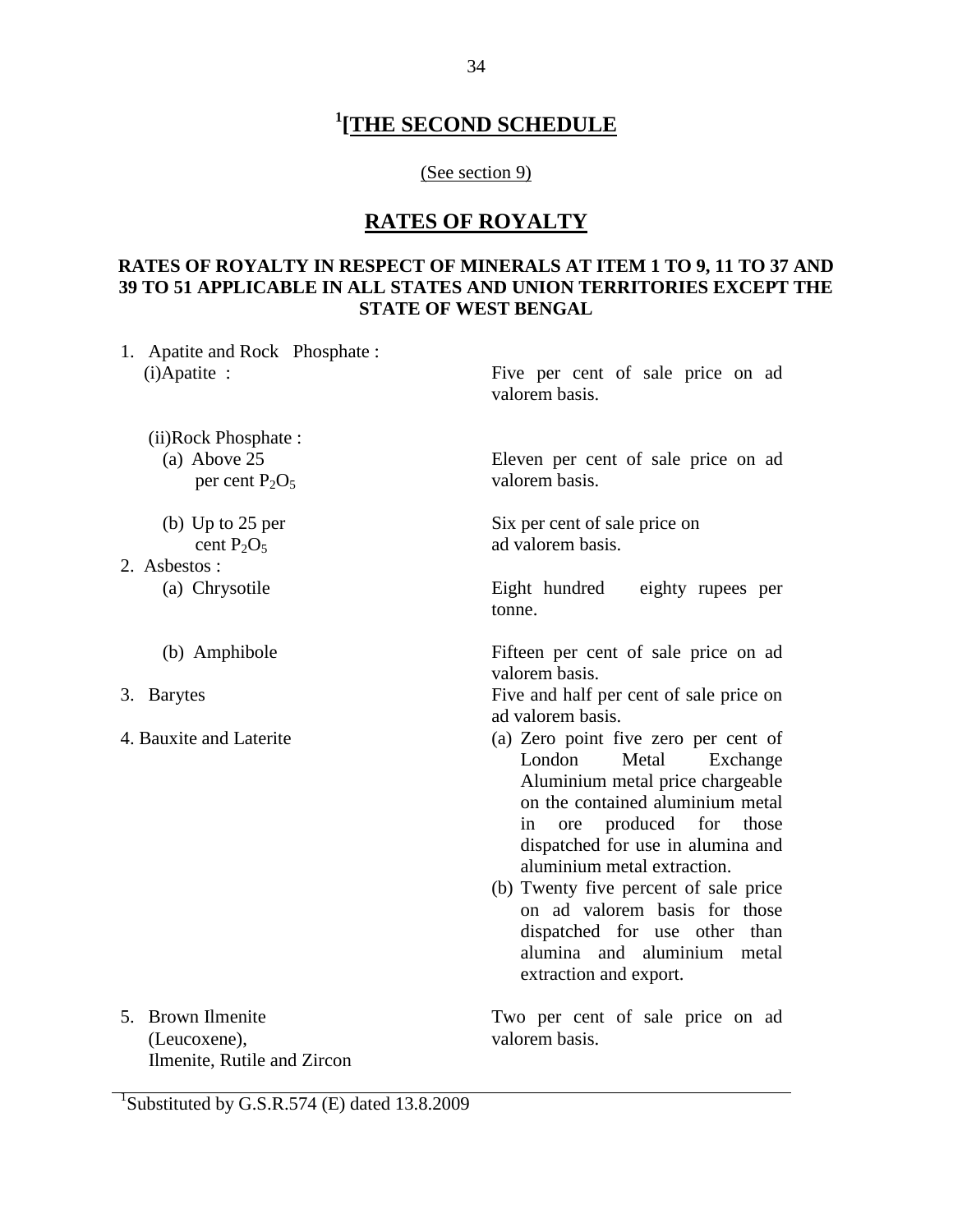| 6. Cadmium<br>7. Calcite                                                                   | Fifteen per cent of sale price on ad<br>valorem basis.<br>Fifteen per cent of sale price on ad<br>valorem basis. |
|--------------------------------------------------------------------------------------------|------------------------------------------------------------------------------------------------------------------|
| 8. China clay/Kaolin<br>(including ball clay,<br>white shale and white clay):<br>(a) Crude | Eight per cent of sale price on ad<br>valorem basis.                                                             |
| (b) Processed (including washed)                                                           | Ten per cent of sale price on ad<br>valorem basis.                                                               |
| 9. Chromite                                                                                | Ten per cent of sale price on ad<br>valorem basis.                                                               |

"10.\* COAL ( including Lignite )

- A. Coal produced in all the States and Union territories except the State of West Bengal.
	- (1) Royalty on Coal:

The rate of royalty on coal shall be @ 14% (Fourteen percent) ad-valorem on price of coal, as reflected in the invoice, excluding taxes, levies and other charges.

(2) Royalty on Lignite:

The rate of royalty on lignite shall be  $\oslash$  6% (Six percent) ad-valorem on transfer price of lignite, as ratified by the Central Electricity Regulatory Commission (CERC) and for lignite sold to other consumers, the royalty shall be  $@$  6% (Six percent) ad valorem on the price of lignite as reflected in the invoice, excluding taxes, levies and other charges.

(3) Royalty on coal and lignite produced from captive mines:

For calculating royalty on coal and lignite produced from captive mines, the price of coal and lignite shall mean the basic pithead price of Run of Mine (ROM) coal and lignite, as notified by the Coal India Ltd. / Singareni Collieries Company Ltd. / Neyveli Lignite Corporation, for similar Gross Calorific Value (GCV) of coal or lignite for the mines, nearest to that captive mine;

Provided that for the coal and lignite produced from the coal and lignite blocks, allocated under the Government dispensation route for commercial use, the respective ad-valorem royalty shall be applicable on the price notified by the respective State Governments.

\_\_\_\_\_\_\_\_\_\_\_\_\_\_\_\_\_\_\_\_\_\_\_\_\_\_\_\_\_\_\_\_\_\_\_\_\_\_\_\_\_\_\_\_\_\_\_\_\_\_\_\_\_\_\_\_\_\_\_\_\_\_\_\_\_\_

<sup>\*</sup> Substituted by G.S.R.349 (E) dated 10.5.2012.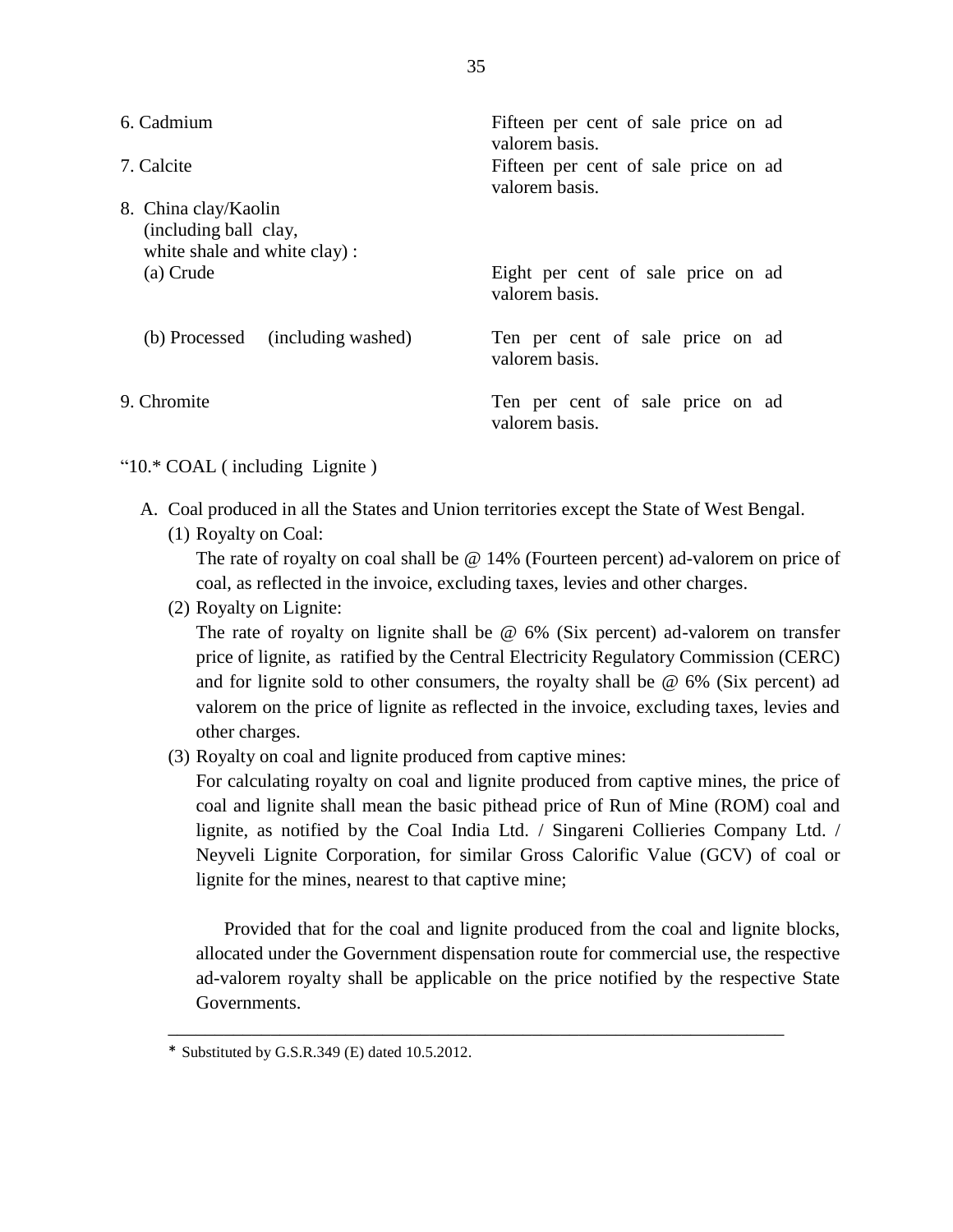(4) Adjustment of royalty against levying of cess:

For the States other than West Bengal, for the levy of cess or other taxes specific to coal bearing lands, the royalty allowed shall be adjusted for the local cesses or such taxes, so as to limit the overall revenue yield.

| Group      | <b>Quality of Coal</b>                                             | Royalty on coal in Rupees per<br>tonne        |
|------------|--------------------------------------------------------------------|-----------------------------------------------|
| $Group-I$  | Steel Gr-I<br>Steel Gr.II                                          | Seven rupees only per tonne                   |
|            | Washery-I                                                          |                                               |
|            | <b>Direct Feed</b>                                                 |                                               |
| $Group-II$ | Washery-II                                                         | Six rupees and fifty paise only per<br>tonne  |
|            | Washery-III                                                        |                                               |
|            | Semi Coking Gr-I                                                   |                                               |
|            | Semi Coking Gr-II                                                  |                                               |
|            | Non-Coking Coal having GCV(Kcal/kg)<br>range of 6701 and above     |                                               |
|            | Non-Coking Coal<br>having GCV(Kcal/kg)<br>range of 6401-6700)      |                                               |
|            | Non-Coking Coal<br>having GCV(Kcal/kg)<br>range of 6101-6400       |                                               |
| Group-III  | Washery-IV                                                         | Five rupees and fifty paise only<br>per tonne |
|            | GCV(Kcal/kg)<br>Non-Coking<br>Coal<br>having<br>range of 5801-6100 |                                               |
|            | Non-Coking Coal<br>GCV(Kcal/kg)<br>having<br>range of 5501-5800    |                                               |
|            | Non-Coking Coal<br>having GCV(Kcal/kg)<br>range of 5201-5500       |                                               |

## B. Coal produced in the State of West Bengal.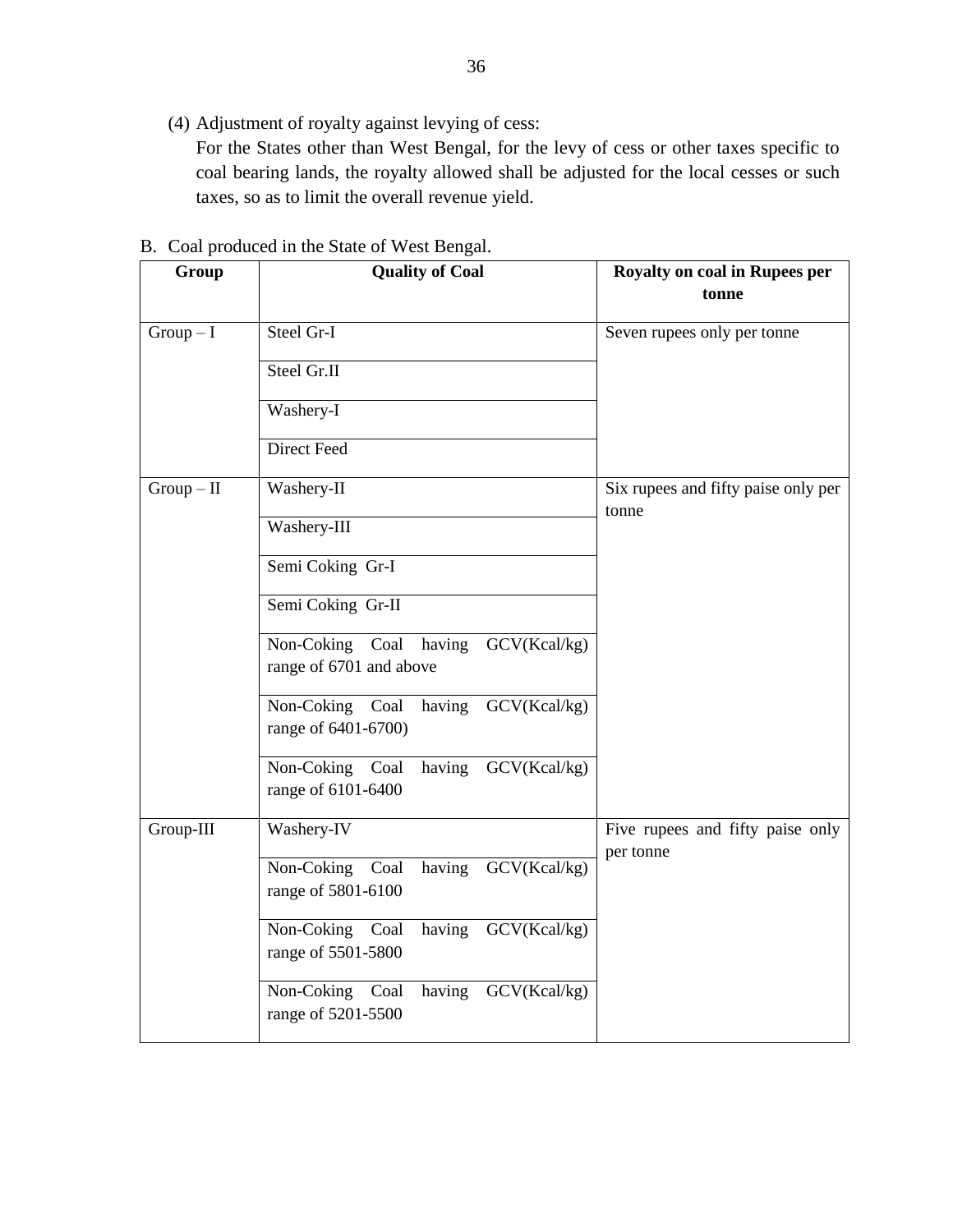| Group-IV | Non-Coking Coal                      | having GCV(Kcal/kg) | Four rupees and thirty paise only |
|----------|--------------------------------------|---------------------|-----------------------------------|
|          | range of 4901-5200                   |                     | per tonne                         |
|          | Non-Coking Coal                      | having GCV(Kcal/kg) |                                   |
|          | range of 4601-4900                   |                     |                                   |
|          |                                      |                     |                                   |
|          | Non-Coking Coal                      | having GCV(Kcal/kg) |                                   |
|          | range of 4301-4600                   |                     |                                   |
| Group-V  | Non-Coking Coal                      | having GCV(Kcal/kg) | Two rupees and fifty paise only   |
|          | range of 4001-4300                   |                     | per tonne                         |
|          | Non-Coking Coal                      | having GCV(Kcal/kg) |                                   |
|          | range of 3701-4000                   |                     |                                   |
|          |                                      |                     |                                   |
|          | Non-Coking Coal                      | having GCV(Kcal/kg) |                                   |
|          | range of 3401-3700                   |                     |                                   |
|          | Non-Coking Coal                      | having GCV(Kcal/kg) |                                   |
|          | range of 3101-3400                   |                     |                                   |
|          | Non-Coking Coal having $GCV = <3100$ |                     |                                   |
|          |                                      |                     |                                   |

| 11. Columbite-tantalite                                                               | Ten per cent of sale price on ad<br>valorem basis                                                                                      |
|---------------------------------------------------------------------------------------|----------------------------------------------------------------------------------------------------------------------------------------|
| 12. Copper                                                                            | Four point two per cent of London<br>Metal Exchange copper metal price<br>chargeable on the contained copper<br>metal in ore produced. |
| 13. Diamond                                                                           | Eleven point five per cent of sale price<br>on ad valorem basis.                                                                       |
| 14. Dolomite                                                                          | Sixty-three rupees per tonne.                                                                                                          |
| 15. Felspar                                                                           | Twelve per cent of sale price on ad<br>valorem basis                                                                                   |
| 16. Fireclay<br>(including plastic, pipe, lithomargic and<br>natural pozzolanic clay) | Twelve per cent of sale price on ad<br>valorem basis.                                                                                  |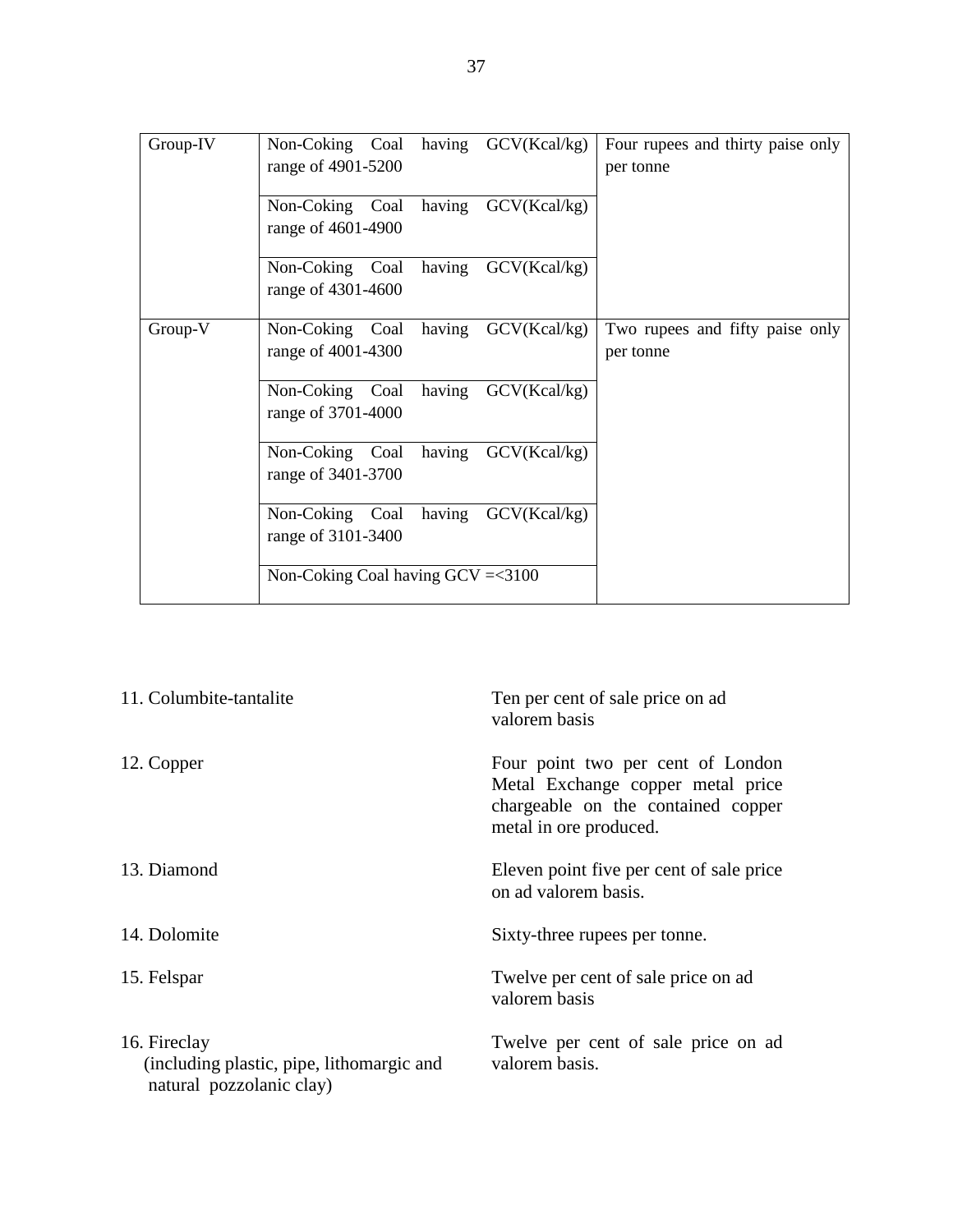| 17. Fluorspar<br>(also called fluorite)<br>18. Garnet :                               | Six point five per cent of sale price on<br>ad valorem basis                                                                                                                                                                                  |
|---------------------------------------------------------------------------------------|-----------------------------------------------------------------------------------------------------------------------------------------------------------------------------------------------------------------------------------------------|
| (a) Abrasive<br>$(b)$ Gem                                                             | Three per cent of sale price on ad<br>valorem basis.<br>Ten per cent of sale price on ad<br>valorem basis                                                                                                                                     |
| 19. Gold:<br>(a)Primary                                                               | Two per cent of London Bullion<br>Market Association Price (commonly<br>referred to as "London Price")<br>chargeable on the contained gold<br>metal in ore produced.                                                                          |
| $(b)$ By-product<br>gold                                                              | Three point three per cent of London<br>Bullion Market Association Price<br>(commonly referred to as "London"<br>Price") chargeable on by-product gold<br>metal actually produced.                                                            |
| 20. Graphite :<br>(a) with 40 per cent or more fixed carbon                           | Two per cent of sale price on ad<br>valorem basis.                                                                                                                                                                                            |
| (b) with less than 40 per cent fixed carbon                                           | Twelve per cent of sale price on ad<br>valorem basis                                                                                                                                                                                          |
| 21. Gypsum                                                                            | Twenty per cent of sale price on ad<br>valorem basis.                                                                                                                                                                                         |
| 22. Iron Ore:<br>(lumps, fines & concentrates all grades)                             | Ten per cent of sale price on ad<br>valorem basis.                                                                                                                                                                                            |
| 23. Lead                                                                              | Seven per cent of London Metal                                                                                                                                                                                                                |
|                                                                                       | Exchange lead metal price chargeable<br>on the contained lead metal in ore<br>produced.<br>Twelve point seven per cent of<br>London Metal Exchange lead metal<br>price chargeable on the contained lead<br>metal in the concentrate produced. |
| 24. Limestone:<br>$(a)$ L.D. grade(less than one and half per cent<br>silica content) | Seventy two rupees per tonne.                                                                                                                                                                                                                 |
| (b)Others                                                                             | Sixty three rupees per tonne                                                                                                                                                                                                                  |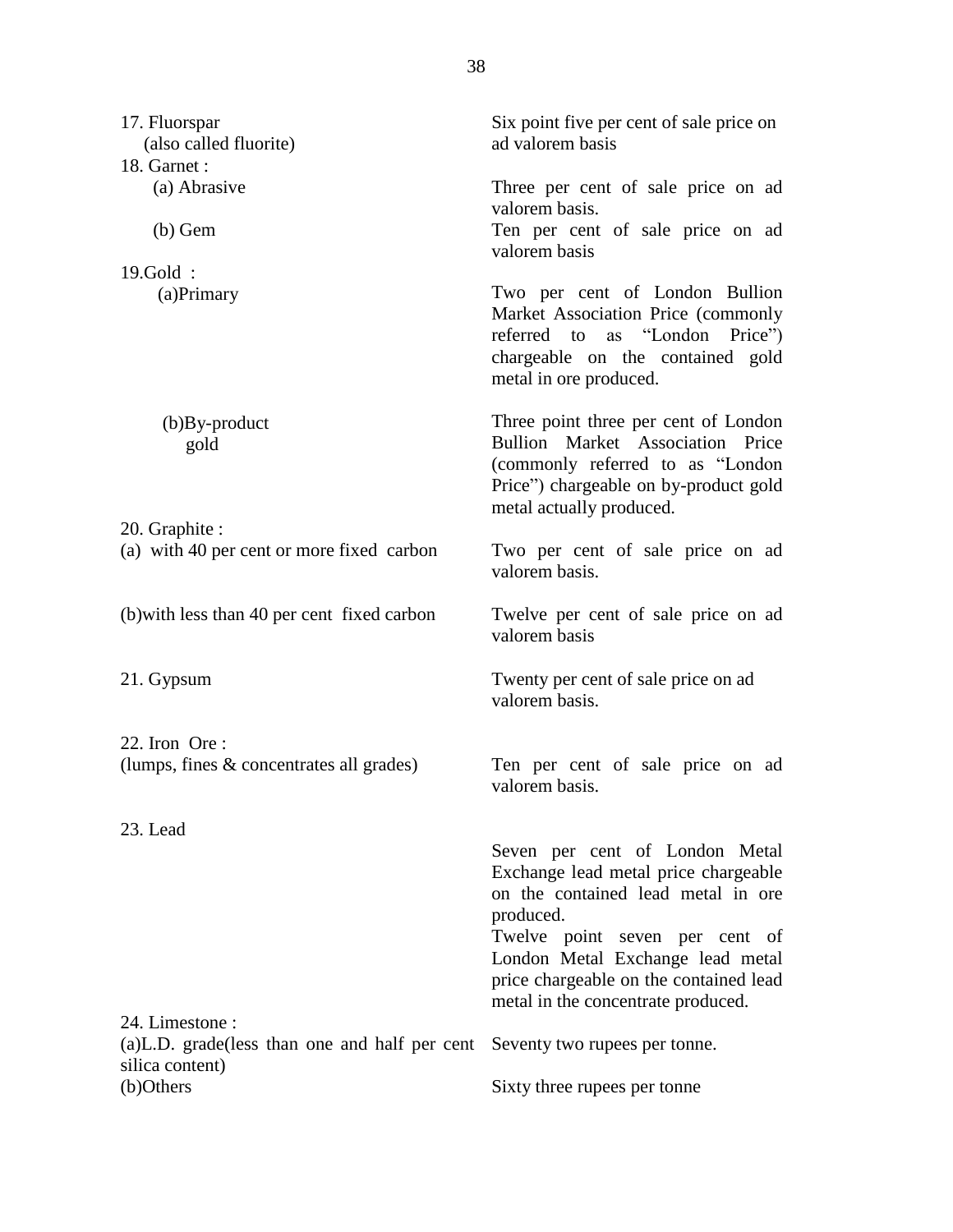| 25. Lime kankar                                                | Sixty three rupees per tonne                                                                                                           |
|----------------------------------------------------------------|----------------------------------------------------------------------------------------------------------------------------------------|
| 26. Limeshell                                                  | Sixty three rupees per tonne                                                                                                           |
| 27. Magnesite                                                  | Three per cent of sale price on ad<br>valorem basis.                                                                                   |
| 28. Manganese Ore:<br>(a) Ore of all grades<br>(b)Concentrates | Four point two per cent of sale price<br>on ad valorem basis.<br>One point four per cent of sale price<br>on ad valorem basis.         |
| 29. Crude Mica, Waste Mica<br>and Scrap Mica                   | Four per cent of sale price on ad<br>valorem basis.                                                                                    |
| 30. Monazite                                                   | One hundred and twenty five rupees<br>per tonne.                                                                                       |
| 31. Nickel                                                     | Zero point one two per cent of London<br>Metal Exchange nickel metal price<br>chargeable on contained nickel metal<br>in ore produced. |
| 32. Ochre                                                      | Twenty rupees per tonne.                                                                                                               |
| 33. Pyrites                                                    | Two per cent of sale price on<br>ad valorem basis.                                                                                     |
| 34. Pyrophyllite                                               | Twenty per cent of sale price on ad<br>valorem basis.                                                                                  |
| 35. Quartz                                                     | Fifteen per cent of sale price on ad<br>valorem basis.                                                                                 |
| <b>36. Ruby</b>                                                | Ten per cent of sale price on ad<br>valorem basis.                                                                                     |
| 37. Silica sand, Moulding sand and Quartzite                   | Eight per cent of sale price on ad<br>valorem basis.                                                                                   |
| 38. ** Sand for Stowing                                        | Three rupees per tonne                                                                                                                 |
| 39. Selenite                                                   | Ten per cent of sale price on ad<br>valorem basis.                                                                                     |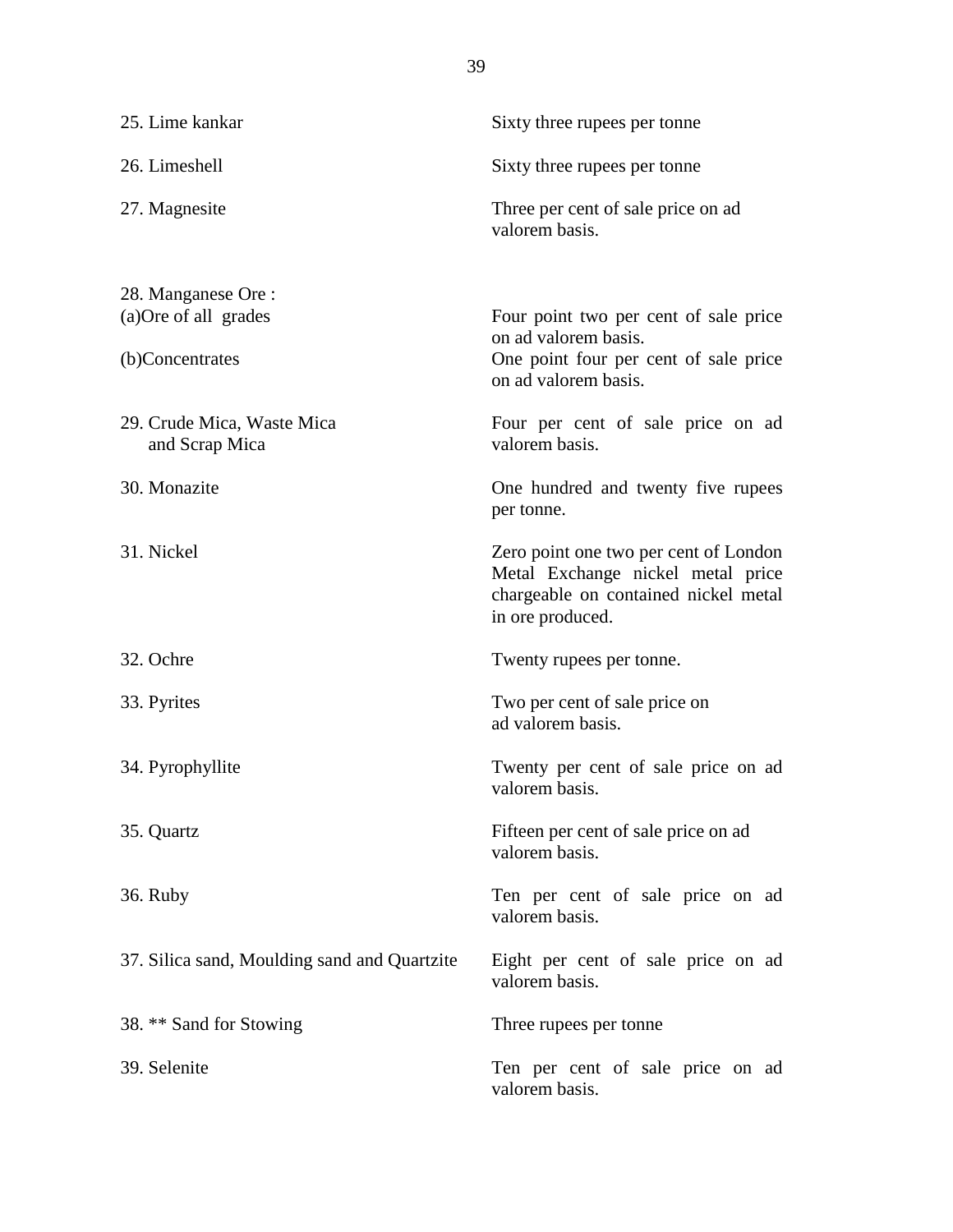| 40. Sillimanite                                | Two and half per cent of sale price on<br>ad valorem basis.                                                                                                                                                                                                                                                                                                        |
|------------------------------------------------|--------------------------------------------------------------------------------------------------------------------------------------------------------------------------------------------------------------------------------------------------------------------------------------------------------------------------------------------------------------------|
| 41. Silver<br>(a) By-product                   | Seven per cent of London Metal<br>Exchange Price chargeable on by-<br>product<br>silver<br>metal<br>actually<br>produced.                                                                                                                                                                                                                                          |
| (b) Primary silver<br>42. Slate                | Five per cent of London Metal<br>Exchange silver<br>metal price<br>chargeable on the contained silver<br>metal in ore produced.<br>Forty five rupees per tonne                                                                                                                                                                                                     |
| 43. Talc, Steatite and<br>Soapstone<br>44. Tin | Eighteen per cent of sale price on ad<br>valorem basis.<br>Seven point five per cent of London<br>Metal Exchange tin metal price<br>chargeable on the contained tin metal<br>in ore produced                                                                                                                                                                       |
| 45. Tungsten                                   | Twenty rupees per unit per cent of<br>contained $WO_3$ per tonne of ore and                                                                                                                                                                                                                                                                                        |
| 46. *** Uranium                                | on pro rata basis.<br>Royalty on mineral uranium at the rate<br>of two per cent of the compensation<br>amount received by M/s. Uranium<br>Corporation of India Limited (UCIL),<br>for the mineral uranium and the total<br>amount of royalty will be apportioned<br>among the different states on the basis<br>of data provided by Department of<br>Atomic Energy. |
| 47. Vanadium                                   | Twenty per cent of sale price on ad<br>valorem basis.                                                                                                                                                                                                                                                                                                              |
| 48. Vermiculite                                | Three per cent of sale price on ad<br>valorem basis.                                                                                                                                                                                                                                                                                                               |
| 49. Wollastonite                               | Twelve per cent of sale price on ad<br>valorem basis.                                                                                                                                                                                                                                                                                                              |
| 50.Zinc                                        | Eight per cent of London Metal<br>Exchange zinc metal price on ad<br>valorem basis chargeable on contained<br>zinc metal in ore produced.                                                                                                                                                                                                                          |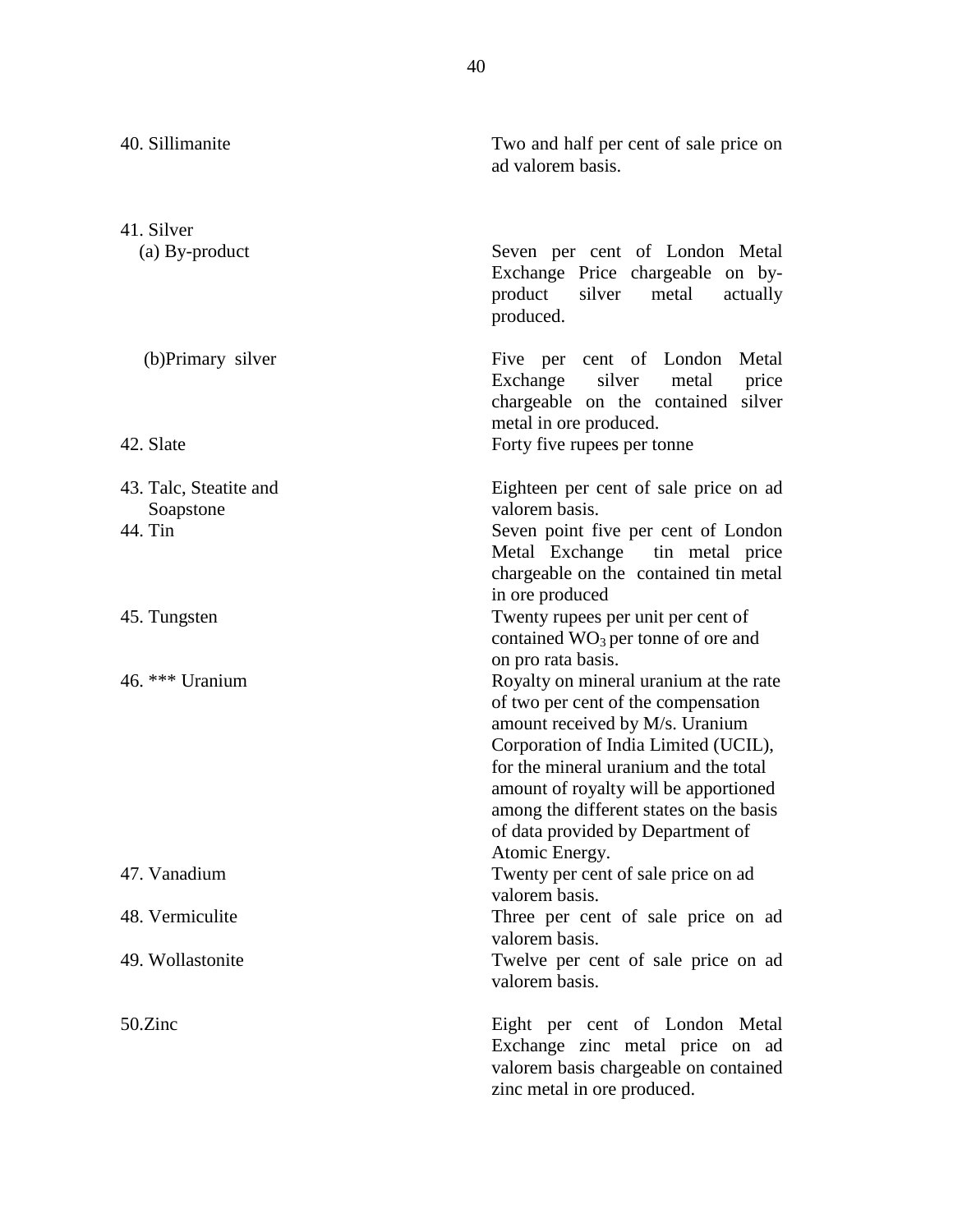|                                                                                                                                                                                                                          | Eight point four per cent of London<br>Metal Exchange zinc metal price on<br>ad valorem basis chargeable on<br>contained zinc metal in concentrate<br>produced. |
|--------------------------------------------------------------------------------------------------------------------------------------------------------------------------------------------------------------------------|-----------------------------------------------------------------------------------------------------------------------------------------------------------------|
| 51. All other minerals<br>not here-in-before<br>specified [Agate, Chalk, Clay(Others),<br>Corundum, Diaspore, Dunite, Felsite,<br>Fuschite-Quartzite, Kyanite, Jasper,<br>Perlite, Rock Salt, Shale, Pyroxenite,<br>etc. | Ten per cent of sale price on ad<br>valorem basis.                                                                                                              |

#### **Explanation :**

1. For the purpose of grading of coal the specification of each grade of the coal shall be as prescribed under rule 3 of the Colliery Control Rules, 2004.

2. Rates of royalty in respect of item No.10 relating to Coal including Lignite as revised vide notification number G.S.R. 349 (E), dated the  $10<sup>th</sup>$  May, 2012, of the Government of India in the Ministry of Coal shall remain in force until revised through a separate notification by the Ministry of Coal.

\*\* Rates of Royalty in respect of item 38 relating to Sand for Stowing as revised vide notification number G.S.R. 214(E) dated the  $11<sup>th</sup>$  April, 1997 will remain in force until revised through a separate notification by the Department of Coal.

\*\*\* Rates of royalty in respect of item No.46 relating to Uranium as revised vide notification number G.S.R.  $96(E)$ , dated the 13<sup>th</sup> February, 2009 will remain in force until revised.

Note: The rates of royalty for the State of West Bengal in respect of minerals except the mineral specified against item number 10 shall remain the same as specified in the notification of the Government of India in the Ministry of Steel and Mines (Department of Mines) number G.S.R.  $458(E)$ , dated the  $5<sup>th</sup>$  May, 1987 till the outcome of litigation pending in the Supreme Court of India.